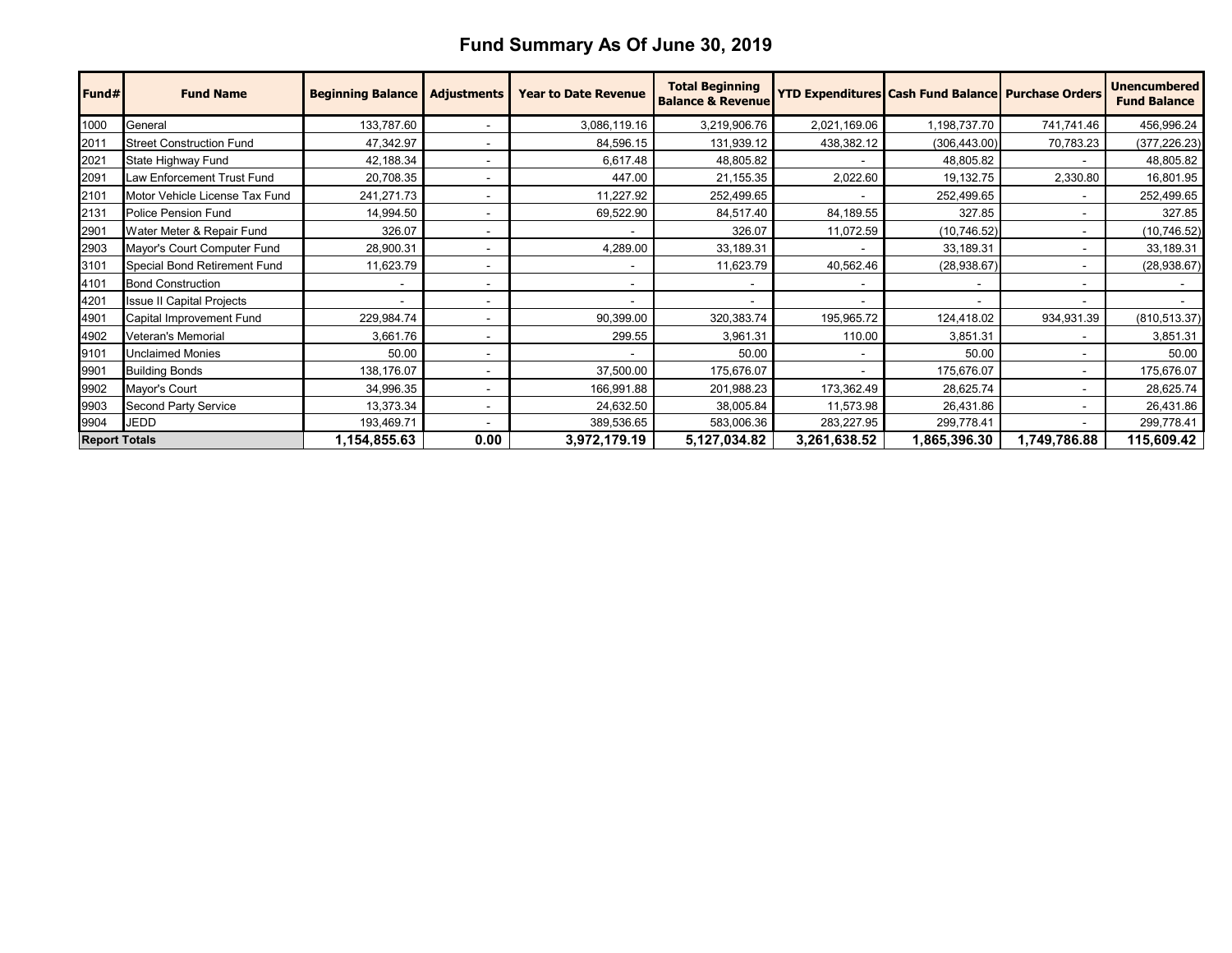| <b>GENERAL FUND</b><br>0.00<br>1000-130-0000<br>Municipal Income Tax<br>0.00<br>0.00<br>0.00<br>245.93<br>35,008.01<br>10,000.00<br>32,754.45<br>1000-130-0004<br>Municipal Income Tax-ELECTRIC TAX<br>2,548,242.93<br>2,800,000.00<br>1000-130-0131<br>Income Tax Withholding<br>2,843,775.68<br>1,568,148.87<br>1000-130-0132<br>Income Tax Individual<br>285,793.29<br>257,263.23<br>300,000.00<br>181,773.57<br>1000-130-0133<br>Income Tax Net Profit<br>669,769.79<br>596,298.18<br>650,000.00<br>502,422.23<br>25.00<br>1000-130-0134<br>Municipal Income Tax (PENALTY)<br>0.00<br>0.00<br>0.00<br>Other - Local Taxes<br>9,754.64<br>0.00<br>1000-190-0000<br>91.08<br>580,000.00<br>12,973.12<br>1000-211-0000<br><b>Local Government Distribution</b><br>20,454.16<br>20,746.27<br>17,693.00<br>Local Government Revenue Assistance<br>1000-212-0000<br>0.00<br>0.00<br>0.00<br>0.00<br>0.00<br>0.00<br>0.00<br>1000-221-0000<br><b>Inheritance Tax</b><br>0.00<br>74.25<br>86.86<br>0.00<br>0.00<br>1000-222-0000<br>Cigarette Tax<br>6,020.70<br>1000-224-0000<br><b>Liquor and Beer Permit Fees</b><br>4,367.30<br>1,000.00<br>2,550.80<br>1000-231-0000<br><b>Commercial Activity Tax</b><br>0.00<br>0.00<br>0.00<br>0.00<br>28,569.50<br>20,000.00<br>14,245.70<br>1000-290-0000<br>Other - State Shared Taxes and Permits<br>28,810.68<br><b>Other - Special Assessments</b><br>1,729.64<br>68,024.60<br>162,960.00<br>297,588.50<br>1000-390-0000<br>0.00<br>0.00<br>0.00<br>1000-411-0000<br>Federal - Restricted<br>0.00<br>1000-422-0000<br>State - Restricted<br>0.00<br>4,840.00<br>0.00<br>0.00<br>0.00<br>0.00<br>0.00<br>1000-429-0000<br>Other - State Receipts<br>0.00<br>1000-429-2250<br>Other - State Receipts WC<br>0.00<br>0.00<br>0.00<br>0.00<br>12,676.78<br>7,232.40<br>10,000.00<br>2,916.25<br>1000-440-0000<br>Grants or Aid<br>0.00<br>1000-440-0001<br><b>Grants or Aid-Community Diversion</b><br>0.00<br>0.00<br>0.00<br>0.00<br>0.00<br>0.00<br>0.00<br>1000-490-0100<br>Intergovernmental<br>1000-512-0016<br>Contracts for Police Prot. (False Alarms)<br>450.00<br>150.00<br>600.00<br>0.00<br>0.00<br>0.00<br>1000-519-0000<br><b>Other - General Government Contracts</b><br>0.00<br>0.00<br>1000-522-0000<br><b>Concession Stands</b><br>0.00<br>115.00<br>200.00<br>0.00<br>1000-522-1001<br>463.00<br>600.00<br>0.00<br>Concession Stands (Pop Machine)<br>305.50<br>408.00<br>1000-522-3106<br>Concession Stands (Parker Program)<br>1,298.25<br>999.35<br>2,200.00<br>392.75<br>500.00<br>1000-522-3116<br>Concession Stands (New)<br>73.00<br>0.00<br><b>Concession Stands - SPECIAL EVENTS</b><br>1000-522-3104<br>0.00<br>0.00<br>0.00<br>0.00<br>1000-523-0000<br><b>Recreation Entry Fees</b><br>0.00<br>0.00<br>0.00<br>0.00<br>15,851.00<br>15,000.00<br>1000-523-3106<br>Recreation Entry Fees-Parker Program<br>23,981.00<br>24,150.00<br>675.00<br>1000-523-3107<br>Recreation Entry Fees-Baseball<br>800.00<br>2,000.00<br>0.00<br>Recreation Entry Fees-S.O.S.<br>0.00<br>1000-523-3111<br>0.00<br>0.00<br>0.00<br>Recreation Entry Fees- Beach Volleyball<br>0.00<br>0.00<br>0.00<br>1000-523-3112<br>0.00<br>Recreation Entry Fees - Travel Baseball<br>1000-523-3113<br>0.00<br>0.00<br>0.00<br>0.00<br>0.00<br>0.00<br>0.00<br>0.00<br>1000-529-0000<br>Other - Cultural and Recreational Programs<br>1,140.00<br>1,500.00<br>1000-529-3101<br>Recreational Programs- Trips<br>2,260.00<br>1,273.00<br>1000-529-3102<br>Recreational Programs- Exercise<br>0.00<br>0.00<br>0.00<br>0.00<br>5,000.00<br>2,648.79<br>1000-529-3104<br>Recreational Programs- Special Events<br>5,204.60<br>1,294.00<br>1000-529-3109<br>Recreational Programs- Transportation<br>4,249.00<br>3,732.00<br>3,500.00<br>1,562.00<br>1,663.00<br>1000-529-3110<br>Recreational Programs- Senior Services<br>3,279.00<br>3,265.00<br>2,000.00<br>300.00<br>1000-542-0000<br>Tap Fes<br>0.00<br>0.00<br>0.00<br>0.00<br>1000-542-6202<br>Tap Fees- Sewer<br>0.00<br>0.00<br>0.00<br>44.00<br>0.00<br>1000-590-0000<br>Other - Charges for Services<br>260.00<br>0.00<br>141,016.20<br>0.00<br>1000-590-0011<br>Other - Charges for Dispatch<br>181,696.00<br>185,329.92<br>706.61<br>11,899.00<br>1,000.00<br>3,860.00<br>1000-590-0018<br>Other - Police Services<br>1000-590-0325<br>Advertising<br>9,900.00<br>10,375.00<br>12,000.00<br>1,600.00<br>1000-590-0410<br>Other - Charges for Services (Bldg. Dept.<br>2,482.97<br>1,990.00<br>2,000.00<br>1,340.00<br>1000-590-0486<br>Other - Charges for Services{Finance Department}<br>8,240.00<br>17,075.42<br>24,000.00<br>5,906.38<br>1000-590-3100<br>Other - Charges for Services {Banquet Hall Rental}<br>5,080.00<br>39,776.00<br>50,000.00<br>20,600.00<br>Other - Community Room/TGY Rental<br>2,600.00<br>5,000.00<br>1,350.00<br>1000-590-3103<br>5,525.00<br>Other - Baseball Field Rental<br>800.00<br>150.00<br>1,000.00<br>0.00<br>1000-590-3114<br>1000-590-4104<br><b>Other Charges</b><br>2,336.08<br>13,772.00<br>4,000.00<br>1,005.50<br>Other - Charges (Structure Plan & Review)<br>2,052.00<br>2,605.18<br>1,947.50<br>1000-590-4105<br>0.00<br>0.00<br>0.00<br>0.00<br>1000-590-5002<br>Other - Attenna Lease<br>0.00<br><b>Court Costs</b><br>65,028.81<br>1000-611-0000<br>73,996.33<br>65,000.00<br>47,580.67<br>1000-611-0060<br>Court Costs - Auxiliary<br>4,565.00<br>5,720.00<br>5,000.00<br>3,595.00<br>1000-612-0000<br><b>Court Fines</b><br>122,875.38<br>119,624.27<br>120,000.00<br>64,978.50<br>Court Fines - Auxiliary<br>1000-612-0060<br>0.00<br>0.00<br>0.00<br>0.00<br>Other - Fines and Forfeitures<br>1000-619-0000<br>10,500.00<br>4,530.00<br>5,000.00<br>2,380.00<br>1000-619-0006<br>Restitution<br>0.00<br>677.12<br>0.00<br>518.00<br>Other - Fines and Forfeitures (Traffic Camera)<br>0.00<br>278,267.50<br>150,000.00<br>212,316.99<br>1000-619-0017<br>1000-621-0000<br>Permits<br>7,016.24<br>8,711.03<br>7,000.00<br>2,586.50<br>Permits (1% to State)<br>189.24<br>97.86<br>200.00<br>64.89<br>1000-621-4101<br>1000-621-4102<br>Permits (3% Commercial)<br>238.99<br>135.74<br>300.00<br>164.66<br>Permits (Comm/Industrial)<br>7,057.21<br>1000-621-4103<br>3,493.20<br>10,000.00<br>2,779.36<br>0.00<br>75.00<br>1000-622-0000<br>Inspections<br>1,350.00<br>0.00<br>6,499.20<br>876.00<br>1000-623-0000<br>Zoning<br>3,535.00<br>3,000.00<br>1000-623-4103<br>Zoning - Comm/Industrial<br>2,170.00<br>5,000.00<br>3,385.60<br>21,844.00 | <b>ACCOUNT#</b> | <b>ACCOUNT</b> | 2017<br><b>Actual</b> | 2018<br><b>Actual</b> | 2019<br><b>Budget</b> | 2019<br><b>Actual</b> |
|---------------------------------------------------------------------------------------------------------------------------------------------------------------------------------------------------------------------------------------------------------------------------------------------------------------------------------------------------------------------------------------------------------------------------------------------------------------------------------------------------------------------------------------------------------------------------------------------------------------------------------------------------------------------------------------------------------------------------------------------------------------------------------------------------------------------------------------------------------------------------------------------------------------------------------------------------------------------------------------------------------------------------------------------------------------------------------------------------------------------------------------------------------------------------------------------------------------------------------------------------------------------------------------------------------------------------------------------------------------------------------------------------------------------------------------------------------------------------------------------------------------------------------------------------------------------------------------------------------------------------------------------------------------------------------------------------------------------------------------------------------------------------------------------------------------------------------------------------------------------------------------------------------------------------------------------------------------------------------------------------------------------------------------------------------------------------------------------------------------------------------------------------------------------------------------------------------------------------------------------------------------------------------------------------------------------------------------------------------------------------------------------------------------------------------------------------------------------------------------------------------------------------------------------------------------------------------------------------------------------------------------------------------------------------------------------------------------------------------------------------------------------------------------------------------------------------------------------------------------------------------------------------------------------------------------------------------------------------------------------------------------------------------------------------------------------------------------------------------------------------------------------------------------------------------------------------------------------------------------------------------------------------------------------------------------------------------------------------------------------------------------------------------------------------------------------------------------------------------------------------------------------------------------------------------------------------------------------------------------------------------------------------------------------------------------------------------------------------------------------------------------------------------------------------------------------------------------------------------------------------------------------------------------------------------------------------------------------------------------------------------------------------------------------------------------------------------------------------------------------------------------------------------------------------------------------------------------------------------------------------------------------------------------------------------------------------------------------------------------------------------------------------------------------------------------------------------------------------------------------------------------------------------------------------------------------------------------------------------------------------------------------------------------------------------------------------------------------------------------------------------------------------------------------------------------------------------------------------------------------------------------------------------------------------------------------------------------------------------------------------------------------------------------------------------------------------------------------------------------------------------------------------------------------------------------------------------------------------------------------------------------------------------------------------------------------------------------------------------------------------------------------------------------------------------------------------------------------------------------------------------------------------------------------------------------------------------------------------------------------------------------------------------------------------------------------------------------------------------------------------------------------------------------------------------------------------------------------------------------------------------------------------------------------------------------------------------------------------------------------------------------------------------------------------------------------------------------------------------------------------------------------------------------------------------------------------------------------------------------------------------------------------------------------------------------------------------------------------------------------------------------------------------------------------------------------------------------------------------------------------------|-----------------|----------------|-----------------------|-----------------------|-----------------------|-----------------------|
|                                                                                                                                                                                                                                                                                                                                                                                                                                                                                                                                                                                                                                                                                                                                                                                                                                                                                                                                                                                                                                                                                                                                                                                                                                                                                                                                                                                                                                                                                                                                                                                                                                                                                                                                                                                                                                                                                                                                                                                                                                                                                                                                                                                                                                                                                                                                                                                                                                                                                                                                                                                                                                                                                                                                                                                                                                                                                                                                                                                                                                                                                                                                                                                                                                                                                                                                                                                                                                                                                                                                                                                                                                                                                                                                                                                                                                                                                                                                                                                                                                                                                                                                                                                                                                                                                                                                                                                                                                                                                                                                                                                                                                                                                                                                                                                                                                                                                                                                                                                                                                                                                                                                                                                                                                                                                                                                                                                                                                                                                                                                                                                                                                                                                                                                                                                                                                                                                                                                                                                                                                                                                                                                                                                                                                                                                                                                                                                                                                                                                                         |                 |                |                       |                       |                       |                       |
|                                                                                                                                                                                                                                                                                                                                                                                                                                                                                                                                                                                                                                                                                                                                                                                                                                                                                                                                                                                                                                                                                                                                                                                                                                                                                                                                                                                                                                                                                                                                                                                                                                                                                                                                                                                                                                                                                                                                                                                                                                                                                                                                                                                                                                                                                                                                                                                                                                                                                                                                                                                                                                                                                                                                                                                                                                                                                                                                                                                                                                                                                                                                                                                                                                                                                                                                                                                                                                                                                                                                                                                                                                                                                                                                                                                                                                                                                                                                                                                                                                                                                                                                                                                                                                                                                                                                                                                                                                                                                                                                                                                                                                                                                                                                                                                                                                                                                                                                                                                                                                                                                                                                                                                                                                                                                                                                                                                                                                                                                                                                                                                                                                                                                                                                                                                                                                                                                                                                                                                                                                                                                                                                                                                                                                                                                                                                                                                                                                                                                                         |                 |                |                       |                       |                       |                       |
|                                                                                                                                                                                                                                                                                                                                                                                                                                                                                                                                                                                                                                                                                                                                                                                                                                                                                                                                                                                                                                                                                                                                                                                                                                                                                                                                                                                                                                                                                                                                                                                                                                                                                                                                                                                                                                                                                                                                                                                                                                                                                                                                                                                                                                                                                                                                                                                                                                                                                                                                                                                                                                                                                                                                                                                                                                                                                                                                                                                                                                                                                                                                                                                                                                                                                                                                                                                                                                                                                                                                                                                                                                                                                                                                                                                                                                                                                                                                                                                                                                                                                                                                                                                                                                                                                                                                                                                                                                                                                                                                                                                                                                                                                                                                                                                                                                                                                                                                                                                                                                                                                                                                                                                                                                                                                                                                                                                                                                                                                                                                                                                                                                                                                                                                                                                                                                                                                                                                                                                                                                                                                                                                                                                                                                                                                                                                                                                                                                                                                                         |                 |                |                       |                       |                       |                       |
|                                                                                                                                                                                                                                                                                                                                                                                                                                                                                                                                                                                                                                                                                                                                                                                                                                                                                                                                                                                                                                                                                                                                                                                                                                                                                                                                                                                                                                                                                                                                                                                                                                                                                                                                                                                                                                                                                                                                                                                                                                                                                                                                                                                                                                                                                                                                                                                                                                                                                                                                                                                                                                                                                                                                                                                                                                                                                                                                                                                                                                                                                                                                                                                                                                                                                                                                                                                                                                                                                                                                                                                                                                                                                                                                                                                                                                                                                                                                                                                                                                                                                                                                                                                                                                                                                                                                                                                                                                                                                                                                                                                                                                                                                                                                                                                                                                                                                                                                                                                                                                                                                                                                                                                                                                                                                                                                                                                                                                                                                                                                                                                                                                                                                                                                                                                                                                                                                                                                                                                                                                                                                                                                                                                                                                                                                                                                                                                                                                                                                                         |                 |                |                       |                       |                       |                       |
|                                                                                                                                                                                                                                                                                                                                                                                                                                                                                                                                                                                                                                                                                                                                                                                                                                                                                                                                                                                                                                                                                                                                                                                                                                                                                                                                                                                                                                                                                                                                                                                                                                                                                                                                                                                                                                                                                                                                                                                                                                                                                                                                                                                                                                                                                                                                                                                                                                                                                                                                                                                                                                                                                                                                                                                                                                                                                                                                                                                                                                                                                                                                                                                                                                                                                                                                                                                                                                                                                                                                                                                                                                                                                                                                                                                                                                                                                                                                                                                                                                                                                                                                                                                                                                                                                                                                                                                                                                                                                                                                                                                                                                                                                                                                                                                                                                                                                                                                                                                                                                                                                                                                                                                                                                                                                                                                                                                                                                                                                                                                                                                                                                                                                                                                                                                                                                                                                                                                                                                                                                                                                                                                                                                                                                                                                                                                                                                                                                                                                                         |                 |                |                       |                       |                       |                       |
|                                                                                                                                                                                                                                                                                                                                                                                                                                                                                                                                                                                                                                                                                                                                                                                                                                                                                                                                                                                                                                                                                                                                                                                                                                                                                                                                                                                                                                                                                                                                                                                                                                                                                                                                                                                                                                                                                                                                                                                                                                                                                                                                                                                                                                                                                                                                                                                                                                                                                                                                                                                                                                                                                                                                                                                                                                                                                                                                                                                                                                                                                                                                                                                                                                                                                                                                                                                                                                                                                                                                                                                                                                                                                                                                                                                                                                                                                                                                                                                                                                                                                                                                                                                                                                                                                                                                                                                                                                                                                                                                                                                                                                                                                                                                                                                                                                                                                                                                                                                                                                                                                                                                                                                                                                                                                                                                                                                                                                                                                                                                                                                                                                                                                                                                                                                                                                                                                                                                                                                                                                                                                                                                                                                                                                                                                                                                                                                                                                                                                                         |                 |                |                       |                       |                       |                       |
|                                                                                                                                                                                                                                                                                                                                                                                                                                                                                                                                                                                                                                                                                                                                                                                                                                                                                                                                                                                                                                                                                                                                                                                                                                                                                                                                                                                                                                                                                                                                                                                                                                                                                                                                                                                                                                                                                                                                                                                                                                                                                                                                                                                                                                                                                                                                                                                                                                                                                                                                                                                                                                                                                                                                                                                                                                                                                                                                                                                                                                                                                                                                                                                                                                                                                                                                                                                                                                                                                                                                                                                                                                                                                                                                                                                                                                                                                                                                                                                                                                                                                                                                                                                                                                                                                                                                                                                                                                                                                                                                                                                                                                                                                                                                                                                                                                                                                                                                                                                                                                                                                                                                                                                                                                                                                                                                                                                                                                                                                                                                                                                                                                                                                                                                                                                                                                                                                                                                                                                                                                                                                                                                                                                                                                                                                                                                                                                                                                                                                                         |                 |                |                       |                       |                       |                       |
|                                                                                                                                                                                                                                                                                                                                                                                                                                                                                                                                                                                                                                                                                                                                                                                                                                                                                                                                                                                                                                                                                                                                                                                                                                                                                                                                                                                                                                                                                                                                                                                                                                                                                                                                                                                                                                                                                                                                                                                                                                                                                                                                                                                                                                                                                                                                                                                                                                                                                                                                                                                                                                                                                                                                                                                                                                                                                                                                                                                                                                                                                                                                                                                                                                                                                                                                                                                                                                                                                                                                                                                                                                                                                                                                                                                                                                                                                                                                                                                                                                                                                                                                                                                                                                                                                                                                                                                                                                                                                                                                                                                                                                                                                                                                                                                                                                                                                                                                                                                                                                                                                                                                                                                                                                                                                                                                                                                                                                                                                                                                                                                                                                                                                                                                                                                                                                                                                                                                                                                                                                                                                                                                                                                                                                                                                                                                                                                                                                                                                                         |                 |                |                       |                       |                       |                       |
|                                                                                                                                                                                                                                                                                                                                                                                                                                                                                                                                                                                                                                                                                                                                                                                                                                                                                                                                                                                                                                                                                                                                                                                                                                                                                                                                                                                                                                                                                                                                                                                                                                                                                                                                                                                                                                                                                                                                                                                                                                                                                                                                                                                                                                                                                                                                                                                                                                                                                                                                                                                                                                                                                                                                                                                                                                                                                                                                                                                                                                                                                                                                                                                                                                                                                                                                                                                                                                                                                                                                                                                                                                                                                                                                                                                                                                                                                                                                                                                                                                                                                                                                                                                                                                                                                                                                                                                                                                                                                                                                                                                                                                                                                                                                                                                                                                                                                                                                                                                                                                                                                                                                                                                                                                                                                                                                                                                                                                                                                                                                                                                                                                                                                                                                                                                                                                                                                                                                                                                                                                                                                                                                                                                                                                                                                                                                                                                                                                                                                                         |                 |                |                       |                       |                       |                       |
|                                                                                                                                                                                                                                                                                                                                                                                                                                                                                                                                                                                                                                                                                                                                                                                                                                                                                                                                                                                                                                                                                                                                                                                                                                                                                                                                                                                                                                                                                                                                                                                                                                                                                                                                                                                                                                                                                                                                                                                                                                                                                                                                                                                                                                                                                                                                                                                                                                                                                                                                                                                                                                                                                                                                                                                                                                                                                                                                                                                                                                                                                                                                                                                                                                                                                                                                                                                                                                                                                                                                                                                                                                                                                                                                                                                                                                                                                                                                                                                                                                                                                                                                                                                                                                                                                                                                                                                                                                                                                                                                                                                                                                                                                                                                                                                                                                                                                                                                                                                                                                                                                                                                                                                                                                                                                                                                                                                                                                                                                                                                                                                                                                                                                                                                                                                                                                                                                                                                                                                                                                                                                                                                                                                                                                                                                                                                                                                                                                                                                                         |                 |                |                       |                       |                       |                       |
|                                                                                                                                                                                                                                                                                                                                                                                                                                                                                                                                                                                                                                                                                                                                                                                                                                                                                                                                                                                                                                                                                                                                                                                                                                                                                                                                                                                                                                                                                                                                                                                                                                                                                                                                                                                                                                                                                                                                                                                                                                                                                                                                                                                                                                                                                                                                                                                                                                                                                                                                                                                                                                                                                                                                                                                                                                                                                                                                                                                                                                                                                                                                                                                                                                                                                                                                                                                                                                                                                                                                                                                                                                                                                                                                                                                                                                                                                                                                                                                                                                                                                                                                                                                                                                                                                                                                                                                                                                                                                                                                                                                                                                                                                                                                                                                                                                                                                                                                                                                                                                                                                                                                                                                                                                                                                                                                                                                                                                                                                                                                                                                                                                                                                                                                                                                                                                                                                                                                                                                                                                                                                                                                                                                                                                                                                                                                                                                                                                                                                                         |                 |                |                       |                       |                       |                       |
|                                                                                                                                                                                                                                                                                                                                                                                                                                                                                                                                                                                                                                                                                                                                                                                                                                                                                                                                                                                                                                                                                                                                                                                                                                                                                                                                                                                                                                                                                                                                                                                                                                                                                                                                                                                                                                                                                                                                                                                                                                                                                                                                                                                                                                                                                                                                                                                                                                                                                                                                                                                                                                                                                                                                                                                                                                                                                                                                                                                                                                                                                                                                                                                                                                                                                                                                                                                                                                                                                                                                                                                                                                                                                                                                                                                                                                                                                                                                                                                                                                                                                                                                                                                                                                                                                                                                                                                                                                                                                                                                                                                                                                                                                                                                                                                                                                                                                                                                                                                                                                                                                                                                                                                                                                                                                                                                                                                                                                                                                                                                                                                                                                                                                                                                                                                                                                                                                                                                                                                                                                                                                                                                                                                                                                                                                                                                                                                                                                                                                                         |                 |                |                       |                       |                       |                       |
|                                                                                                                                                                                                                                                                                                                                                                                                                                                                                                                                                                                                                                                                                                                                                                                                                                                                                                                                                                                                                                                                                                                                                                                                                                                                                                                                                                                                                                                                                                                                                                                                                                                                                                                                                                                                                                                                                                                                                                                                                                                                                                                                                                                                                                                                                                                                                                                                                                                                                                                                                                                                                                                                                                                                                                                                                                                                                                                                                                                                                                                                                                                                                                                                                                                                                                                                                                                                                                                                                                                                                                                                                                                                                                                                                                                                                                                                                                                                                                                                                                                                                                                                                                                                                                                                                                                                                                                                                                                                                                                                                                                                                                                                                                                                                                                                                                                                                                                                                                                                                                                                                                                                                                                                                                                                                                                                                                                                                                                                                                                                                                                                                                                                                                                                                                                                                                                                                                                                                                                                                                                                                                                                                                                                                                                                                                                                                                                                                                                                                                         |                 |                |                       |                       |                       |                       |
|                                                                                                                                                                                                                                                                                                                                                                                                                                                                                                                                                                                                                                                                                                                                                                                                                                                                                                                                                                                                                                                                                                                                                                                                                                                                                                                                                                                                                                                                                                                                                                                                                                                                                                                                                                                                                                                                                                                                                                                                                                                                                                                                                                                                                                                                                                                                                                                                                                                                                                                                                                                                                                                                                                                                                                                                                                                                                                                                                                                                                                                                                                                                                                                                                                                                                                                                                                                                                                                                                                                                                                                                                                                                                                                                                                                                                                                                                                                                                                                                                                                                                                                                                                                                                                                                                                                                                                                                                                                                                                                                                                                                                                                                                                                                                                                                                                                                                                                                                                                                                                                                                                                                                                                                                                                                                                                                                                                                                                                                                                                                                                                                                                                                                                                                                                                                                                                                                                                                                                                                                                                                                                                                                                                                                                                                                                                                                                                                                                                                                                         |                 |                |                       |                       |                       |                       |
|                                                                                                                                                                                                                                                                                                                                                                                                                                                                                                                                                                                                                                                                                                                                                                                                                                                                                                                                                                                                                                                                                                                                                                                                                                                                                                                                                                                                                                                                                                                                                                                                                                                                                                                                                                                                                                                                                                                                                                                                                                                                                                                                                                                                                                                                                                                                                                                                                                                                                                                                                                                                                                                                                                                                                                                                                                                                                                                                                                                                                                                                                                                                                                                                                                                                                                                                                                                                                                                                                                                                                                                                                                                                                                                                                                                                                                                                                                                                                                                                                                                                                                                                                                                                                                                                                                                                                                                                                                                                                                                                                                                                                                                                                                                                                                                                                                                                                                                                                                                                                                                                                                                                                                                                                                                                                                                                                                                                                                                                                                                                                                                                                                                                                                                                                                                                                                                                                                                                                                                                                                                                                                                                                                                                                                                                                                                                                                                                                                                                                                         |                 |                |                       |                       |                       |                       |
|                                                                                                                                                                                                                                                                                                                                                                                                                                                                                                                                                                                                                                                                                                                                                                                                                                                                                                                                                                                                                                                                                                                                                                                                                                                                                                                                                                                                                                                                                                                                                                                                                                                                                                                                                                                                                                                                                                                                                                                                                                                                                                                                                                                                                                                                                                                                                                                                                                                                                                                                                                                                                                                                                                                                                                                                                                                                                                                                                                                                                                                                                                                                                                                                                                                                                                                                                                                                                                                                                                                                                                                                                                                                                                                                                                                                                                                                                                                                                                                                                                                                                                                                                                                                                                                                                                                                                                                                                                                                                                                                                                                                                                                                                                                                                                                                                                                                                                                                                                                                                                                                                                                                                                                                                                                                                                                                                                                                                                                                                                                                                                                                                                                                                                                                                                                                                                                                                                                                                                                                                                                                                                                                                                                                                                                                                                                                                                                                                                                                                                         |                 |                |                       |                       |                       |                       |
|                                                                                                                                                                                                                                                                                                                                                                                                                                                                                                                                                                                                                                                                                                                                                                                                                                                                                                                                                                                                                                                                                                                                                                                                                                                                                                                                                                                                                                                                                                                                                                                                                                                                                                                                                                                                                                                                                                                                                                                                                                                                                                                                                                                                                                                                                                                                                                                                                                                                                                                                                                                                                                                                                                                                                                                                                                                                                                                                                                                                                                                                                                                                                                                                                                                                                                                                                                                                                                                                                                                                                                                                                                                                                                                                                                                                                                                                                                                                                                                                                                                                                                                                                                                                                                                                                                                                                                                                                                                                                                                                                                                                                                                                                                                                                                                                                                                                                                                                                                                                                                                                                                                                                                                                                                                                                                                                                                                                                                                                                                                                                                                                                                                                                                                                                                                                                                                                                                                                                                                                                                                                                                                                                                                                                                                                                                                                                                                                                                                                                                         |                 |                |                       |                       |                       |                       |
|                                                                                                                                                                                                                                                                                                                                                                                                                                                                                                                                                                                                                                                                                                                                                                                                                                                                                                                                                                                                                                                                                                                                                                                                                                                                                                                                                                                                                                                                                                                                                                                                                                                                                                                                                                                                                                                                                                                                                                                                                                                                                                                                                                                                                                                                                                                                                                                                                                                                                                                                                                                                                                                                                                                                                                                                                                                                                                                                                                                                                                                                                                                                                                                                                                                                                                                                                                                                                                                                                                                                                                                                                                                                                                                                                                                                                                                                                                                                                                                                                                                                                                                                                                                                                                                                                                                                                                                                                                                                                                                                                                                                                                                                                                                                                                                                                                                                                                                                                                                                                                                                                                                                                                                                                                                                                                                                                                                                                                                                                                                                                                                                                                                                                                                                                                                                                                                                                                                                                                                                                                                                                                                                                                                                                                                                                                                                                                                                                                                                                                         |                 |                |                       |                       |                       |                       |
|                                                                                                                                                                                                                                                                                                                                                                                                                                                                                                                                                                                                                                                                                                                                                                                                                                                                                                                                                                                                                                                                                                                                                                                                                                                                                                                                                                                                                                                                                                                                                                                                                                                                                                                                                                                                                                                                                                                                                                                                                                                                                                                                                                                                                                                                                                                                                                                                                                                                                                                                                                                                                                                                                                                                                                                                                                                                                                                                                                                                                                                                                                                                                                                                                                                                                                                                                                                                                                                                                                                                                                                                                                                                                                                                                                                                                                                                                                                                                                                                                                                                                                                                                                                                                                                                                                                                                                                                                                                                                                                                                                                                                                                                                                                                                                                                                                                                                                                                                                                                                                                                                                                                                                                                                                                                                                                                                                                                                                                                                                                                                                                                                                                                                                                                                                                                                                                                                                                                                                                                                                                                                                                                                                                                                                                                                                                                                                                                                                                                                                         |                 |                |                       |                       |                       |                       |
|                                                                                                                                                                                                                                                                                                                                                                                                                                                                                                                                                                                                                                                                                                                                                                                                                                                                                                                                                                                                                                                                                                                                                                                                                                                                                                                                                                                                                                                                                                                                                                                                                                                                                                                                                                                                                                                                                                                                                                                                                                                                                                                                                                                                                                                                                                                                                                                                                                                                                                                                                                                                                                                                                                                                                                                                                                                                                                                                                                                                                                                                                                                                                                                                                                                                                                                                                                                                                                                                                                                                                                                                                                                                                                                                                                                                                                                                                                                                                                                                                                                                                                                                                                                                                                                                                                                                                                                                                                                                                                                                                                                                                                                                                                                                                                                                                                                                                                                                                                                                                                                                                                                                                                                                                                                                                                                                                                                                                                                                                                                                                                                                                                                                                                                                                                                                                                                                                                                                                                                                                                                                                                                                                                                                                                                                                                                                                                                                                                                                                                         |                 |                |                       |                       |                       |                       |
|                                                                                                                                                                                                                                                                                                                                                                                                                                                                                                                                                                                                                                                                                                                                                                                                                                                                                                                                                                                                                                                                                                                                                                                                                                                                                                                                                                                                                                                                                                                                                                                                                                                                                                                                                                                                                                                                                                                                                                                                                                                                                                                                                                                                                                                                                                                                                                                                                                                                                                                                                                                                                                                                                                                                                                                                                                                                                                                                                                                                                                                                                                                                                                                                                                                                                                                                                                                                                                                                                                                                                                                                                                                                                                                                                                                                                                                                                                                                                                                                                                                                                                                                                                                                                                                                                                                                                                                                                                                                                                                                                                                                                                                                                                                                                                                                                                                                                                                                                                                                                                                                                                                                                                                                                                                                                                                                                                                                                                                                                                                                                                                                                                                                                                                                                                                                                                                                                                                                                                                                                                                                                                                                                                                                                                                                                                                                                                                                                                                                                                         |                 |                |                       |                       |                       |                       |
|                                                                                                                                                                                                                                                                                                                                                                                                                                                                                                                                                                                                                                                                                                                                                                                                                                                                                                                                                                                                                                                                                                                                                                                                                                                                                                                                                                                                                                                                                                                                                                                                                                                                                                                                                                                                                                                                                                                                                                                                                                                                                                                                                                                                                                                                                                                                                                                                                                                                                                                                                                                                                                                                                                                                                                                                                                                                                                                                                                                                                                                                                                                                                                                                                                                                                                                                                                                                                                                                                                                                                                                                                                                                                                                                                                                                                                                                                                                                                                                                                                                                                                                                                                                                                                                                                                                                                                                                                                                                                                                                                                                                                                                                                                                                                                                                                                                                                                                                                                                                                                                                                                                                                                                                                                                                                                                                                                                                                                                                                                                                                                                                                                                                                                                                                                                                                                                                                                                                                                                                                                                                                                                                                                                                                                                                                                                                                                                                                                                                                                         |                 |                |                       |                       |                       |                       |
|                                                                                                                                                                                                                                                                                                                                                                                                                                                                                                                                                                                                                                                                                                                                                                                                                                                                                                                                                                                                                                                                                                                                                                                                                                                                                                                                                                                                                                                                                                                                                                                                                                                                                                                                                                                                                                                                                                                                                                                                                                                                                                                                                                                                                                                                                                                                                                                                                                                                                                                                                                                                                                                                                                                                                                                                                                                                                                                                                                                                                                                                                                                                                                                                                                                                                                                                                                                                                                                                                                                                                                                                                                                                                                                                                                                                                                                                                                                                                                                                                                                                                                                                                                                                                                                                                                                                                                                                                                                                                                                                                                                                                                                                                                                                                                                                                                                                                                                                                                                                                                                                                                                                                                                                                                                                                                                                                                                                                                                                                                                                                                                                                                                                                                                                                                                                                                                                                                                                                                                                                                                                                                                                                                                                                                                                                                                                                                                                                                                                                                         |                 |                |                       |                       |                       |                       |
|                                                                                                                                                                                                                                                                                                                                                                                                                                                                                                                                                                                                                                                                                                                                                                                                                                                                                                                                                                                                                                                                                                                                                                                                                                                                                                                                                                                                                                                                                                                                                                                                                                                                                                                                                                                                                                                                                                                                                                                                                                                                                                                                                                                                                                                                                                                                                                                                                                                                                                                                                                                                                                                                                                                                                                                                                                                                                                                                                                                                                                                                                                                                                                                                                                                                                                                                                                                                                                                                                                                                                                                                                                                                                                                                                                                                                                                                                                                                                                                                                                                                                                                                                                                                                                                                                                                                                                                                                                                                                                                                                                                                                                                                                                                                                                                                                                                                                                                                                                                                                                                                                                                                                                                                                                                                                                                                                                                                                                                                                                                                                                                                                                                                                                                                                                                                                                                                                                                                                                                                                                                                                                                                                                                                                                                                                                                                                                                                                                                                                                         |                 |                |                       |                       |                       |                       |
|                                                                                                                                                                                                                                                                                                                                                                                                                                                                                                                                                                                                                                                                                                                                                                                                                                                                                                                                                                                                                                                                                                                                                                                                                                                                                                                                                                                                                                                                                                                                                                                                                                                                                                                                                                                                                                                                                                                                                                                                                                                                                                                                                                                                                                                                                                                                                                                                                                                                                                                                                                                                                                                                                                                                                                                                                                                                                                                                                                                                                                                                                                                                                                                                                                                                                                                                                                                                                                                                                                                                                                                                                                                                                                                                                                                                                                                                                                                                                                                                                                                                                                                                                                                                                                                                                                                                                                                                                                                                                                                                                                                                                                                                                                                                                                                                                                                                                                                                                                                                                                                                                                                                                                                                                                                                                                                                                                                                                                                                                                                                                                                                                                                                                                                                                                                                                                                                                                                                                                                                                                                                                                                                                                                                                                                                                                                                                                                                                                                                                                         |                 |                |                       |                       |                       |                       |
|                                                                                                                                                                                                                                                                                                                                                                                                                                                                                                                                                                                                                                                                                                                                                                                                                                                                                                                                                                                                                                                                                                                                                                                                                                                                                                                                                                                                                                                                                                                                                                                                                                                                                                                                                                                                                                                                                                                                                                                                                                                                                                                                                                                                                                                                                                                                                                                                                                                                                                                                                                                                                                                                                                                                                                                                                                                                                                                                                                                                                                                                                                                                                                                                                                                                                                                                                                                                                                                                                                                                                                                                                                                                                                                                                                                                                                                                                                                                                                                                                                                                                                                                                                                                                                                                                                                                                                                                                                                                                                                                                                                                                                                                                                                                                                                                                                                                                                                                                                                                                                                                                                                                                                                                                                                                                                                                                                                                                                                                                                                                                                                                                                                                                                                                                                                                                                                                                                                                                                                                                                                                                                                                                                                                                                                                                                                                                                                                                                                                                                         |                 |                |                       |                       |                       |                       |
|                                                                                                                                                                                                                                                                                                                                                                                                                                                                                                                                                                                                                                                                                                                                                                                                                                                                                                                                                                                                                                                                                                                                                                                                                                                                                                                                                                                                                                                                                                                                                                                                                                                                                                                                                                                                                                                                                                                                                                                                                                                                                                                                                                                                                                                                                                                                                                                                                                                                                                                                                                                                                                                                                                                                                                                                                                                                                                                                                                                                                                                                                                                                                                                                                                                                                                                                                                                                                                                                                                                                                                                                                                                                                                                                                                                                                                                                                                                                                                                                                                                                                                                                                                                                                                                                                                                                                                                                                                                                                                                                                                                                                                                                                                                                                                                                                                                                                                                                                                                                                                                                                                                                                                                                                                                                                                                                                                                                                                                                                                                                                                                                                                                                                                                                                                                                                                                                                                                                                                                                                                                                                                                                                                                                                                                                                                                                                                                                                                                                                                         |                 |                |                       |                       |                       |                       |
|                                                                                                                                                                                                                                                                                                                                                                                                                                                                                                                                                                                                                                                                                                                                                                                                                                                                                                                                                                                                                                                                                                                                                                                                                                                                                                                                                                                                                                                                                                                                                                                                                                                                                                                                                                                                                                                                                                                                                                                                                                                                                                                                                                                                                                                                                                                                                                                                                                                                                                                                                                                                                                                                                                                                                                                                                                                                                                                                                                                                                                                                                                                                                                                                                                                                                                                                                                                                                                                                                                                                                                                                                                                                                                                                                                                                                                                                                                                                                                                                                                                                                                                                                                                                                                                                                                                                                                                                                                                                                                                                                                                                                                                                                                                                                                                                                                                                                                                                                                                                                                                                                                                                                                                                                                                                                                                                                                                                                                                                                                                                                                                                                                                                                                                                                                                                                                                                                                                                                                                                                                                                                                                                                                                                                                                                                                                                                                                                                                                                                                         |                 |                |                       |                       |                       |                       |
|                                                                                                                                                                                                                                                                                                                                                                                                                                                                                                                                                                                                                                                                                                                                                                                                                                                                                                                                                                                                                                                                                                                                                                                                                                                                                                                                                                                                                                                                                                                                                                                                                                                                                                                                                                                                                                                                                                                                                                                                                                                                                                                                                                                                                                                                                                                                                                                                                                                                                                                                                                                                                                                                                                                                                                                                                                                                                                                                                                                                                                                                                                                                                                                                                                                                                                                                                                                                                                                                                                                                                                                                                                                                                                                                                                                                                                                                                                                                                                                                                                                                                                                                                                                                                                                                                                                                                                                                                                                                                                                                                                                                                                                                                                                                                                                                                                                                                                                                                                                                                                                                                                                                                                                                                                                                                                                                                                                                                                                                                                                                                                                                                                                                                                                                                                                                                                                                                                                                                                                                                                                                                                                                                                                                                                                                                                                                                                                                                                                                                                         |                 |                |                       |                       |                       |                       |
|                                                                                                                                                                                                                                                                                                                                                                                                                                                                                                                                                                                                                                                                                                                                                                                                                                                                                                                                                                                                                                                                                                                                                                                                                                                                                                                                                                                                                                                                                                                                                                                                                                                                                                                                                                                                                                                                                                                                                                                                                                                                                                                                                                                                                                                                                                                                                                                                                                                                                                                                                                                                                                                                                                                                                                                                                                                                                                                                                                                                                                                                                                                                                                                                                                                                                                                                                                                                                                                                                                                                                                                                                                                                                                                                                                                                                                                                                                                                                                                                                                                                                                                                                                                                                                                                                                                                                                                                                                                                                                                                                                                                                                                                                                                                                                                                                                                                                                                                                                                                                                                                                                                                                                                                                                                                                                                                                                                                                                                                                                                                                                                                                                                                                                                                                                                                                                                                                                                                                                                                                                                                                                                                                                                                                                                                                                                                                                                                                                                                                                         |                 |                |                       |                       |                       |                       |
|                                                                                                                                                                                                                                                                                                                                                                                                                                                                                                                                                                                                                                                                                                                                                                                                                                                                                                                                                                                                                                                                                                                                                                                                                                                                                                                                                                                                                                                                                                                                                                                                                                                                                                                                                                                                                                                                                                                                                                                                                                                                                                                                                                                                                                                                                                                                                                                                                                                                                                                                                                                                                                                                                                                                                                                                                                                                                                                                                                                                                                                                                                                                                                                                                                                                                                                                                                                                                                                                                                                                                                                                                                                                                                                                                                                                                                                                                                                                                                                                                                                                                                                                                                                                                                                                                                                                                                                                                                                                                                                                                                                                                                                                                                                                                                                                                                                                                                                                                                                                                                                                                                                                                                                                                                                                                                                                                                                                                                                                                                                                                                                                                                                                                                                                                                                                                                                                                                                                                                                                                                                                                                                                                                                                                                                                                                                                                                                                                                                                                                         |                 |                |                       |                       |                       |                       |
|                                                                                                                                                                                                                                                                                                                                                                                                                                                                                                                                                                                                                                                                                                                                                                                                                                                                                                                                                                                                                                                                                                                                                                                                                                                                                                                                                                                                                                                                                                                                                                                                                                                                                                                                                                                                                                                                                                                                                                                                                                                                                                                                                                                                                                                                                                                                                                                                                                                                                                                                                                                                                                                                                                                                                                                                                                                                                                                                                                                                                                                                                                                                                                                                                                                                                                                                                                                                                                                                                                                                                                                                                                                                                                                                                                                                                                                                                                                                                                                                                                                                                                                                                                                                                                                                                                                                                                                                                                                                                                                                                                                                                                                                                                                                                                                                                                                                                                                                                                                                                                                                                                                                                                                                                                                                                                                                                                                                                                                                                                                                                                                                                                                                                                                                                                                                                                                                                                                                                                                                                                                                                                                                                                                                                                                                                                                                                                                                                                                                                                         |                 |                |                       |                       |                       |                       |
|                                                                                                                                                                                                                                                                                                                                                                                                                                                                                                                                                                                                                                                                                                                                                                                                                                                                                                                                                                                                                                                                                                                                                                                                                                                                                                                                                                                                                                                                                                                                                                                                                                                                                                                                                                                                                                                                                                                                                                                                                                                                                                                                                                                                                                                                                                                                                                                                                                                                                                                                                                                                                                                                                                                                                                                                                                                                                                                                                                                                                                                                                                                                                                                                                                                                                                                                                                                                                                                                                                                                                                                                                                                                                                                                                                                                                                                                                                                                                                                                                                                                                                                                                                                                                                                                                                                                                                                                                                                                                                                                                                                                                                                                                                                                                                                                                                                                                                                                                                                                                                                                                                                                                                                                                                                                                                                                                                                                                                                                                                                                                                                                                                                                                                                                                                                                                                                                                                                                                                                                                                                                                                                                                                                                                                                                                                                                                                                                                                                                                                         |                 |                |                       |                       |                       |                       |
|                                                                                                                                                                                                                                                                                                                                                                                                                                                                                                                                                                                                                                                                                                                                                                                                                                                                                                                                                                                                                                                                                                                                                                                                                                                                                                                                                                                                                                                                                                                                                                                                                                                                                                                                                                                                                                                                                                                                                                                                                                                                                                                                                                                                                                                                                                                                                                                                                                                                                                                                                                                                                                                                                                                                                                                                                                                                                                                                                                                                                                                                                                                                                                                                                                                                                                                                                                                                                                                                                                                                                                                                                                                                                                                                                                                                                                                                                                                                                                                                                                                                                                                                                                                                                                                                                                                                                                                                                                                                                                                                                                                                                                                                                                                                                                                                                                                                                                                                                                                                                                                                                                                                                                                                                                                                                                                                                                                                                                                                                                                                                                                                                                                                                                                                                                                                                                                                                                                                                                                                                                                                                                                                                                                                                                                                                                                                                                                                                                                                                                         |                 |                |                       |                       |                       |                       |
|                                                                                                                                                                                                                                                                                                                                                                                                                                                                                                                                                                                                                                                                                                                                                                                                                                                                                                                                                                                                                                                                                                                                                                                                                                                                                                                                                                                                                                                                                                                                                                                                                                                                                                                                                                                                                                                                                                                                                                                                                                                                                                                                                                                                                                                                                                                                                                                                                                                                                                                                                                                                                                                                                                                                                                                                                                                                                                                                                                                                                                                                                                                                                                                                                                                                                                                                                                                                                                                                                                                                                                                                                                                                                                                                                                                                                                                                                                                                                                                                                                                                                                                                                                                                                                                                                                                                                                                                                                                                                                                                                                                                                                                                                                                                                                                                                                                                                                                                                                                                                                                                                                                                                                                                                                                                                                                                                                                                                                                                                                                                                                                                                                                                                                                                                                                                                                                                                                                                                                                                                                                                                                                                                                                                                                                                                                                                                                                                                                                                                                         |                 |                |                       |                       |                       |                       |
|                                                                                                                                                                                                                                                                                                                                                                                                                                                                                                                                                                                                                                                                                                                                                                                                                                                                                                                                                                                                                                                                                                                                                                                                                                                                                                                                                                                                                                                                                                                                                                                                                                                                                                                                                                                                                                                                                                                                                                                                                                                                                                                                                                                                                                                                                                                                                                                                                                                                                                                                                                                                                                                                                                                                                                                                                                                                                                                                                                                                                                                                                                                                                                                                                                                                                                                                                                                                                                                                                                                                                                                                                                                                                                                                                                                                                                                                                                                                                                                                                                                                                                                                                                                                                                                                                                                                                                                                                                                                                                                                                                                                                                                                                                                                                                                                                                                                                                                                                                                                                                                                                                                                                                                                                                                                                                                                                                                                                                                                                                                                                                                                                                                                                                                                                                                                                                                                                                                                                                                                                                                                                                                                                                                                                                                                                                                                                                                                                                                                                                         |                 |                |                       |                       |                       |                       |
|                                                                                                                                                                                                                                                                                                                                                                                                                                                                                                                                                                                                                                                                                                                                                                                                                                                                                                                                                                                                                                                                                                                                                                                                                                                                                                                                                                                                                                                                                                                                                                                                                                                                                                                                                                                                                                                                                                                                                                                                                                                                                                                                                                                                                                                                                                                                                                                                                                                                                                                                                                                                                                                                                                                                                                                                                                                                                                                                                                                                                                                                                                                                                                                                                                                                                                                                                                                                                                                                                                                                                                                                                                                                                                                                                                                                                                                                                                                                                                                                                                                                                                                                                                                                                                                                                                                                                                                                                                                                                                                                                                                                                                                                                                                                                                                                                                                                                                                                                                                                                                                                                                                                                                                                                                                                                                                                                                                                                                                                                                                                                                                                                                                                                                                                                                                                                                                                                                                                                                                                                                                                                                                                                                                                                                                                                                                                                                                                                                                                                                         |                 |                |                       |                       |                       |                       |
|                                                                                                                                                                                                                                                                                                                                                                                                                                                                                                                                                                                                                                                                                                                                                                                                                                                                                                                                                                                                                                                                                                                                                                                                                                                                                                                                                                                                                                                                                                                                                                                                                                                                                                                                                                                                                                                                                                                                                                                                                                                                                                                                                                                                                                                                                                                                                                                                                                                                                                                                                                                                                                                                                                                                                                                                                                                                                                                                                                                                                                                                                                                                                                                                                                                                                                                                                                                                                                                                                                                                                                                                                                                                                                                                                                                                                                                                                                                                                                                                                                                                                                                                                                                                                                                                                                                                                                                                                                                                                                                                                                                                                                                                                                                                                                                                                                                                                                                                                                                                                                                                                                                                                                                                                                                                                                                                                                                                                                                                                                                                                                                                                                                                                                                                                                                                                                                                                                                                                                                                                                                                                                                                                                                                                                                                                                                                                                                                                                                                                                         |                 |                |                       |                       |                       |                       |
|                                                                                                                                                                                                                                                                                                                                                                                                                                                                                                                                                                                                                                                                                                                                                                                                                                                                                                                                                                                                                                                                                                                                                                                                                                                                                                                                                                                                                                                                                                                                                                                                                                                                                                                                                                                                                                                                                                                                                                                                                                                                                                                                                                                                                                                                                                                                                                                                                                                                                                                                                                                                                                                                                                                                                                                                                                                                                                                                                                                                                                                                                                                                                                                                                                                                                                                                                                                                                                                                                                                                                                                                                                                                                                                                                                                                                                                                                                                                                                                                                                                                                                                                                                                                                                                                                                                                                                                                                                                                                                                                                                                                                                                                                                                                                                                                                                                                                                                                                                                                                                                                                                                                                                                                                                                                                                                                                                                                                                                                                                                                                                                                                                                                                                                                                                                                                                                                                                                                                                                                                                                                                                                                                                                                                                                                                                                                                                                                                                                                                                         |                 |                |                       |                       |                       |                       |
|                                                                                                                                                                                                                                                                                                                                                                                                                                                                                                                                                                                                                                                                                                                                                                                                                                                                                                                                                                                                                                                                                                                                                                                                                                                                                                                                                                                                                                                                                                                                                                                                                                                                                                                                                                                                                                                                                                                                                                                                                                                                                                                                                                                                                                                                                                                                                                                                                                                                                                                                                                                                                                                                                                                                                                                                                                                                                                                                                                                                                                                                                                                                                                                                                                                                                                                                                                                                                                                                                                                                                                                                                                                                                                                                                                                                                                                                                                                                                                                                                                                                                                                                                                                                                                                                                                                                                                                                                                                                                                                                                                                                                                                                                                                                                                                                                                                                                                                                                                                                                                                                                                                                                                                                                                                                                                                                                                                                                                                                                                                                                                                                                                                                                                                                                                                                                                                                                                                                                                                                                                                                                                                                                                                                                                                                                                                                                                                                                                                                                                         |                 |                |                       |                       |                       |                       |
|                                                                                                                                                                                                                                                                                                                                                                                                                                                                                                                                                                                                                                                                                                                                                                                                                                                                                                                                                                                                                                                                                                                                                                                                                                                                                                                                                                                                                                                                                                                                                                                                                                                                                                                                                                                                                                                                                                                                                                                                                                                                                                                                                                                                                                                                                                                                                                                                                                                                                                                                                                                                                                                                                                                                                                                                                                                                                                                                                                                                                                                                                                                                                                                                                                                                                                                                                                                                                                                                                                                                                                                                                                                                                                                                                                                                                                                                                                                                                                                                                                                                                                                                                                                                                                                                                                                                                                                                                                                                                                                                                                                                                                                                                                                                                                                                                                                                                                                                                                                                                                                                                                                                                                                                                                                                                                                                                                                                                                                                                                                                                                                                                                                                                                                                                                                                                                                                                                                                                                                                                                                                                                                                                                                                                                                                                                                                                                                                                                                                                                         |                 |                |                       |                       |                       |                       |
|                                                                                                                                                                                                                                                                                                                                                                                                                                                                                                                                                                                                                                                                                                                                                                                                                                                                                                                                                                                                                                                                                                                                                                                                                                                                                                                                                                                                                                                                                                                                                                                                                                                                                                                                                                                                                                                                                                                                                                                                                                                                                                                                                                                                                                                                                                                                                                                                                                                                                                                                                                                                                                                                                                                                                                                                                                                                                                                                                                                                                                                                                                                                                                                                                                                                                                                                                                                                                                                                                                                                                                                                                                                                                                                                                                                                                                                                                                                                                                                                                                                                                                                                                                                                                                                                                                                                                                                                                                                                                                                                                                                                                                                                                                                                                                                                                                                                                                                                                                                                                                                                                                                                                                                                                                                                                                                                                                                                                                                                                                                                                                                                                                                                                                                                                                                                                                                                                                                                                                                                                                                                                                                                                                                                                                                                                                                                                                                                                                                                                                         |                 |                |                       |                       |                       |                       |
|                                                                                                                                                                                                                                                                                                                                                                                                                                                                                                                                                                                                                                                                                                                                                                                                                                                                                                                                                                                                                                                                                                                                                                                                                                                                                                                                                                                                                                                                                                                                                                                                                                                                                                                                                                                                                                                                                                                                                                                                                                                                                                                                                                                                                                                                                                                                                                                                                                                                                                                                                                                                                                                                                                                                                                                                                                                                                                                                                                                                                                                                                                                                                                                                                                                                                                                                                                                                                                                                                                                                                                                                                                                                                                                                                                                                                                                                                                                                                                                                                                                                                                                                                                                                                                                                                                                                                                                                                                                                                                                                                                                                                                                                                                                                                                                                                                                                                                                                                                                                                                                                                                                                                                                                                                                                                                                                                                                                                                                                                                                                                                                                                                                                                                                                                                                                                                                                                                                                                                                                                                                                                                                                                                                                                                                                                                                                                                                                                                                                                                         |                 |                |                       |                       |                       |                       |
|                                                                                                                                                                                                                                                                                                                                                                                                                                                                                                                                                                                                                                                                                                                                                                                                                                                                                                                                                                                                                                                                                                                                                                                                                                                                                                                                                                                                                                                                                                                                                                                                                                                                                                                                                                                                                                                                                                                                                                                                                                                                                                                                                                                                                                                                                                                                                                                                                                                                                                                                                                                                                                                                                                                                                                                                                                                                                                                                                                                                                                                                                                                                                                                                                                                                                                                                                                                                                                                                                                                                                                                                                                                                                                                                                                                                                                                                                                                                                                                                                                                                                                                                                                                                                                                                                                                                                                                                                                                                                                                                                                                                                                                                                                                                                                                                                                                                                                                                                                                                                                                                                                                                                                                                                                                                                                                                                                                                                                                                                                                                                                                                                                                                                                                                                                                                                                                                                                                                                                                                                                                                                                                                                                                                                                                                                                                                                                                                                                                                                                         |                 |                |                       |                       |                       |                       |
|                                                                                                                                                                                                                                                                                                                                                                                                                                                                                                                                                                                                                                                                                                                                                                                                                                                                                                                                                                                                                                                                                                                                                                                                                                                                                                                                                                                                                                                                                                                                                                                                                                                                                                                                                                                                                                                                                                                                                                                                                                                                                                                                                                                                                                                                                                                                                                                                                                                                                                                                                                                                                                                                                                                                                                                                                                                                                                                                                                                                                                                                                                                                                                                                                                                                                                                                                                                                                                                                                                                                                                                                                                                                                                                                                                                                                                                                                                                                                                                                                                                                                                                                                                                                                                                                                                                                                                                                                                                                                                                                                                                                                                                                                                                                                                                                                                                                                                                                                                                                                                                                                                                                                                                                                                                                                                                                                                                                                                                                                                                                                                                                                                                                                                                                                                                                                                                                                                                                                                                                                                                                                                                                                                                                                                                                                                                                                                                                                                                                                                         |                 |                |                       |                       |                       |                       |
|                                                                                                                                                                                                                                                                                                                                                                                                                                                                                                                                                                                                                                                                                                                                                                                                                                                                                                                                                                                                                                                                                                                                                                                                                                                                                                                                                                                                                                                                                                                                                                                                                                                                                                                                                                                                                                                                                                                                                                                                                                                                                                                                                                                                                                                                                                                                                                                                                                                                                                                                                                                                                                                                                                                                                                                                                                                                                                                                                                                                                                                                                                                                                                                                                                                                                                                                                                                                                                                                                                                                                                                                                                                                                                                                                                                                                                                                                                                                                                                                                                                                                                                                                                                                                                                                                                                                                                                                                                                                                                                                                                                                                                                                                                                                                                                                                                                                                                                                                                                                                                                                                                                                                                                                                                                                                                                                                                                                                                                                                                                                                                                                                                                                                                                                                                                                                                                                                                                                                                                                                                                                                                                                                                                                                                                                                                                                                                                                                                                                                                         |                 |                |                       |                       |                       |                       |
|                                                                                                                                                                                                                                                                                                                                                                                                                                                                                                                                                                                                                                                                                                                                                                                                                                                                                                                                                                                                                                                                                                                                                                                                                                                                                                                                                                                                                                                                                                                                                                                                                                                                                                                                                                                                                                                                                                                                                                                                                                                                                                                                                                                                                                                                                                                                                                                                                                                                                                                                                                                                                                                                                                                                                                                                                                                                                                                                                                                                                                                                                                                                                                                                                                                                                                                                                                                                                                                                                                                                                                                                                                                                                                                                                                                                                                                                                                                                                                                                                                                                                                                                                                                                                                                                                                                                                                                                                                                                                                                                                                                                                                                                                                                                                                                                                                                                                                                                                                                                                                                                                                                                                                                                                                                                                                                                                                                                                                                                                                                                                                                                                                                                                                                                                                                                                                                                                                                                                                                                                                                                                                                                                                                                                                                                                                                                                                                                                                                                                                         |                 |                |                       |                       |                       |                       |
|                                                                                                                                                                                                                                                                                                                                                                                                                                                                                                                                                                                                                                                                                                                                                                                                                                                                                                                                                                                                                                                                                                                                                                                                                                                                                                                                                                                                                                                                                                                                                                                                                                                                                                                                                                                                                                                                                                                                                                                                                                                                                                                                                                                                                                                                                                                                                                                                                                                                                                                                                                                                                                                                                                                                                                                                                                                                                                                                                                                                                                                                                                                                                                                                                                                                                                                                                                                                                                                                                                                                                                                                                                                                                                                                                                                                                                                                                                                                                                                                                                                                                                                                                                                                                                                                                                                                                                                                                                                                                                                                                                                                                                                                                                                                                                                                                                                                                                                                                                                                                                                                                                                                                                                                                                                                                                                                                                                                                                                                                                                                                                                                                                                                                                                                                                                                                                                                                                                                                                                                                                                                                                                                                                                                                                                                                                                                                                                                                                                                                                         |                 |                |                       |                       |                       |                       |
|                                                                                                                                                                                                                                                                                                                                                                                                                                                                                                                                                                                                                                                                                                                                                                                                                                                                                                                                                                                                                                                                                                                                                                                                                                                                                                                                                                                                                                                                                                                                                                                                                                                                                                                                                                                                                                                                                                                                                                                                                                                                                                                                                                                                                                                                                                                                                                                                                                                                                                                                                                                                                                                                                                                                                                                                                                                                                                                                                                                                                                                                                                                                                                                                                                                                                                                                                                                                                                                                                                                                                                                                                                                                                                                                                                                                                                                                                                                                                                                                                                                                                                                                                                                                                                                                                                                                                                                                                                                                                                                                                                                                                                                                                                                                                                                                                                                                                                                                                                                                                                                                                                                                                                                                                                                                                                                                                                                                                                                                                                                                                                                                                                                                                                                                                                                                                                                                                                                                                                                                                                                                                                                                                                                                                                                                                                                                                                                                                                                                                                         |                 |                |                       |                       |                       |                       |
|                                                                                                                                                                                                                                                                                                                                                                                                                                                                                                                                                                                                                                                                                                                                                                                                                                                                                                                                                                                                                                                                                                                                                                                                                                                                                                                                                                                                                                                                                                                                                                                                                                                                                                                                                                                                                                                                                                                                                                                                                                                                                                                                                                                                                                                                                                                                                                                                                                                                                                                                                                                                                                                                                                                                                                                                                                                                                                                                                                                                                                                                                                                                                                                                                                                                                                                                                                                                                                                                                                                                                                                                                                                                                                                                                                                                                                                                                                                                                                                                                                                                                                                                                                                                                                                                                                                                                                                                                                                                                                                                                                                                                                                                                                                                                                                                                                                                                                                                                                                                                                                                                                                                                                                                                                                                                                                                                                                                                                                                                                                                                                                                                                                                                                                                                                                                                                                                                                                                                                                                                                                                                                                                                                                                                                                                                                                                                                                                                                                                                                         |                 |                |                       |                       |                       |                       |
|                                                                                                                                                                                                                                                                                                                                                                                                                                                                                                                                                                                                                                                                                                                                                                                                                                                                                                                                                                                                                                                                                                                                                                                                                                                                                                                                                                                                                                                                                                                                                                                                                                                                                                                                                                                                                                                                                                                                                                                                                                                                                                                                                                                                                                                                                                                                                                                                                                                                                                                                                                                                                                                                                                                                                                                                                                                                                                                                                                                                                                                                                                                                                                                                                                                                                                                                                                                                                                                                                                                                                                                                                                                                                                                                                                                                                                                                                                                                                                                                                                                                                                                                                                                                                                                                                                                                                                                                                                                                                                                                                                                                                                                                                                                                                                                                                                                                                                                                                                                                                                                                                                                                                                                                                                                                                                                                                                                                                                                                                                                                                                                                                                                                                                                                                                                                                                                                                                                                                                                                                                                                                                                                                                                                                                                                                                                                                                                                                                                                                                         |                 |                |                       |                       |                       |                       |
|                                                                                                                                                                                                                                                                                                                                                                                                                                                                                                                                                                                                                                                                                                                                                                                                                                                                                                                                                                                                                                                                                                                                                                                                                                                                                                                                                                                                                                                                                                                                                                                                                                                                                                                                                                                                                                                                                                                                                                                                                                                                                                                                                                                                                                                                                                                                                                                                                                                                                                                                                                                                                                                                                                                                                                                                                                                                                                                                                                                                                                                                                                                                                                                                                                                                                                                                                                                                                                                                                                                                                                                                                                                                                                                                                                                                                                                                                                                                                                                                                                                                                                                                                                                                                                                                                                                                                                                                                                                                                                                                                                                                                                                                                                                                                                                                                                                                                                                                                                                                                                                                                                                                                                                                                                                                                                                                                                                                                                                                                                                                                                                                                                                                                                                                                                                                                                                                                                                                                                                                                                                                                                                                                                                                                                                                                                                                                                                                                                                                                                         |                 |                |                       |                       |                       |                       |
|                                                                                                                                                                                                                                                                                                                                                                                                                                                                                                                                                                                                                                                                                                                                                                                                                                                                                                                                                                                                                                                                                                                                                                                                                                                                                                                                                                                                                                                                                                                                                                                                                                                                                                                                                                                                                                                                                                                                                                                                                                                                                                                                                                                                                                                                                                                                                                                                                                                                                                                                                                                                                                                                                                                                                                                                                                                                                                                                                                                                                                                                                                                                                                                                                                                                                                                                                                                                                                                                                                                                                                                                                                                                                                                                                                                                                                                                                                                                                                                                                                                                                                                                                                                                                                                                                                                                                                                                                                                                                                                                                                                                                                                                                                                                                                                                                                                                                                                                                                                                                                                                                                                                                                                                                                                                                                                                                                                                                                                                                                                                                                                                                                                                                                                                                                                                                                                                                                                                                                                                                                                                                                                                                                                                                                                                                                                                                                                                                                                                                                         |                 |                |                       |                       |                       |                       |
|                                                                                                                                                                                                                                                                                                                                                                                                                                                                                                                                                                                                                                                                                                                                                                                                                                                                                                                                                                                                                                                                                                                                                                                                                                                                                                                                                                                                                                                                                                                                                                                                                                                                                                                                                                                                                                                                                                                                                                                                                                                                                                                                                                                                                                                                                                                                                                                                                                                                                                                                                                                                                                                                                                                                                                                                                                                                                                                                                                                                                                                                                                                                                                                                                                                                                                                                                                                                                                                                                                                                                                                                                                                                                                                                                                                                                                                                                                                                                                                                                                                                                                                                                                                                                                                                                                                                                                                                                                                                                                                                                                                                                                                                                                                                                                                                                                                                                                                                                                                                                                                                                                                                                                                                                                                                                                                                                                                                                                                                                                                                                                                                                                                                                                                                                                                                                                                                                                                                                                                                                                                                                                                                                                                                                                                                                                                                                                                                                                                                                                         |                 |                |                       |                       |                       |                       |
|                                                                                                                                                                                                                                                                                                                                                                                                                                                                                                                                                                                                                                                                                                                                                                                                                                                                                                                                                                                                                                                                                                                                                                                                                                                                                                                                                                                                                                                                                                                                                                                                                                                                                                                                                                                                                                                                                                                                                                                                                                                                                                                                                                                                                                                                                                                                                                                                                                                                                                                                                                                                                                                                                                                                                                                                                                                                                                                                                                                                                                                                                                                                                                                                                                                                                                                                                                                                                                                                                                                                                                                                                                                                                                                                                                                                                                                                                                                                                                                                                                                                                                                                                                                                                                                                                                                                                                                                                                                                                                                                                                                                                                                                                                                                                                                                                                                                                                                                                                                                                                                                                                                                                                                                                                                                                                                                                                                                                                                                                                                                                                                                                                                                                                                                                                                                                                                                                                                                                                                                                                                                                                                                                                                                                                                                                                                                                                                                                                                                                                         |                 |                |                       |                       |                       |                       |
|                                                                                                                                                                                                                                                                                                                                                                                                                                                                                                                                                                                                                                                                                                                                                                                                                                                                                                                                                                                                                                                                                                                                                                                                                                                                                                                                                                                                                                                                                                                                                                                                                                                                                                                                                                                                                                                                                                                                                                                                                                                                                                                                                                                                                                                                                                                                                                                                                                                                                                                                                                                                                                                                                                                                                                                                                                                                                                                                                                                                                                                                                                                                                                                                                                                                                                                                                                                                                                                                                                                                                                                                                                                                                                                                                                                                                                                                                                                                                                                                                                                                                                                                                                                                                                                                                                                                                                                                                                                                                                                                                                                                                                                                                                                                                                                                                                                                                                                                                                                                                                                                                                                                                                                                                                                                                                                                                                                                                                                                                                                                                                                                                                                                                                                                                                                                                                                                                                                                                                                                                                                                                                                                                                                                                                                                                                                                                                                                                                                                                                         |                 |                |                       |                       |                       |                       |
|                                                                                                                                                                                                                                                                                                                                                                                                                                                                                                                                                                                                                                                                                                                                                                                                                                                                                                                                                                                                                                                                                                                                                                                                                                                                                                                                                                                                                                                                                                                                                                                                                                                                                                                                                                                                                                                                                                                                                                                                                                                                                                                                                                                                                                                                                                                                                                                                                                                                                                                                                                                                                                                                                                                                                                                                                                                                                                                                                                                                                                                                                                                                                                                                                                                                                                                                                                                                                                                                                                                                                                                                                                                                                                                                                                                                                                                                                                                                                                                                                                                                                                                                                                                                                                                                                                                                                                                                                                                                                                                                                                                                                                                                                                                                                                                                                                                                                                                                                                                                                                                                                                                                                                                                                                                                                                                                                                                                                                                                                                                                                                                                                                                                                                                                                                                                                                                                                                                                                                                                                                                                                                                                                                                                                                                                                                                                                                                                                                                                                                         |                 |                |                       |                       |                       |                       |
|                                                                                                                                                                                                                                                                                                                                                                                                                                                                                                                                                                                                                                                                                                                                                                                                                                                                                                                                                                                                                                                                                                                                                                                                                                                                                                                                                                                                                                                                                                                                                                                                                                                                                                                                                                                                                                                                                                                                                                                                                                                                                                                                                                                                                                                                                                                                                                                                                                                                                                                                                                                                                                                                                                                                                                                                                                                                                                                                                                                                                                                                                                                                                                                                                                                                                                                                                                                                                                                                                                                                                                                                                                                                                                                                                                                                                                                                                                                                                                                                                                                                                                                                                                                                                                                                                                                                                                                                                                                                                                                                                                                                                                                                                                                                                                                                                                                                                                                                                                                                                                                                                                                                                                                                                                                                                                                                                                                                                                                                                                                                                                                                                                                                                                                                                                                                                                                                                                                                                                                                                                                                                                                                                                                                                                                                                                                                                                                                                                                                                                         |                 |                |                       |                       |                       |                       |
|                                                                                                                                                                                                                                                                                                                                                                                                                                                                                                                                                                                                                                                                                                                                                                                                                                                                                                                                                                                                                                                                                                                                                                                                                                                                                                                                                                                                                                                                                                                                                                                                                                                                                                                                                                                                                                                                                                                                                                                                                                                                                                                                                                                                                                                                                                                                                                                                                                                                                                                                                                                                                                                                                                                                                                                                                                                                                                                                                                                                                                                                                                                                                                                                                                                                                                                                                                                                                                                                                                                                                                                                                                                                                                                                                                                                                                                                                                                                                                                                                                                                                                                                                                                                                                                                                                                                                                                                                                                                                                                                                                                                                                                                                                                                                                                                                                                                                                                                                                                                                                                                                                                                                                                                                                                                                                                                                                                                                                                                                                                                                                                                                                                                                                                                                                                                                                                                                                                                                                                                                                                                                                                                                                                                                                                                                                                                                                                                                                                                                                         |                 |                |                       |                       |                       |                       |
|                                                                                                                                                                                                                                                                                                                                                                                                                                                                                                                                                                                                                                                                                                                                                                                                                                                                                                                                                                                                                                                                                                                                                                                                                                                                                                                                                                                                                                                                                                                                                                                                                                                                                                                                                                                                                                                                                                                                                                                                                                                                                                                                                                                                                                                                                                                                                                                                                                                                                                                                                                                                                                                                                                                                                                                                                                                                                                                                                                                                                                                                                                                                                                                                                                                                                                                                                                                                                                                                                                                                                                                                                                                                                                                                                                                                                                                                                                                                                                                                                                                                                                                                                                                                                                                                                                                                                                                                                                                                                                                                                                                                                                                                                                                                                                                                                                                                                                                                                                                                                                                                                                                                                                                                                                                                                                                                                                                                                                                                                                                                                                                                                                                                                                                                                                                                                                                                                                                                                                                                                                                                                                                                                                                                                                                                                                                                                                                                                                                                                                         |                 |                |                       |                       |                       |                       |
|                                                                                                                                                                                                                                                                                                                                                                                                                                                                                                                                                                                                                                                                                                                                                                                                                                                                                                                                                                                                                                                                                                                                                                                                                                                                                                                                                                                                                                                                                                                                                                                                                                                                                                                                                                                                                                                                                                                                                                                                                                                                                                                                                                                                                                                                                                                                                                                                                                                                                                                                                                                                                                                                                                                                                                                                                                                                                                                                                                                                                                                                                                                                                                                                                                                                                                                                                                                                                                                                                                                                                                                                                                                                                                                                                                                                                                                                                                                                                                                                                                                                                                                                                                                                                                                                                                                                                                                                                                                                                                                                                                                                                                                                                                                                                                                                                                                                                                                                                                                                                                                                                                                                                                                                                                                                                                                                                                                                                                                                                                                                                                                                                                                                                                                                                                                                                                                                                                                                                                                                                                                                                                                                                                                                                                                                                                                                                                                                                                                                                                         |                 |                |                       |                       |                       |                       |
|                                                                                                                                                                                                                                                                                                                                                                                                                                                                                                                                                                                                                                                                                                                                                                                                                                                                                                                                                                                                                                                                                                                                                                                                                                                                                                                                                                                                                                                                                                                                                                                                                                                                                                                                                                                                                                                                                                                                                                                                                                                                                                                                                                                                                                                                                                                                                                                                                                                                                                                                                                                                                                                                                                                                                                                                                                                                                                                                                                                                                                                                                                                                                                                                                                                                                                                                                                                                                                                                                                                                                                                                                                                                                                                                                                                                                                                                                                                                                                                                                                                                                                                                                                                                                                                                                                                                                                                                                                                                                                                                                                                                                                                                                                                                                                                                                                                                                                                                                                                                                                                                                                                                                                                                                                                                                                                                                                                                                                                                                                                                                                                                                                                                                                                                                                                                                                                                                                                                                                                                                                                                                                                                                                                                                                                                                                                                                                                                                                                                                                         |                 |                |                       |                       |                       |                       |
|                                                                                                                                                                                                                                                                                                                                                                                                                                                                                                                                                                                                                                                                                                                                                                                                                                                                                                                                                                                                                                                                                                                                                                                                                                                                                                                                                                                                                                                                                                                                                                                                                                                                                                                                                                                                                                                                                                                                                                                                                                                                                                                                                                                                                                                                                                                                                                                                                                                                                                                                                                                                                                                                                                                                                                                                                                                                                                                                                                                                                                                                                                                                                                                                                                                                                                                                                                                                                                                                                                                                                                                                                                                                                                                                                                                                                                                                                                                                                                                                                                                                                                                                                                                                                                                                                                                                                                                                                                                                                                                                                                                                                                                                                                                                                                                                                                                                                                                                                                                                                                                                                                                                                                                                                                                                                                                                                                                                                                                                                                                                                                                                                                                                                                                                                                                                                                                                                                                                                                                                                                                                                                                                                                                                                                                                                                                                                                                                                                                                                                         |                 |                |                       |                       |                       |                       |
|                                                                                                                                                                                                                                                                                                                                                                                                                                                                                                                                                                                                                                                                                                                                                                                                                                                                                                                                                                                                                                                                                                                                                                                                                                                                                                                                                                                                                                                                                                                                                                                                                                                                                                                                                                                                                                                                                                                                                                                                                                                                                                                                                                                                                                                                                                                                                                                                                                                                                                                                                                                                                                                                                                                                                                                                                                                                                                                                                                                                                                                                                                                                                                                                                                                                                                                                                                                                                                                                                                                                                                                                                                                                                                                                                                                                                                                                                                                                                                                                                                                                                                                                                                                                                                                                                                                                                                                                                                                                                                                                                                                                                                                                                                                                                                                                                                                                                                                                                                                                                                                                                                                                                                                                                                                                                                                                                                                                                                                                                                                                                                                                                                                                                                                                                                                                                                                                                                                                                                                                                                                                                                                                                                                                                                                                                                                                                                                                                                                                                                         |                 |                |                       |                       |                       |                       |
|                                                                                                                                                                                                                                                                                                                                                                                                                                                                                                                                                                                                                                                                                                                                                                                                                                                                                                                                                                                                                                                                                                                                                                                                                                                                                                                                                                                                                                                                                                                                                                                                                                                                                                                                                                                                                                                                                                                                                                                                                                                                                                                                                                                                                                                                                                                                                                                                                                                                                                                                                                                                                                                                                                                                                                                                                                                                                                                                                                                                                                                                                                                                                                                                                                                                                                                                                                                                                                                                                                                                                                                                                                                                                                                                                                                                                                                                                                                                                                                                                                                                                                                                                                                                                                                                                                                                                                                                                                                                                                                                                                                                                                                                                                                                                                                                                                                                                                                                                                                                                                                                                                                                                                                                                                                                                                                                                                                                                                                                                                                                                                                                                                                                                                                                                                                                                                                                                                                                                                                                                                                                                                                                                                                                                                                                                                                                                                                                                                                                                                         |                 |                |                       |                       |                       |                       |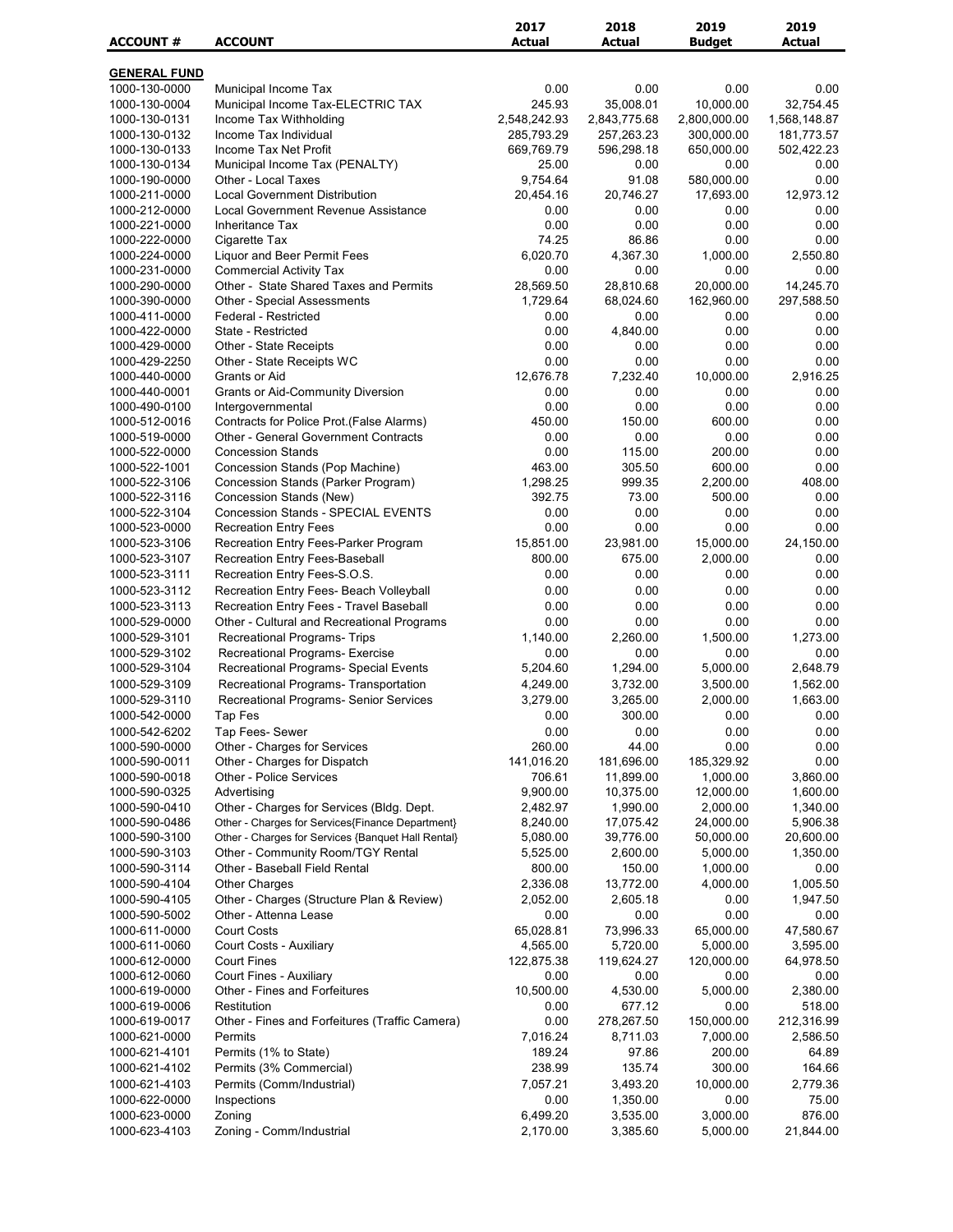|                                |                                                                            | 2017              | 2018              | 2019              | 2019              |
|--------------------------------|----------------------------------------------------------------------------|-------------------|-------------------|-------------------|-------------------|
| <b>ACCOUNT #</b>               | <b>ACCOUNT</b>                                                             | <b>Actual</b>     | <b>Actual</b>     | <b>Budget</b>     | <b>Actual</b>     |
| 1000-624-0000                  | <b>Street Opening</b>                                                      | 400.00            | 0.00              | 0.00              | 0.00              |
| 1000-625-0000                  | <b>Cable Franchise Fees</b>                                                | 30,227.63         | 31,955.79         | 35,000.00         | 16,207.15         |
| 1000-629-0000                  | <b>Other - Licenses and Permits</b>                                        | 0.00              | 0.00              | 0.00              | 0.00              |
| 1000-629-0411                  | Other Licenses and Permits (General)                                       | 18,215.00         | 16,860.00         | 15,000.00         | 11,950.00         |
| 1000-690-0000                  | Other - Fines, Licenses and Permits                                        | 0.00              | 0.00              | 0.00              | 0.00              |
| 1000-690-5225                  | Fire dept permits                                                          | 200.00            | 0.00              | 0.00              | 150.00            |
| 1000-701-0000                  | Interest- Transferred to Capital                                           | 4,720.72          | 9,684.81          | 2,000.00          | 6,307.82          |
| 1000-701-0133                  | Interest (Net Profit)                                                      |                   | 6.93              | 0.00              | 0.00              |
| 1000-820-0000                  | <b>Contributions and Donations</b>                                         | 3,500.00          | 0.00              | 2,000.00          | 0.00              |
| 1000-820-3104                  | <b>Contributions and Donations-Special Events</b>                          | 2,350.00          | 0.00              | 0.00              | 100.00            |
| 1000-820-3106                  | Contributions and Donations (Parker Program)                               | 14.00             | 0.00              | 0.00              | 0.00              |
| 1000-820-3107                  | Contributions and Donations-baseball                                       | 0.00              | 0.00              | 0.00              | 0.00              |
| 1000-820-3111                  | <b>Contributions and Donations - SOS</b>                                   | 0.00              | 0.00              |                   | 0.00<br>1,127.28  |
| 1000-891-0000                  | Other - Miscellaneous Operating<br>Other - Miscellaneous Recycling         | 8,674.85<br>0.00  | 41,810.06<br>0.00 | 3,000.00<br>0.00  | 0.00              |
| 1000-891-5001<br>1000-892-0000 | Other - Miscellaneous Non-Operating                                        | 25,005.26         | 1,749.01          | 0.00              | 1,090.71          |
| 1000-892-0002                  | Other - Miscellaneous                                                      | 10.00             | 87.85             | 0.00              | 0.60              |
| 1000-892-0003                  | Other - Prisoner Housing                                                   | 0.00              | 0.00              | 0.00              | 0.00              |
| 1000-892-0005                  | Printing/Advertising Directory                                             | 185.22            | 44.46             |                   | 125.37            |
| 1000-892-0009                  | Other - Vehicle Release                                                    | 6,950.00          | 7,615.00          | 6,000.00          | 3,500.00          |
| 1000-892-0014                  | Other - Title Search                                                       | 0.00              | 0.00              | 0.00              | 0.00              |
| 1000-892-3105                  | Garage Sale                                                                | 631.00            | 768.00            | 0.00              | 918.00            |
| 1000-892-3110                  | <b>Senior Services</b>                                                     | 0.00              | 0.00              | 0.00              | 195.00            |
| 1000-931-0000                  | Transfers - In                                                             | 485,788.60        | 0.00              | 0.00              | 0.00              |
| 1000-941-0000                  | Advances - In                                                              | 0.00              | 0.00              | 0.00              | 0.00              |
| 1000-961-0000                  | Sale of Fixed Assets                                                       | 0.00              | 0.00              | 0.00              | 0.00              |
| 1000-961-0018                  | Sale of Fixed Assets{POLICE SERVICES}                                      | 0.00              | 0.00              |                   | 0.00              |
|                                | TOTAL GENERAL FUND                                                         | 4,607,895.42      | 4,799,782.30      | 5,302,582.92      | 3,086,119.16      |
| <b>S.C.M.R.</b>                |                                                                            |                   |                   |                   |                   |
| 2011-225-0000                  | Gasoline Tax (State)                                                       | 115,022.25        | 114,360.82        | 110,000.00        | 44,474.79         |
| 2011-430-0000                  | License Tax - County Levied                                                | 64,045.30         | 59,620.11         | 54,000.00         | 37,141.36         |
| 2011-440-0000                  | Grants or Aid (Non-Federal or State)                                       | 0.00              | 800.00            | 0.00              | 0.00              |
| 2011-701-0000                  | Interest- Transferred to Capital                                           | 0.00              | 0.00              | 0.00              | 0.00              |
| 2011-892-0000                  | Other - Miscellaneous Non-Operating                                        | 1,176.95          | 294.25            | 0.00              | 2,980.00          |
| 2011-931-0000                  | Transfers in- General Fund<br>Advances - In                                | 500,000.00        | 580,000.00        | 620,000.00        | 0.00              |
| 2011-941-0000<br>2011-961-0000 | Sale of Fixed Assets                                                       | 0.00<br>0.00      | 0.00<br>0.00      | 0.00<br>0.00      | 0.00<br>0.00      |
|                                |                                                                            |                   |                   |                   |                   |
| <b>STATE HIGHWAY</b>           |                                                                            |                   |                   |                   |                   |
| 2021-225-0000                  | Gasoline Tax (State)                                                       | 5,659.65          | 8,592.63          | 8,000.00          | 3,606.04          |
| 2021-430-0000                  | License Tax - County Levied                                                | 4,456.68          | 3,059.06          | 6,000.00          | 3,011.44          |
| 2021-701-0000                  | Interest                                                                   | 0.00              | 0.00              | 0.00              | 0.00              |
| 2021-941-0000                  | Advances - In                                                              | 0.00              | 0.00              | 0.00              | 0.00              |
| <b>LEFT</b>                    |                                                                            |                   |                   |                   |                   |
| 2091-413-0000                  | Federal - Pass Through Grants                                              | 0.00              | 0.00              | 0.00              | 0.00              |
| 2091-422-0000                  | State - Pass Through Grants                                                | 0.00              | 0.00              | 0.00              | 0.00              |
| 2091-612-0000                  | <b>Court Fines</b>                                                         | 1,770.00          | 520.00            | 3,000.00          | 237.00            |
| 2091-619-0000                  | Other - Fines and Forfeitures                                              | 140.00            | 1,286.37          | 1,000.00          | 210.00            |
| 2091-820-0000                  | <b>Contributions and Donations</b>                                         | 0.00              | 0.00              | 0.00              | 0.00              |
| 2091-931-0000                  | Transfers - In                                                             | 0.00              | 0.00              | 0.00              | 0.00              |
| 2091-961-0000                  | Sale of Fixed Assets                                                       | 18,193.10         | 3,151.00          | 0.00              | 0.00              |
| <b>MOTOR VEHICLE</b>           |                                                                            |                   |                   |                   |                   |
| 2101-290-0000<br>2101-701-0000 | Other - State Shared Taxes and Permits<br>Interest- Transferred to Capital | 21,825.61<br>0.00 | 25,114.69<br>0.00 | 25,000.00<br>0.00 | 11,227.92<br>0.00 |
| 2101-931-0000                  | Transfers - In                                                             | 0.00              | 0.00              | 0.00              | 0.00              |
|                                |                                                                            |                   |                   |                   |                   |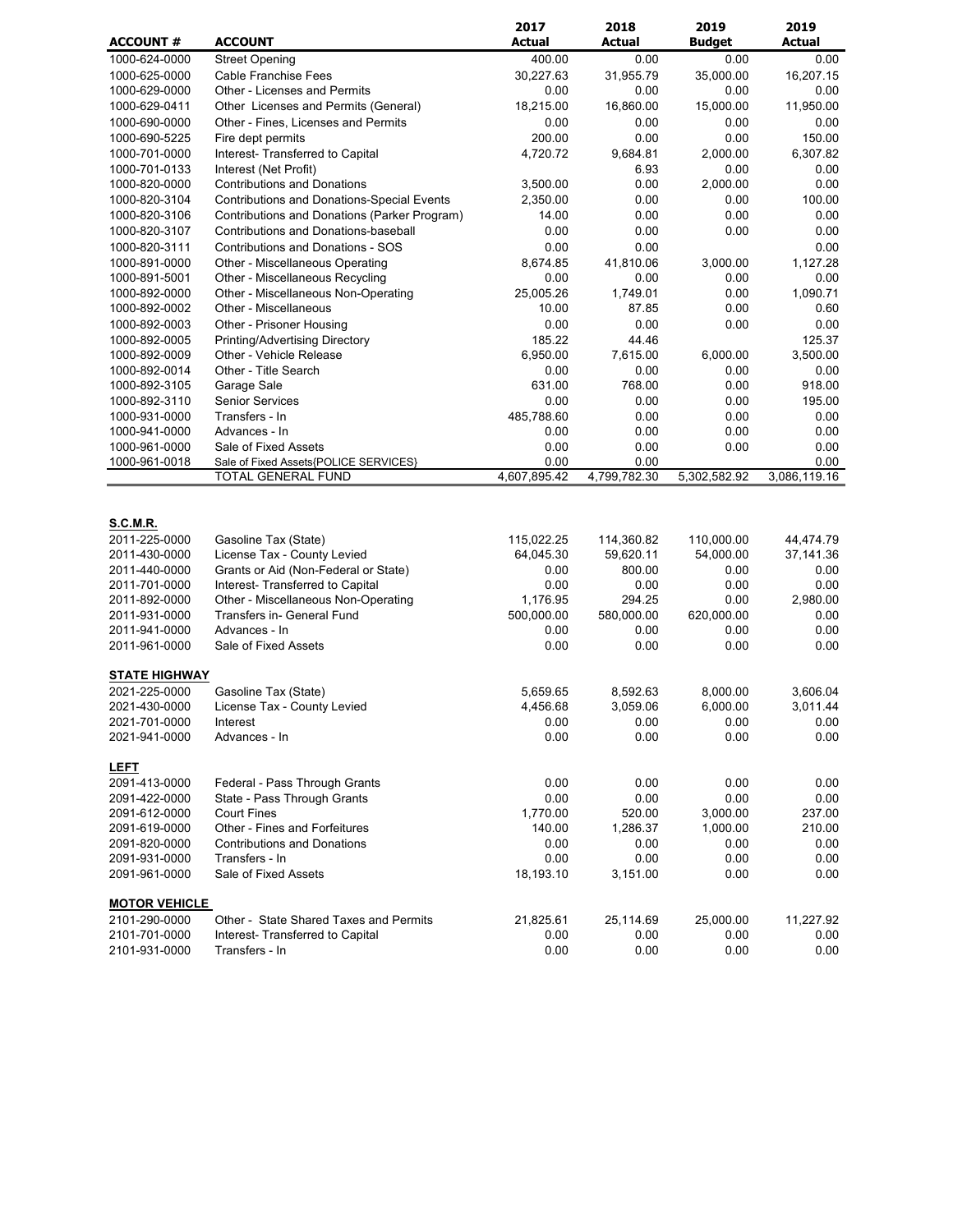|                                 |                                                                    | 2017          | 2018          | 2019                       | 2019         |
|---------------------------------|--------------------------------------------------------------------|---------------|---------------|----------------------------|--------------|
| <b>ACCOUNT#</b>                 | <b>ACCOUNT</b>                                                     | <b>Actual</b> | <b>Actual</b> | <b>Budget</b>              | Actual       |
| <b>POLICE PENSION</b>           |                                                                    |               |               |                            |              |
| 2131-110-0000                   | General Property Tax - Real Estate                                 | 38,394.80     | 43,054.23     | 54,000.00                  | 50,999.41    |
| 2131-120-0000                   | <b>Tangible Personal Property Tax</b>                              | 0.00          | 0.00          | 0.00                       | 0.00         |
| 2131-120-0020                   | Tangible Personal Prop Tac (CAT Tax)                               | 0.00          | 0.00          | 0.00                       | 0.00         |
| 2131-190-0000                   | Other - Local Taxes                                                | 3,158.23      | 3,157.46      | 0.00                       | 0.00         |
| 2131-231-0000                   | Property Tax Rollbacks                                             | 0.00          | 0.00          | 0.00                       | 18,523.49    |
| 2131-290-0000                   | Other - State Shared Taxes & Permit                                | 0.00          | 0.00          | 0.00                       | 0.00         |
| 2131-931-0000                   | Transfers - In                                                     | 120,000.00    | 130,000.00    | 101,000.00                 | 0.00         |
| <b>WATER METER REPAIR FUND</b>  |                                                                    |               |               |                            |              |
| 2901-542-0000                   | <b>Tap Fees</b>                                                    | 150.00        | 150.00        | 0.00                       | 0.00         |
| 2901-701-0000                   | Interest                                                           | 0.00          | 0.00          | 0.00                       | 0.00         |
| 2901-931-0000                   | Transfers - In                                                     | 9,000.00      | 10,200.00     | 11,147.00                  | 0.00         |
| <b>MAYOR'S COURT COMPUTER</b>   |                                                                    |               |               |                            |              |
| 2903-612-0000                   | <b>Court Fines</b>                                                 | 5,490.00      | 5,800.00      | 6,000.00                   | 4,289.00     |
|                                 |                                                                    |               |               |                            |              |
| 3101-390-0000                   | SPECIAL BOND RETIREMENT FUND<br><b>Other - Special Assessments</b> | 0.00          | 0.00          | 0.00                       | 0.00         |
|                                 | Transfer In - Capital                                              | 0.00          | 0.00          | 0.00                       | 0.00         |
|                                 |                                                                    |               |               |                            |              |
| 3101-701-0000<br>3101-892-0000  | Interest- Transferred to Capital<br>Other- Misc. Non-Operating     | 0.00<br>0.00  | 0.00<br>0.00  | 0.00<br>0.00               | 0.00<br>0.00 |
| 3101-911-4905                   | <b>BONDS</b>                                                       | 12,654.00     | 9,446.40      | 0.00                       | 0.00         |
| 3101-921-0000                   | Sale of Notes                                                      | 1,710,000.00  |               |                            | 0.00         |
| 3101-931-0000                   | Transfers - In                                                     |               | 1,640,000.00  | 1,540,000.00<br>100,000.00 | 0.00         |
|                                 |                                                                    | 50,000.00     | 147,000.00    |                            |              |
| <b>THIRD PARTY</b>              |                                                                    |               |               |                            |              |
| 4101-892-0000                   | Other - Miscellaneous Non-Operating                                | 0.00          | 0.00          | 0.00                       | 0.00         |
| 4101-892-3110                   | Other - Miscellaneous                                              | 0.00          | 0.00          | 0.00                       | 0.00         |
| 4101-931-0000                   | Transfers - In                                                     | 0.00          | 0.00          | 0.00                       | 0.00         |
| <b>ISSUE I and II</b>           |                                                                    |               |               |                            |              |
| 4201-422-0000                   | State - Restricted                                                 | 0.00          | 0.00          | 0.00                       | 0.00         |
| 4201-422-4905                   | State - Restricted-Dunham Rd Sanitary                              | 0.00          | 0.00          | 0.00                       | 0.00         |
| 4201-931-0000                   | Advance-In                                                         | 0.00          | 0.00          | 0.00                       | 0.00         |
| 4201-422-0000                   | <b>State-Restricted</b>                                            | 0.00          | 0.00          | 0.00                       | 0.00         |
| 4201-931-0000                   | Transfers - In                                                     | 0.00          | 0.00          | 0.00                       | 0.00         |
| 4201-941-0000                   | Advance-In                                                         | 0.00          | 0.00          | 0.00                       | 0.00         |
|                                 |                                                                    |               |               |                            |              |
| <b>CAPITAL</b><br>4901-440-0000 | Grants or Aid                                                      | 16,687.66     | 0.00          | 849,200.00                 | 0.00         |
| 4901-490-0000                   | Other - Intergovernmental                                          | 0.00          | 0.00          | 0.00                       | 0.00         |
| 4901-490-0801                   | Fueling Facilty Rheab                                              | 0.00          | 0.00          | 0.00                       | 0.00         |
| 4901-542-0000                   | <b>TAP FEES</b>                                                    | 0.00          | 0.00          | 0.00                       | 0.00         |
| 4901-549-4910                   | <b>Barclay Sewer Fees</b>                                          | 15,551.25     | 0.00          | 20,735.00                  | 0.00         |
| 4901-612-0000                   | Court fines                                                        | 0.00          | 0.00          | 0.00                       | 0.00         |
| 4901-612-0015                   | Court Fines - Safety Vehicle                                       | 21,094.00     | 23,119.00     | 20,000.00                  | 14,324.00    |
| 4901-624-0000                   |                                                                    | 0.00          | 0.00          | 0.00                       | 0.00         |
| 4901-629-0000                   |                                                                    | 0.00          | 0.00          | 0.00                       | 0.00         |
| 4901-701-0000                   | Interest                                                           | 0.00          | 0.00          | 0.00                       | 0.00         |
| 4901-701-0135                   | Interest                                                           | 0.00          | 0.00          | 0.00                       | 0.00         |
| 4901-820-0000                   | <b>Contributions and Donations</b>                                 | 0.00          | 0.00          | 0.00                       | 0.00         |
| 4901-892-0000                   | Other - Miscellaneous Non-Operating                                | 242.00        | 131,672.85    | 0.00                       | 76,075.00    |
| 4901-921-0000                   | Sale of Notes                                                      | 0.00          | 0.00          | 0.00                       | 0.00         |
| 4901-931-0000                   | Trans (Adv) - In (Interest from other Funds)                       | 460,000.00    | 147,218.99    | 620,000.00                 | 0.00         |
| 4901-941-0000                   | Advances - In                                                      | 0.00          | 0.00          | 0.00                       | 0.00         |
| 4901-961-0000                   | Sale of Fixed Assets                                               | 0.00          | 134,941.87    |                            | 0.00         |
| 4901-971-0000                   | <b>Other Debt Proceeds</b>                                         | 4,000.00      | 0.00          | 0.00                       | 0.00         |
|                                 |                                                                    | 0.00          | 0.00          | 0.00                       | 0.00         |
| <b>VETERAN'S MEMORIAL</b>       |                                                                    |               |               |                            |              |
| 4902-820-0000                   | <b>Memorial Bricks</b>                                             | 200.00        | 0.00          | 0.00                       | 0.00         |
| 4902-892-0000                   | Recycling                                                          | 521.78        | 701.85        | 500.00                     | 299.55       |
| 4902-931-0000                   | Transfers- General                                                 | 0.00          | 0.00          | 0.00                       | 0.00         |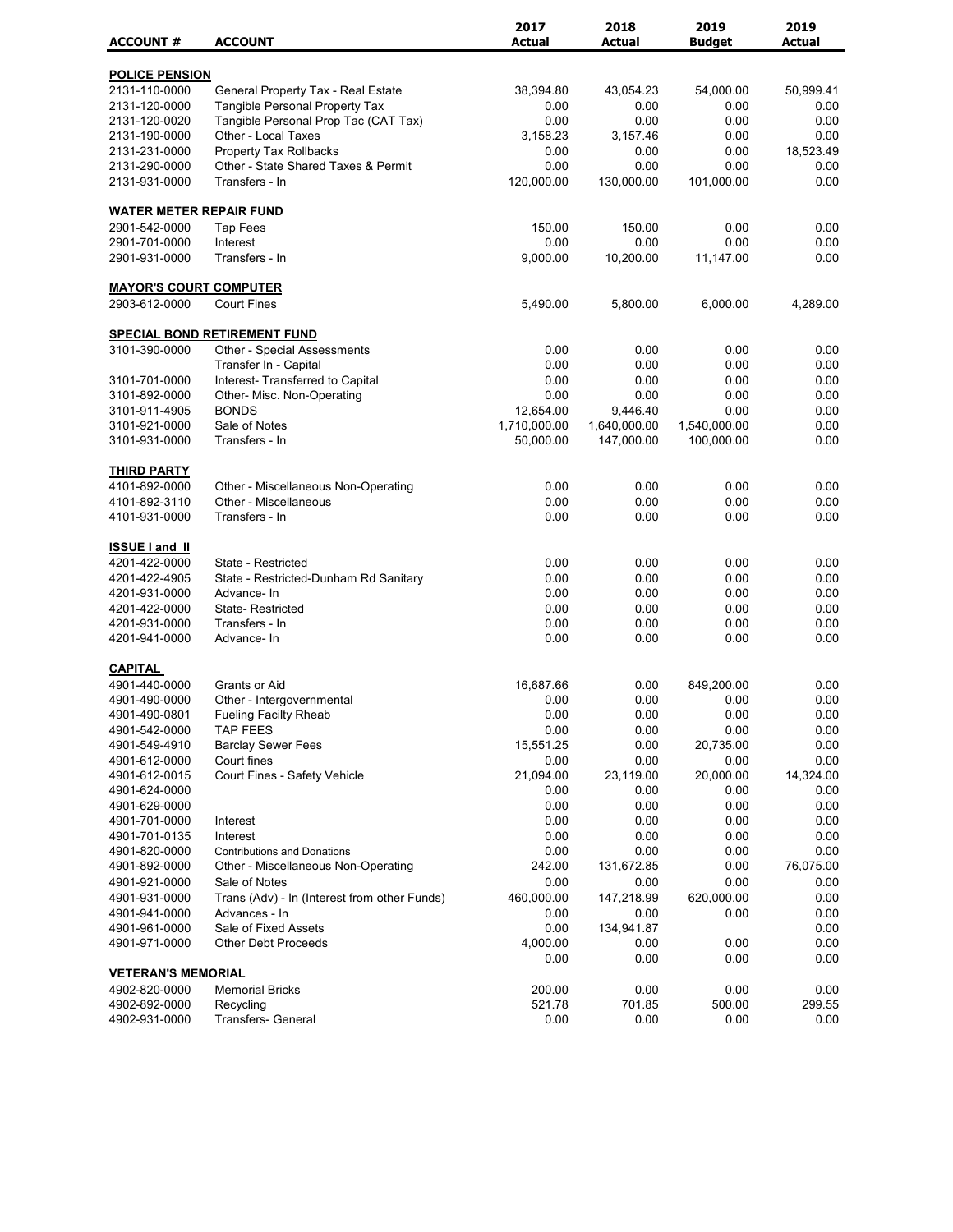| <b>ACCOUNT #</b>            | <b>ACCOUNT</b>                          | 2017<br><b>Actual</b> | 2018<br><b>Actual</b> | 2019<br><b>Budget</b> | 2019<br><b>Actual</b> |
|-----------------------------|-----------------------------------------|-----------------------|-----------------------|-----------------------|-----------------------|
| <b>BUILDING BOND</b>        |                                         |                       |                       |                       |                       |
| 7001-701-0000               | <b>INTEREST</b>                         | 0.00                  | 0.00                  | 0.00                  | 0.00                  |
| 7001-892-0000               | <b>OTHER</b>                            | 0.00                  | 0.00                  | 0.00                  | 0.00                  |
| <b>UNCLAIMED MONIES</b>     |                                         |                       |                       |                       |                       |
| 9101-892-0000               | Other - Miscellaneous Non-Operating     | 0.00                  | 0.00                  | 0.00                  | 0.00                  |
| <b>BUILDING BOND</b>        |                                         |                       |                       |                       |                       |
| 9901-544-0000               | Deposits                                | 5,000.00              | 13,279.84             | 0.00                  | 37,500.00             |
| 9901-892-0000               | Other - Miscellaneous Non-Operating     | 0.00                  | 0.00                  | 0.00                  | 0.00                  |
| <b>Mayor's Court</b>        |                                         |                       |                       |                       |                       |
| 9902-690-0000               | Other-Fines, Licenses, & Permits        | 302,636.65            | 296,410.70            | 0.00                  | 166,991.88            |
| 9902-892-0000               | Other- Misc. Non Operating              | 0.00                  | 0.00                  | 0.00                  | 0.00                  |
| <b>SECOND PARTY SERVICE</b> |                                         |                       |                       |                       |                       |
| 9903-544-0000               | Other - Miscellaneous Non-Operating     | 24,176.35             | 27,263.57             | 0.00                  | 24,412.50             |
| 9903-544-0001               | Deposits (Comm. Diversion Program)      | 0.00                  | 0.00                  | 0.00                  | 0.00                  |
| 9903-544-0007               | Deposits (Benevolent Fund-General)      | 3,765.50              | 903.86                | 0.00                  | 25.00                 |
| 9903-544-0008               | Deposits (Benevolent Fund-Events)       | 0.00                  | 0.00                  | 0.00                  | 0.00                  |
| 9903-544-0013               | Deposits (Animal Fund)                  | 525.00                | 0.00                  | 0.00                  | 0.00                  |
| 9903-544-3200               | Deposits (Sr. Snow Plow)                | 10,920.00             | 12,090.00             | 0.00                  | 195.00                |
| 9903-892-0000               | Other - Miscellaneous Non-Operating     | 0.00                  | 0.00                  | 0.00                  | 0.00                  |
| 9903-931-0000               | Transfers-In                            | 0.00                  | 0.00                  | 0.00                  | 0.00                  |
|                             | <b>WALTON HILLS/SAGAMORE HILLS JEDD</b> |                       |                       |                       |                       |
| 9904-130-0131               | Income Tax Withholding                  | 763,518.79            | 756,000.33            | 800,000.00            | 389,335.65            |
| 9904-130-0132               | Income Tax Individual                   | 314.77                | 150.00                | 0.00                  | 181.00                |
| 9904-130-0133               | Income Tax Net Profit                   | 32.00                 | 0.00                  | 0.00                  | 20.00                 |
|                             | <b>TOTAL</b>                            | 8,918,217.74          | 9,129,142.18          | 10,252,164.92         | 3,972,179.19          |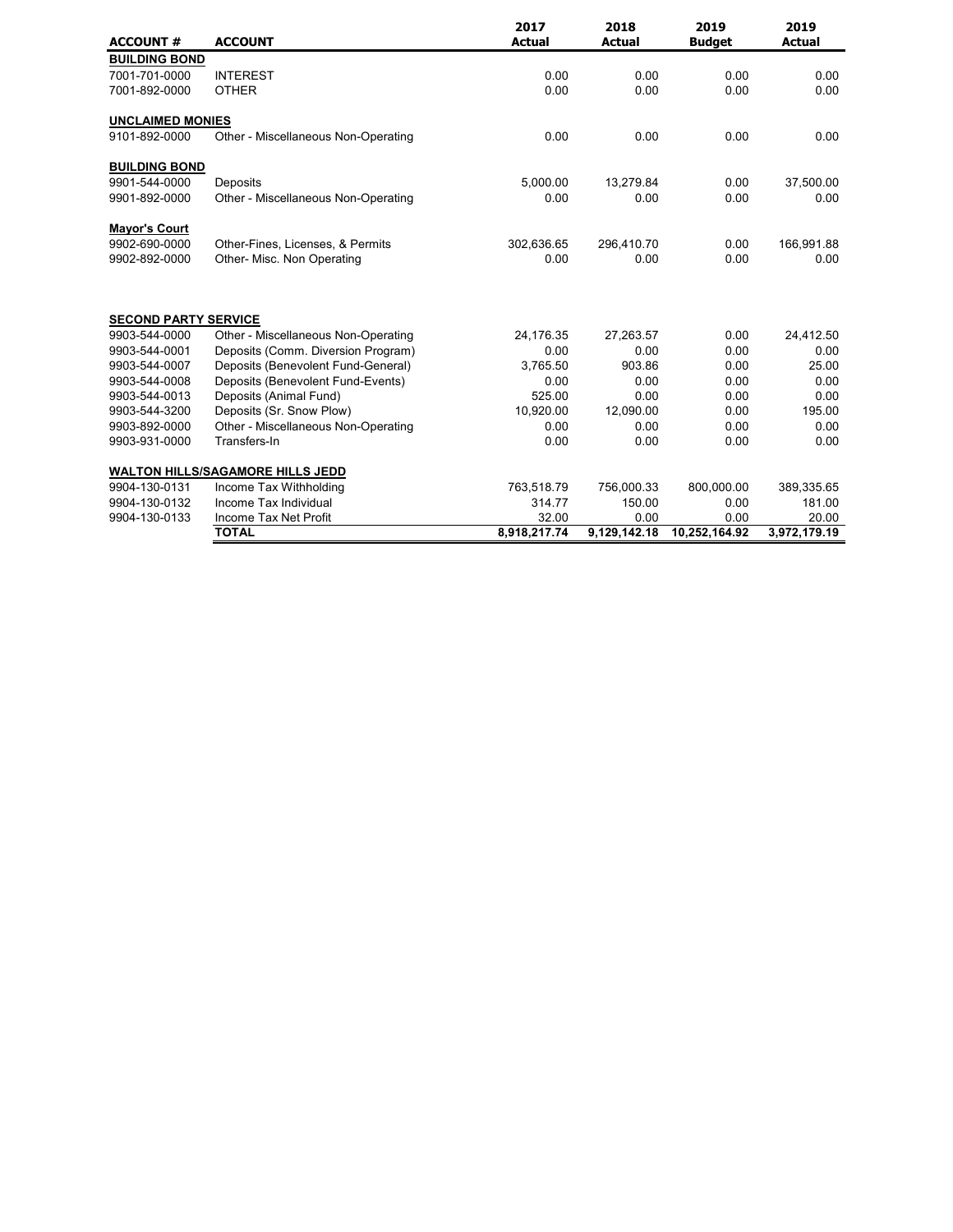| <b>2019 - YEAR TO DATE EXPENDITURES</b> |                                             | 2017       | 2018                 | 2019                  | 2019                 |
|-----------------------------------------|---------------------------------------------|------------|----------------------|-----------------------|----------------------|
| <b>Account Code</b>                     | <b>Account Name</b>                         | Actual     | Actual               | <b>Budget</b>         | Actual               |
|                                         |                                             |            |                      |                       |                      |
| <b>General Fund</b>                     | <b>POLICE</b>                               |            |                      |                       |                      |
| 1000-110-190-0000                       | Police Salary-FT                            | 907,310.19 | 827,900.06           | 872,550.00            | 408,980.12           |
| 1000-110-190-0001                       | Salary-Community Diversion                  | 0.00       | 0.00                 | 0.00                  | 0.00                 |
| 1000-110-190-0010                       | Overtime Police                             | 41,548.50  | 16,104.51            | 17,000.00             | 7,466.23             |
| 1000-110-190-0011                       | Dispatch Salary-FT                          | 187,120.86 | 182,702.97           | 192,000.00            | 95,995.75            |
| 1000-110-190-0012                       | Dispatch Overtime                           | 7,658.86   | 5,083.58             | 5,000.00              | 2,472.99             |
| 1000-110-190-0190                       | Police Salary-PT                            | 79,062.49  | 136,615.29           | 63,000.00             | 83,984.91            |
| 1000-110-190-0198                       | Auxillary Salary - PT                       | 34,060.04  | 20,516.75            | 24,000.00             | 10,917.27            |
| 1000-110-190-0191                       | Dispatch Salary-PT                          | 169,410.04 | 160,026.06           | 100,000.00            | 74,761.40            |
| 1000-110-190-0194                       | Longevity                                   | 19,611.76  | 18,750.00            | 18,600.00             | 9,600.00             |
| 1000-110-190-0195                       | Employee Uniform Police                     | 0.00       | 848.99               | 0.00                  | 116.00               |
| 1000-110-190-0196                       | <b>Employee Weapons Allowance</b>           | 0.00       | 5,250.00             | 0.00                  | 0.00                 |
| 1000-110-190-0197                       | Employee Uniform Dispatch                   | 0.00       | 218.40               | 6,750.00              | 385.67               |
| 1000-110-190-0200                       | <b>Sick Leave Conversion</b>                | 0.00       | 0.00                 | 0.00                  | 0.00                 |
| 1000-110-190-0201                       | Sick Leave Conversion-Dispatch              | 0.00       | 0.00                 | 0.00                  | 0.00                 |
| 1000-110-190-0202                       | Sick Leave - Police                         | 9,049.79   | 4,831.60             | 0.00                  | 10,197.70            |
| 1000-110-190-0203                       | Sick Leave - Injury Pay                     | 0.00       | 0.00                 | 0.00                  | 0.00                 |
| 1000-110-190-0204                       | Sick Leave - Dispatch                       | 1,748.34   | 1,389.05             | 0.00                  | 1,104.33             |
| 1000-110-190-7906                       | Payments in Lieu of Healthcare              | 0.00       | 0.00                 | 0.00                  | 0.00                 |
| 1000-110-190-7916                       | Payments in Lieu of Healthcare-Dispatch     | 0.00       | 0.00                 | 0.00                  | 0.00                 |
| 1000-110-211-0000                       | OPERS-Police                                | 17,849.19  | 21,412.18            | 8,820.00              | 13,457.42            |
| 1000-110-211-0011                       | OPERS-Dispatch                              | 53,791.44  | 50,743.30            | 43,680.00             | 23,906.77            |
| 1000-110-213-0000                       | Medicare-Police                             | 14,623.22  | 14,941.95            | 13,311.00             | 7,525.58             |
| 1000-110-213-0011                       | Medicare-Dispatch                           | 5,396.16   | 4,583.69             | 4,524.00              | 2,468.89             |
| 1000-110-215-0000                       | Ohio Police and Fire Pension Fund           | 13,021.01  | 0.00                 |                       | 0.00                 |
| 1000-110-221-0000                       | Medical/Hospitalization-Police              | 139,768.05 | 130,370.46           | 132,000.00            | 72,058.84            |
| 1000-110-221-0011                       | Medical/Hospitalization-Dispatch            | 30,498.98  | 37,862.44            | 42,000.00             | 22,503.88            |
| 1000-110-222-0000                       | Life Insurance-Police                       | 4,268.95   | 4,759.50             | 5,700.00              | 2,730.00             |
| 1000-110-222-0011                       | Life Insurance-Dispatch                     | 703.48     | 690.00               | 800.00                | 420.00               |
| 1000-110-225-0000                       | <b>Workers' Compensation</b>                | 650.95     | 10,593.07            | 12,500.00             | 4,663.23             |
| 1000-110-225-0011                       | Workers' Compensation-Dispatch              | 267.23     | 3,922.60             | 5,250.00              | 1,719.63             |
| 1000-110-240-0000                       | Unemployment Compensation                   | 0.00       | 0.00                 | 0.00                  | 0.00                 |
| 1000-110-240-0011                       | Unemployment Compensation (Dispatch)        | 1,179.00   | 1,073.48             | 0.00                  | 0.00                 |
| 1000-110-251-0000                       | Uniform, Tool, and Equip Reimbursements     | 0.00       | 0.00                 | 0.00                  | 0.00                 |
| 1000-110-252-0000                       | Travel and Transportation-Police            | 87.63      | 0.00                 | 500.00                | 31.00                |
| 1000-110-252-0001                       | Travel and Transportation-Community Div     | 790.00     | 10.00                | 0.00                  | 0.00                 |
| 1000-110-260-0000                       | Lodging and Meals                           | 82.77      | 614.51               | 1,000.00              | 277.14               |
| 1000-110-270-0000                       | Uniforms and Clothing                       | 15,080.52  | 16,133.89            | 12,100.00             | 9,023.61             |
| 1000-110-270-0060                       | Uniforms and Clothing (Auxiliary)           | 3,095.36   | 0.00                 | 2,000.00              | 0.00                 |
| 1000-110-290-0000                       | Income Tax Reimbursement                    | 0.00       | 0.00                 | 0.00                  | 0.00                 |
| 1000-110-321-0000                       | Telephone & Pagers                          | 4,544.58   | 4,339.42             | 4,400.00              | 2,169.78             |
| 1000-110-324-0000                       | Printing and Reproduction                   | 1,795.70   | 1,794.08             | 1,200.00              | 1,380.87             |
| 1000-110-330-0000                       | Rents and Leases                            | 0.00       | 0.00                 | 0.00                  | 0.00                 |
| 1000-110-348-0000                       | <b>Training Services</b>                    | 1,015.00   | 2,971.91             | 2,000.00              | 1,587.74             |
| 1000-110-348-0060                       | Training Services (Auxiliary)               | 0.00       | 0.00                 | 0.00                  | 0.00                 |
| 1000-110-349-0000                       | Professional and Technical Services         | 4,827.01   | 6,838.27             | 3,000.00              | 4,178.27             |
| 1000-110-391-0000                       | Dues and Fees                               | 26,883.35  | 1,624.79             | 30,000.00             | 5,641.09             |
| 1000-110-394-0000                       | Machinery, Equipment & Furniture            | 80.69      | 868.86               | 0.00                  | 13,994.10            |
| 1000-110-399-0000                       | <b>Contractual Services</b>                 | 108,925.39 | 7,200.00             | 10,000.00             | 3,600.00             |
| 1000-110-410-0000                       | Office Supplies and Materials               | 9,426.31   |                      |                       |                      |
| 1000-110-420-0000                       | Operating Supplies and Materials            | 22,539.65  | 3,432.88<br>7,729.31 | 8,000.00<br>15,000.00 | 1,525.07<br>5,668.12 |
|                                         | <b>Auxiliary - Supplies</b>                 | 0.00       | 0.00                 | 0.00                  |                      |
| 1000-110-420-0060                       |                                             |            |                      |                       | 0.00                 |
| 1000-110-420-6700<br>1000-110-420-0120  | Fuel                                        | 27,661.07  | 31,073.73            | 30,000.00             | 14,409.70            |
|                                         | <b>Operating Supplies -Auxiliary Police</b> | 0.00       | 0.00                 | 0.00                  | 0.00                 |
| 1000-110-431-0000                       | R & M of Buildings and Land                 | 0.00       | 0.00                 | 0.00                  | 0.00                 |
| 1000-110-432-0000                       | R & M of Machinery & Equipment              | 5,491.56   | 3,371.57             | 7,000.00              | 1,642.88             |
| 1000-110-433-0000                       | R & M of Motor vehicles                     | 12,923.60  | 20,789.51            | 15,000.00             | 9,185.87             |
| 1000-110-440-0000                       | Small Tools and Minor Equipment             | 1,110.55   | 0.00                 | 1,000.00              | 341.97               |
| 1000-110-490-0000                       | Other - Supplies and Materials              | 0.00       | 71.64                | 0.00                  | 0.00                 |
| 1000-110-490-0003                       | Supplies and Materials- Prisoners           | 4,918.85   | 4,622.14             | 5,000.00              | 1,875.00             |
| 1000-110-520-0000                       | Equipment                                   | 0.00       | 6,972.00             | 0.00                  | 595.00               |
| 1000-110-520-0482                       | <b>Equipment-Emergency Warning Sirens</b>   | 5,000.00   | 0.00                 | 0.00                  | 0.00                 |
| 1000-110-550-0000                       | Motor Vehicle Equipment                     | 0.00       | 0.00                 | 0.00                  | 0.00                 |
| 1000-110-600-0852                       | <b>Computers &amp; Supplies</b>             | 29,980.10  | 19,800.40            | 18,000.00             | 1,280.48             |

## **OTHER SECURITY OF PERSONS & PROPERTY**

| 1000-120-440-0000 | Small Tool and Minor Equipment | 0.00       | 0.00       | 0.00       | 0.00       |
|-------------------|--------------------------------|------------|------------|------------|------------|
| 1000-120-590-0000 | Capital Outlay                 | 0.00       | 0.00       | 0.00       | 0.00       |
| 1000-120-640-0000 | <b>Fire Contract</b>           | 546.628.24 | 513.347.00 | 568.494.00 | 284.246.98 |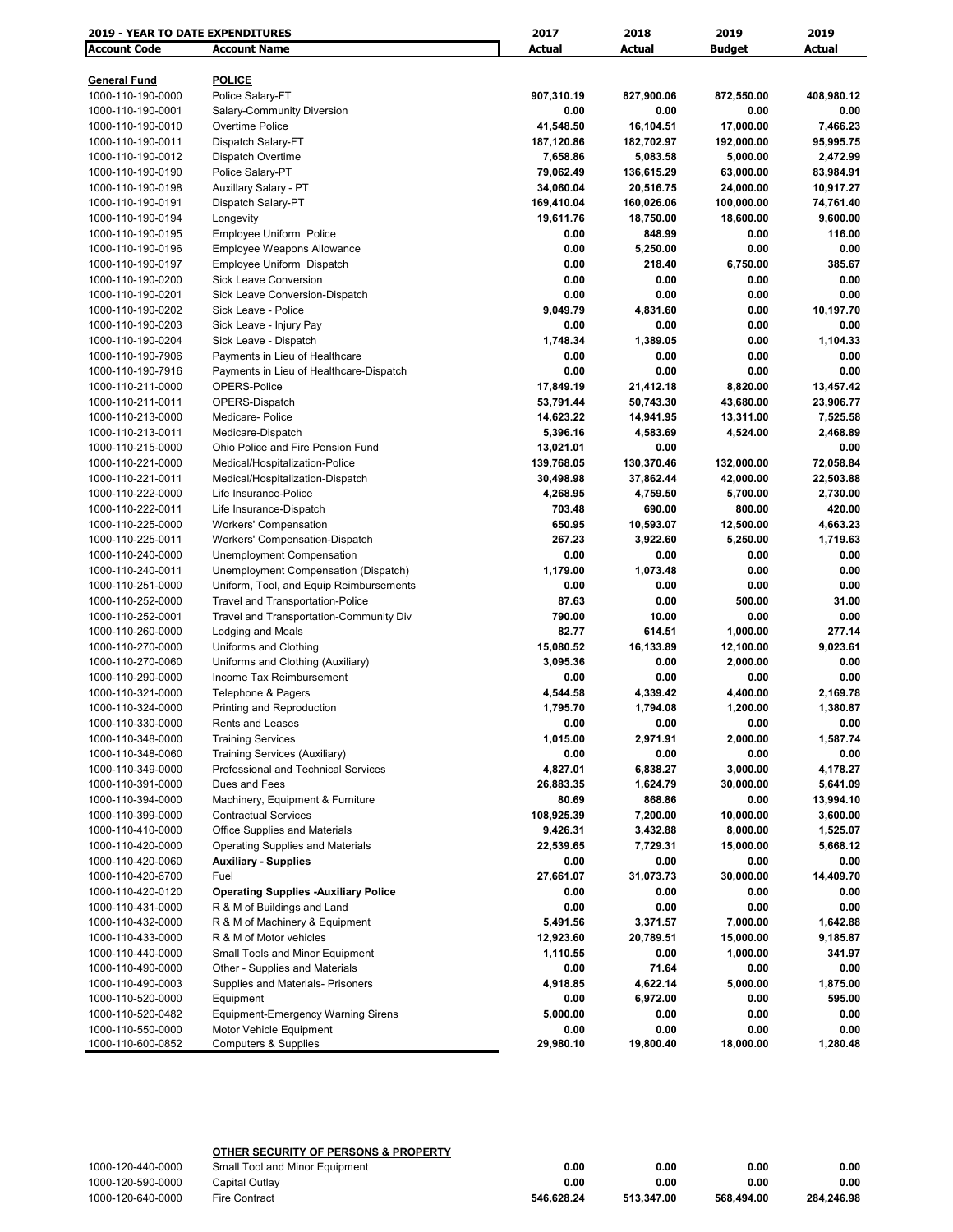| 2019 - YEAR TO DATE EXPENDITURES       |                                                 | 2017              | 2018               | 2019          | 2019             |
|----------------------------------------|-------------------------------------------------|-------------------|--------------------|---------------|------------------|
| <b>Account Code</b>                    | <b>Account Name</b>                             | Actual            | Actual             | <b>Budget</b> | <b>Actual</b>    |
|                                        |                                                 |                   |                    |               |                  |
| 1000-130-311-0000                      | <b>Electricity- Street Lights</b>               | 0.00              | 0.00               | 0.00          | 0.00             |
| 1000-140-399-0000                      | <b>Contractual Services</b>                     | 3,500.00          | 3,500.00           | 3,500.00      | 3,500.00         |
| 1000-150-311-0000                      | <b>Electricity- Traffic Lights</b>              | 0.00              | 0.00               | 0.00          | 0.00             |
| 1000-150-349-0000                      | <b>Professional and Technical Services</b>      | 0.00              | 0.00               | 0.00          | 1,118.42         |
| 1000-160-349-0000                      | <b>Other Professional</b>                       | 3,061.85          | 1,932.35           | 3,000.00      | 0.00             |
| 1000-210-349-2110                      | Board of Health                                 | 9,397.72          | 9,397.72           | 9,000.00      | 5,405.97         |
|                                        |                                                 |                   |                    |               |                  |
|                                        | <b>RECREATION and COMMUNITY LIFE</b>            |                   |                    |               |                  |
| 1000-310-190-0000                      | Salary                                          | 53,576.11         | 54,634.94          | 62,000.00     | 29,644.06        |
| 1000-310-190-0010                      | Overtime                                        | 1,136.94          | 1,017.77           | 0.00          | 280.50           |
| 1000-310-190-0192                      | Seasonal Salary                                 | 36,948.09         | 28,316.24          | 36,000.00     | 10,950.50        |
| 1000-310-190-0193                      | <b>Transportation Salary</b>                    | 14,784.38         | 18,442.65          | 15,000.00     | 7,595.35         |
| 1000-310-211-0000                      | Ohio Public Employees Retirement System         | 14,669.88         | 14,267.55          | 15,820.00     | 5,320.37         |
| 1000-310-212-0000                      | Social Security                                 | 0.00              | 0.00               | 0.00          | 0.00             |
| 1000-310-213-0000                      | Medicare                                        | 1,543.48          | 1,477.54           | 1,638.00      | 702.82           |
| 1000-310-225-0000                      | <b>Workers' Compensation</b>                    | 74.80             | 1,060.20           | 1,250.00      | 463.21           |
| 1000-310-252-0000                      | <b>Travel &amp; Transportation</b>              | 0.00              | 0.00               | 200.00        | 75.40            |
| 1000-310-260-0000                      | Lodging & Meals                                 | 499.54            | 0.00               | 1,000.00      | 402.69           |
| 1000-310-270-0000                      | Uniforms                                        | 174.00            | 0.00               | 0.00          | 0.00             |
| 1000-310-324-0000                      | Printing and Reproduction                       | 0.00              | 0.00               | 0.00          | 0.00             |
| 1000-310-330-0000                      | Rents and Leases                                | 0.00              | 0.00               | 0.00          | 0.00             |
| 1000-310-348-0000                      | Training                                        | 0.00              | 750.00             | 0.00          | 100.00           |
| 1000-310-349-0000                      | Professional and Technical Services             | 3,568.01          | 2,404.31           | 1,200.00      | 1,519.05         |
| 1000-310-349-2569                      | Professional - Golf Outing                      | 0.00              | 0.00               | 0.00          | 0.00             |
| 1000-310-349-3101                      | Trips                                           | 1,688.33          | 1,319.43           | 3,000.00      | 1,001.34         |
| 1000-310-349-3102                      | <b>Exercise Program</b>                         | 0.00              | 0.00               | 0.00          | 0.00             |
| 1000-310-349-3104                      | <b>Special Events</b>                           | 14,294.02         | 15,255.69          | 13,000.00     | 3,576.07         |
| 1000-310-349-3105                      | Garage Sale                                     | 242.50            | 634.03             | 0.00          | 931.80           |
| 1000-310-349-3106                      | Parker program                                  | 8,693.99          | 10,365.63          | 10,000.00     | 3,671.63         |
| 1000-310-349-3107                      | Baseball                                        | 2,967.62          | 7,232.94           | 7,000.00      | 4,000.00         |
| 1000-310-349-4587                      | <b>Community Day</b>                            | 24,349.22         | 0.00               | 0.00          | 0.00             |
| 1000-310-349-9633                      | Music                                           | 0.00              | 0.00               | 0.00          | 0.00             |
| 1000-310-351-0000                      | Insurance and Bonding                           | 263.00            | 0.00               | 0.00          | 0.00             |
| 1000-310-353-3107                      | Liability Insurance                             | 0.00              | 0.00               | 0.00          | 0.00             |
| 1000-310-391-0000                      | Dues & Fees                                     | 771.58            | 429.47             | 1,000.00      | 129.47           |
| 1000-310-394-0000                      | Machinery, Equipment & Furniture                | 1,592.21          | 75.99              | 1,000.00      | 0.00             |
| 1000-310-399-0000                      | Contractual                                     | 20,000.00         | 18,000.00          | 18,000.00     | 18,000.00        |
| 1000-310-420-0000                      | <b>Operating Supplies and Materials</b>         | 3,464.12          | 2,077.80           | 2,000.00      | 1,497.29         |
| 1000-310-420-3108                      | <b>Operating Supplies -Concessions</b>          | 1,940.08          | 1,040.26           | 2,000.00      | 1,209.15         |
| 1000-310-420-3110                      | <b>Senior Services</b>                          | 9,144.32          | 8,372.04           | 6,500.00      | 3,617.27         |
| 1000-310-420-6700                      | Fuel                                            | 2,312.89          | 2,793.05           | 4,000.00      | 984.56           |
| 1000-310-420-8522                      | Operating Supplies and Materials-TGY            | 91.07             | 80.58              | 100.00        | 0.00             |
| 1000-310-431-0000                      | Land & Buildings                                | 3,113.31          | 3,964.73           | 750.00        | 3,411.00         |
| 1000-310-432-0000                      | Repairs and Maint of Machinery & Equip          | 236.50            | 517.73             | 0.00          | 0.00             |
| 1000-310-433-0000                      | Repairs and Maint of Motor Vehicles             | 1,627.13          | 2,234.35           | 2,000.00      | 1,137.55         |
| 1000-310-440-0000                      | Small Tools and Minor Equipment                 | 0.00              | 20.96              | 0.00          | 0.00             |
| 1000-310-500-0000                      | Capital Outlay                                  | 0.00              | 0.00               | 0.00          | 0.00             |
| 1000-310-600-0852<br>1000-310-610-3103 | Other-Computers & Supplies<br>Deposits Refunded | 0.00<br>0.00      | 1,009.98<br>100.00 | 0.00<br>0.00  | 0.00<br>0.00     |
|                                        |                                                 |                   |                    |               |                  |
|                                        | <b>BUILDING DEPARTMENT</b>                      |                   |                    |               |                  |
|                                        |                                                 |                   |                    | 14,000.00     |                  |
| 1000-410-190-0000<br>1000-410-190-0010 | Salary<br>Overtime                              | 13,999.96<br>0.00 | 13,999.96<br>0.00  | 0.00          | 6,999.98<br>0.00 |
| 1000-410-190-0190                      | Part-Time                                       | 0.00              | 0.00               | 0.00          | 0.00             |
| 1000-410-190-0192                      | Seasonal Salary                                 | 0.00              | 0.00               | 0.00          | 0.00             |
| 1000-410-190-0200                      | Sick Leave Conversion                           | 0.00              | 0.00               | 0.00          | 0.00             |
| 1000-410-190-0202                      | <b>Sick Leave</b>                               | 0.00              | 0.00               | 0.00          | 0.00             |
| 1000-410-190-7906                      | Payments in Lieu of Healthcare                  | 0.00              | 0.00               | 0.00          | 0.00             |
| 1000-410-211-0000                      | Ohio Public Employees Retirement System         | 11,161.18         | 1,956.89           | 1,960.00      | 980.00           |
| 1000-410-213-0000                      | Medicare                                        | 203.06            | 203.06             | 203.00        | 101.53           |
|                                        |                                                 |                   |                    |               |                  |
|                                        |                                                 |                   |                    |               |                  |
|                                        | <b>BUILDING DEPARTMENT (continued)</b>          |                   |                    |               |                  |
| 1000-410-221-0000                      | Medical/Hospitalization                         | 0.00              | 0.00               | 0.00          | 0.00             |
| 1000-410-222-0000                      | Life Insurance                                  | 0.00              | 0.00               | 0.00          | 0.00             |
| 1000-410-225-0000                      | <b>Workers' Compensation</b>                    | 16.47             | 261.06             | 315.00        | 115.04           |
| 1000-410-240-0000                      | Unemployment Compensation                       | 0.00              | 0.00               | 0.00          | 0.00             |
| 1000-410-252-0000                      | <b>Travel and Transportation</b>                | 639.82            | 0.00               | 500.00        | 0.00             |
| 1000-410-260-0000                      | Lodging and Meals                               | 0.00              | 0.00               | 500.00        | 0.00             |

1000-410-270-0000 Uniforms **0.00 0.00 0.00 0.00** 1000-410-320-0000 Communications, Printing and Advertising **0.00 0.00 0.00 0.00**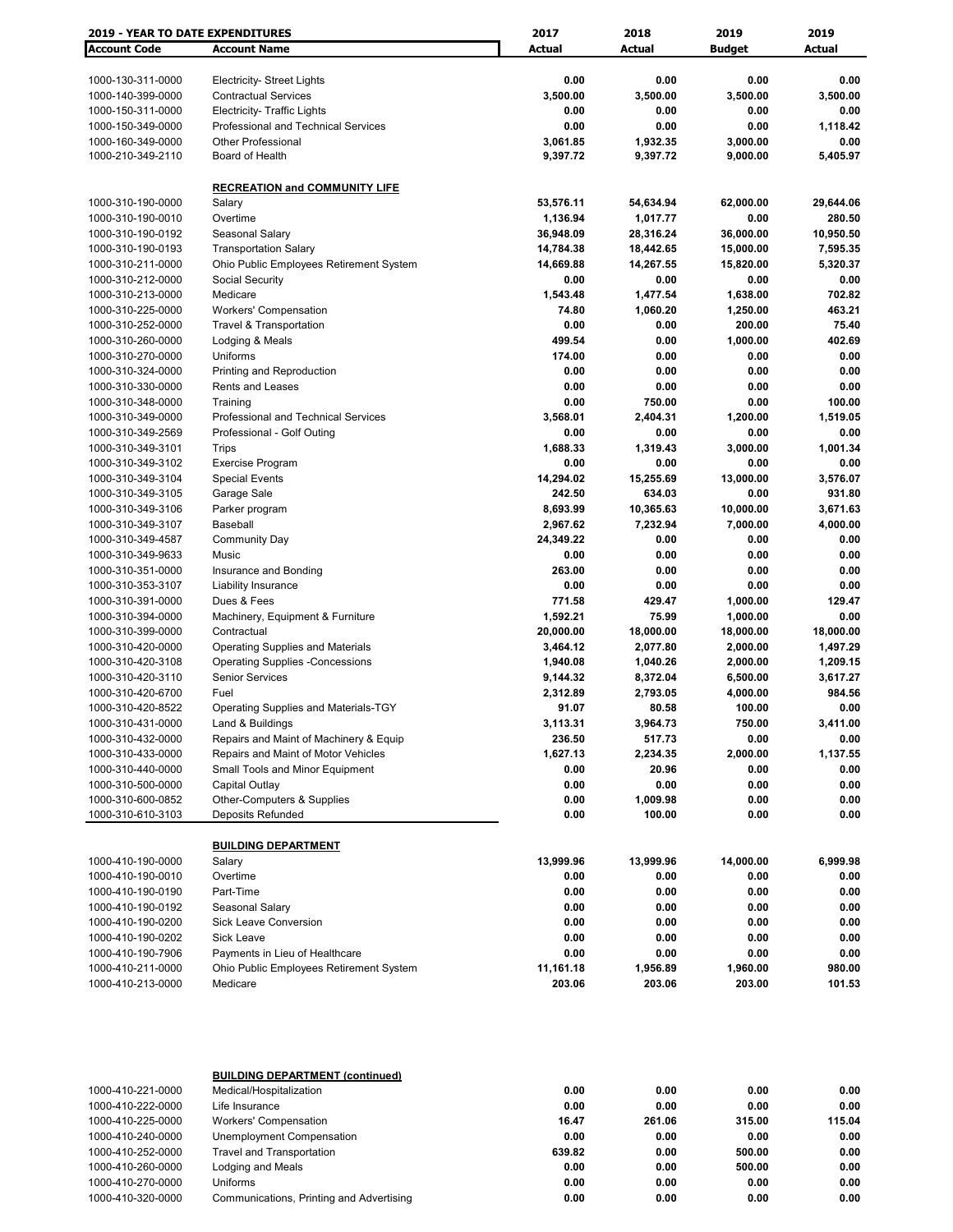| <b>2019 - YEAR TO DATE EXPENDITURES</b> |                                            | 2017          | 2018          | 2019          | 2019      |  |
|-----------------------------------------|--------------------------------------------|---------------|---------------|---------------|-----------|--|
| <b>Account Code</b>                     | <b>Account Name</b>                        | <b>Actual</b> | <b>Actual</b> | <b>Budget</b> | Actual    |  |
|                                         |                                            |               |               |               |           |  |
| 1000-410-348-0000                       | Training                                   | 0.00          | 0.00          | 500.00        | 0.00      |  |
| 1000-410-349-0000                       | Professional and Technical Services        | 24,963.00     | 16,986.25     | 25,000.00     | 9,421.50  |  |
| 1000-410-391-0000                       | Dues & Fees                                | 424.28        | 284.86        | 600.00        | 215.10    |  |
| 1000-410-394-0000                       | Machinery, Equipment & Furniture           | 0.00          | 0.00          | 0.00          | 0.00      |  |
| 1000-410-395-0000                       | Land and Land Improvements                 | 0.00          | 0.00          | 0.00          | 0.00      |  |
| 1000-410-410-0000                       | <b>Office Supplies and Materials</b>       | 0.00          | 135.97        | 500.00        | 0.00      |  |
| 1000-410-410-0852                       | <b>Computers &amp; Supplies</b>            | 867.52        | 1,041.12      | 500.00        | 520.56    |  |
| 1000-410-420-0000                       | <b>Operating Supplies</b>                  | 241.53        | 0.99          | 500.00        | 0.00      |  |
| 1000-410-420-6700                       | <b>FUEL</b>                                | 0.00          | 0.00          | 0.00          | 0.00      |  |
| 1000-410-433-0000                       | Repairs & Maint Motor Vehicles             | 0.00          | 0.00          | 0.00          | 0.00      |  |
| 1000-410-610-0000                       | Deposits Refunded                          | 0.00          | 0.00          | 0.00          | 0.00      |  |
|                                         | <b>ENGINEERING</b>                         |               |               |               |           |  |
| 1000-490-190-0000                       | Salary                                     | 20,330.44     | 20,499.96     | 20,500.00     | 10,249.98 |  |
| 1000-490-211-0000                       | Ohio Public Employees Retirement System    | 2,822.56      | 2,870.00      | 2,870.00      | 1,435.00  |  |
| 1000-490-213-0000                       | Medicare                                   | 294.72        | 297.18        | 297.00        | 148.59    |  |
| 1000-490-225-0000                       | <b>Workers' Compensation</b>               | 9.77          | 165.10        | 188.00        | 73.04     |  |
| 1000-490-346-0000                       | <b>Engineering Services</b>                | 0.00          | 0.00          | 0.00          | 0.00      |  |
| 1000-490-391-0000                       | Dues and Fees                              | 0.00          | 0.00          | 0.00          | 0.00      |  |
| 1000-490-399-0000                       | <b>Contractual Services-Engineering</b>    | 0.00          | 0.00          | 0.00          | 0.00      |  |
|                                         |                                            |               |               |               |           |  |
|                                         | <b>UTILITIES</b>                           |               |               |               |           |  |
| 1000-519-311-0000                       | Electricity                                | 66,799.66     | 84,942.37     | 75,000.00     | 37,066.62 |  |
| 1000-529-313-0000                       | Natural Gas                                | 21,555.67     | 22,432.25     | 22,000.00     | 14,617.54 |  |
| 1000-539-312-0000                       | Water and Sewage                           | 2,788.53      | 4,255.17      | 5,000.00      | 2,836.37  |  |
| 1000-549-312-0000                       | Water and Sewage                           | 0.00          | 843.05        | 0.00          | 759.00    |  |
| 1000-551-349-0000                       | Other- Professional and Technical Services | 0.00          | 0.00          | 0.00          | 0.00      |  |
| 1000-559-347-0000                       | <b>Planning Consultants</b>                | 0.00          | 0.00          | 0.00          | 0.00      |  |
| 1000-569-398-0000                       | Garbage and Trash Removal                  | 150,392.69    | 155,049.03    | 150,000.00    | 74,115.84 |  |
| 1000-592-349-0000                       | Other- Professional and Technical Services | 0.00          | 3,895.86      | 0.00          | 0.00      |  |
| 1000-599-321-0000                       | Telephone                                  | 23,157.72     | 23,591.28     | 20,000.00     | 10,952.23 |  |
| 1000-599-329-0000                       | Other communications                       | 28,392.44     | 25,583.75     | 22,000.00     | 10,518.18 |  |
|                                         | <b>SERVICE DEPARTMENT</b>                  |               |               |               |           |  |
| 1000-620-190-0000                       | Salary                                     | 59,554.52     | 54,401.66     | 59,100.00     | 29,340.30 |  |
| 1000-620-190-0010                       | Overtime                                   | 2,366.66      | 3,654.15      | 5,000.00      | 3,922.22  |  |
| 1000-620-190-0190                       | Part-time                                  | 0.00          | 0.00          | 0.00          | 0.00      |  |
| 1000-620-190-0193                       | Salary -Seasonal                           | 0.00          | 0.00          | 0.00          | 0.00      |  |
| 1000-620-190-0200                       | Sick Leave Conversion                      | 0.00          | 0.00          | 0.00          | 0.00      |  |
| 1000-620-190-0202                       | <b>Sick Leave</b>                          | 0.00          | 4,997.10      | 0.00          | 329.35    |  |
| 1000-620-211-0000                       | Ohio Public Employees Retirement System    | 8,738.51      | 8,817.47      | 8,974.00      | 4,742.58  |  |
| 1000-620-213-0000                       | Medicare                                   | 870.96        | 880.00        | 929.00        | 472.76    |  |
| 1000-620-221-0000                       | Medical/Hospitalization                    | 30,614.56     | 15,484.22     | 14,000.00     | 18,359.44 |  |
| 1000-620-222-0000                       | Life Insurance                             | 265.00        | 210.00        | 265.00        | 105.00    |  |
| 1000-620-225-0000                       | <b>Workers' Compensation</b>               | 45.89         | 1,012.75      | 46.00         | 462.28    |  |
| 1000-620-252-0000                       | <b>Travel and Transportation</b>           | 0.00          | 0.00          | 0.00          | 0.00      |  |
| 1000-620-260-0000                       | Lodging and Meals                          | 0.00          | 0.00          | 0.00          | 0.00      |  |
| 1000-620-270-0000                       |                                            |               |               |               | 3,084.29  |  |
|                                         | Uniforms and Clothing                      | 1,958.73      | 2,461.09      | 0.00          |           |  |
| 1000-620-330-0000                       | Rents and Leases                           | 0.00          | 0.00          | 0.00          | 0.00      |  |
| 1000-620-346-0000                       | <b>Engineering Services</b>                | 0.00          | 0.00          | 0.00          | 0.00      |  |
| 1000-620-348-0000                       | <b>Training Services</b>                   | 0.00          | 0.00          | 0.00          | 0.00      |  |
| 1000-620-349-0000                       | Professional and Technical Services        | 4,678.01      | 3,995.00      | 5,000.00      | 4,450.00  |  |
| 1000-620-391-0000                       | Dues and Fees                              | 0.00          | 0.00          | 0.00          | 0.00      |  |
| 1000-620-394-0000                       | Machinery, Equipment & Furniture           | 0.00          | 2,145.90      | 0.00          | 0.00      |  |

|                   | <b>SERVICE DEPARTMENT (continued)</b>   |           |           |           |           |
|-------------------|-----------------------------------------|-----------|-----------|-----------|-----------|
| 1000-620-395-5001 | Land and Improvements-Recycling         | 0.00      | 0.00      | 0.00      | 0.00      |
| 1000-620-420-0000 | <b>Operating Supplies and Materials</b> | 32,988.11 | 8.962.61  | 5,000.00  | 4,264.91  |
| 1000-620-420-6700 | Fuel                                    | 0.00      | 0.00      | 0.00      | 0.00      |
| 1000-620-431-0000 | Repairs and Maint of Buildings and Land | 72,765.05 | 49,374.97 | 75,000.00 | 42,052.77 |
| 1000-620-431-6208 | <b>Building Supplies</b>                | 0.00      | 0.00      | 0.00      | 0.00      |
| 1000-620-431-6209 | <b>Hardware Supplies</b>                | 0.00      | 0.00      | 0.00      | 0.00      |
| 1000-620-432-0000 | R & M of Machinery & Equip              | 1.349.94  | 2.045.81  | 2.000.00  | 165.50    |
| 1000-620-432-6220 | R & M of Machinery & Equip-Major        | 0.00      | 0.00      | 0.00      | 0.00      |
| 1000-620-432-6230 | R & M of Machinery & Equip-Minor        | 0.00      | 0.00      | 0.00      | 0.00      |
| 1000-620-433-0000 | R & M of Motor Vehicles                 | 0.00      | 0.00      | 0.00      | 0.00      |
| 1000-620-433-6110 | R & M of Motor Vehicles                 | 0.00      | 0.00      | 0.00      | 0.00      |
| 1000-620-433-6225 | R & M of Motor Vehicles                 | 0.00      | 0.00      | 0.00      | 0.00      |
| 1000-620-433-6310 | R & M of Motor Vehicles                 | 0.00      | 0.00      | 0.00      | 0.00      |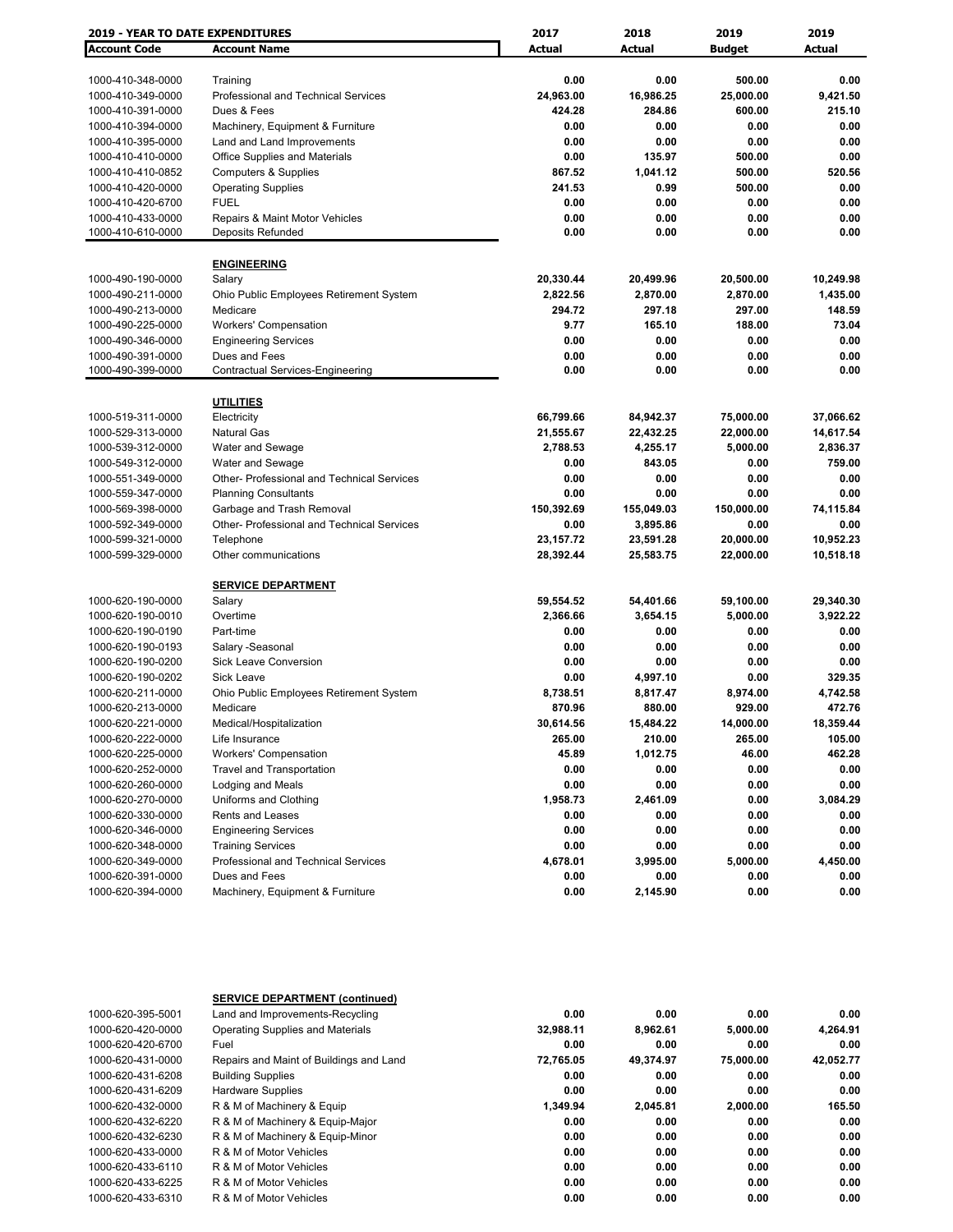| <b>2019 - YEAR TO DATE EXPENDITURES</b> |                                            | 2017      | 2018      | 2019          | 2019      |
|-----------------------------------------|--------------------------------------------|-----------|-----------|---------------|-----------|
| <b>Account Code</b>                     | <b>Account Name</b>                        | Actual    | Actual    | <b>Budget</b> | Actual    |
|                                         |                                            |           |           |               |           |
| 1000-620-440-0000                       | Small Tools and Minor Equipment            | 0.00      | 0.00      | 0.00          | 181.15    |
| 1000-620-490-0000                       | Other - Supplies and Materials             | 0.00      | 0.00      | 0.00          | 0.00      |
| 1000-620-490-0000-1                     | <b>Other Operating Supplies</b>            | 0.00      | 0.00      | 0.00          | 0.00      |
| 1000-620-520-0000                       | Equipment                                  | 0.00      | 0.00      | 0.00          | 0.00      |
| 1000-620-640-0000                       | Leaf Dumping                               | 0.00      | 0.00      | 0.00          | 0.00      |
| 1000-630-349-0000                       | Professional and Technical Services        | 0.00      | 0.00      | 0.00          | 0.00      |
| 1000-630-390-0000                       | Contractual -Senior Snow plowing           | 0.00      | 0.00      | 0.00          | 0.00      |
| 1000-630-420-0000                       | <b>Operating Supplies -Salt</b>            | 0.00      | 0.00      | 0.00          | 0.00      |
| 1000-630-432-6320                       | R & M - Snow Plows                         | 0.00      | 0.00      | 0.00          | 0.00      |
| 1000-640-399-6201                       | R & M-Sanitary Sewers                      | 46,175.32 | 5,859.69  | 10,000.00     | 0.00      |
|                                         |                                            |           |           |               |           |
|                                         | <b>MAYOR</b>                               |           |           |               |           |
|                                         | Salary - MAYOR                             |           |           |               | 23,249.98 |
| 1000-710-131-0000                       |                                            | 57,887.96 | 55,642.74 | 46,500.00     | 0.00      |
| 1000-710-131-7906                       | Payments in Lieu of Healthcare             | 0.00      | 0.00      | 0.00          |           |
| 1000-710-211-0000                       | Ohio Public Employees Retirement System    | 10,512.30 | 9,368.63  | 6,510.00      | 3,255.00  |
| 1000-710-213-0000                       | Medicare                                   | 955.70    | 803.70    | 677.00        | 337.09    |
| 1000-710-221-0000                       | Medical/Hospitalization                    | 15,137.40 | 11,068.74 | 0.00          | 0.00      |
| 1000-710-222-0000                       | Life Insurance                             | 145.75    | 180.00    | 159.00        | 105.00    |
| 1000-710-225-0000                       | <b>Workers' Compensation</b>               | 36.68     | 600.73    | 700.00        | 265.65    |
| 1000-710-252-0000                       | <b>Travel and Transportation</b>           | 536.55    | 530.35    | 800.00        | 0.00      |
| 1000-710-259-0000                       | Other - Employee Reimbursements            | 0.00      | 0.00      | 0.00          | 0.00      |
| 1000-710-260-0000                       | Housing & Meals                            | 3,164.47  | 1,611.98  | 3.000.00      | 0.00      |
| 1000-710-324-0000                       | Printing and Reproduction                  | 0.00      | 0.00      | 0.00          | 0.00      |
| 1000-710-330-0000                       | <b>Rents and Leases</b>                    | 0.00      | 0.00      | 0.00          | 0.00      |
| 1000-710-349-0000                       | <b>Professional and Technical Services</b> | 93.81     | 0.00      | 0.00          | 0.00      |
| 1000-710-349-7150                       | <b>Education Expenses</b>                  | 0.00      | 0.00      | 0.00          | 0.00      |
| 1000-710-391-0000                       | Dues and Fees                              | 1,093.03  | 1,083.98  | 2,000.00      | 30.95     |
| 1000-710-394-0000                       | Machinery, Equipment & Furniture           | 0.00      | 0.00      | 0.00          | 0.00      |
| 1000-710-399-0000                       | <b>Contractual Services</b>                | 0.00      | 0.00      | 0.00          | 0.00      |
| 1000-710-410-0000                       | Office Supplies and Materials              | 138.01    | 0.00      | 500.00        | 0.00      |
| 1000-710-420-0000                       | <b>Operating Supplies and Materials</b>    | 123.19    | 0.00      | 0.00          | 0.00      |
|                                         |                                            |           |           |               |           |
|                                         | <b>COUNCIL</b>                             |           |           |               |           |
| 1000-715-111-0000                       | Salaries - Council                         | 66,236.82 | 65,964.76 | 69,000.00     | 34,055.97 |
| 1000-715-211-0000                       | Ohio Public Employees Retirement System    | 9,265.84  | 9,229.22  | 9,273.00      | 4,753.43  |
| 1000-715-212-0000                       | Social Security                            |           | 0.00      | 0.00          | 0.00      |
| 1000-715-213-0000                       | Medicare                                   | 961.46    | 956.45    | 960.00        | 493.87    |
| 1000-715-225-0000                       | <b>Workers' Compensation</b>               | 39.46     | 665.81    | 800.00        | 294.87    |
| 1000-715-252-0000                       | <b>Travel and Transportation</b>           | 0.00      | 0.00      | 0.00          | 0.00      |
| 1000-715-260-0000                       | Lodging & Meals                            | 0.00      | 0.00      | 0.00          | 0.00      |
| 1000-715-324-0000                       | Printing and Reproduction                  | 0.00      | 0.00      | 0.00          | 0.00      |
| 1000-715-325-0000                       | Advertising                                | 0.00      | 0.00      | 0.00          | 0.00      |
| 1000-715-348-0000                       | Training                                   | 0.00      | 0.00      | 0.00          | $0.00\,$  |
| 1000-715-349-0000                       | Professional and Technical Services        | 0.00      | 0.00      | 0.00          | 0.00      |
| 1000-715-349-7150                       | <b>Education Exp</b>                       | 0.00      | 0.00      | 0.00          | 0.00      |
| 1000-715-391-0000                       | Dues and Fees                              | 0.00      | 0.00      | 0.00          | 0.00      |
| 1000-715-399-0000                       | <b>Contractual Services</b>                | 0.00      | 0.00      | 0.00          | 0.00      |
|                                         |                                            |           | 0.00      | 0.00          |           |
| 1000-715-399-7150                       | Contractual Services-Education Exp         | 0.00      |           |               | 0.00      |
| 1000-715-399-7151                       | Contractual Services- Master Plan          | 0.00      | 0.00      | 0.00          | 0.00      |
| 1000-715-410-0000                       | Office Supplies and Materials              | 0.00      | 0.00      | 0.00          | 0.00      |
| 1000-715-420-0000                       | <b>Operating Supplies and Materials</b>    | 0.00      | 0.00      | 0.00          | 0.00      |
| 1000-715-600-6584                       | <b>Unemployment Compensation</b>           | 0.00      | 0.00      | 0.00          | 0.00      |
|                                         |                                            |           |           |               |           |
|                                         |                                            |           |           |               |           |
|                                         | <b>MAYOR'S COURT</b>                       |           |           |               |           |
| 1000-720-141-0000                       | Salary - Legal Counsel-Prosecutor          | 26,307.72 | 24,000.08 | 24,000.00     | 12,000.04 |
| 1000-720-141-0141                       | Magistrate                                 | 18,800.00 | 13,350.00 | 11,700.00     | 6,175.00  |
| 1000-720-190-0000                       | Salary- Mayor's Court Clerk                | 42,416.00 | 42,452.40 | 42,432.00     | 21,216.00 |
| 1000-720-190-0001                       | <b>Community Diversion Program</b>         | 0.00      | 0.00      | 0.00          | 0.00      |
| 1000-720-190-0010                       | Overtime                                   | 0.00      | 0.00      | 0.00          | 0.00      |
|                                         |                                            |           |           |               |           |
| 1000-720-190-0195                       | Employee Uniform Allowance                 | 0.00      | 0.00      | 0.00          | 0.00      |
| 1000-720-190-0202                       | Sick Leave                                 | 0.00      | 0.00      | 0.00          | 0.00      |
| 1000-720-211-0000                       | Ohio Public Employees Retirement System    | 9,922.52  | 9,485.32  | 11,988.00     | 5,150.73  |
| 1000-720-213-0000                       | Medicare                                   | 1,103.78  | 1,091.04  | 1,241.00      | 536.40    |
| 1000-720-221-0000                       | Medical/Hospitalization                    | 19,397.22 | 20,831.52 | 20,832.00     | 11,838.30 |
| 1000-720-222-0000                       | Life Insurance                             | 0.00      | 0.00      | 0.00          | 0.00      |
| 1000-720-225-0000                       | <b>Workers' Compensation</b>               | 41.93     | 707.60    | 810.00        | 313.33    |
| 1000-720-240-0000                       | Unemployment Compensation                  | 655.00    | 1,179.00  | 0.00          | 0.00      |
| 1000-720-252-0000                       | <b>Travel &amp; Transportation</b>         | 0.00      | 0.00      | 2,000.00      | 0.00      |
| 1000-720-260-0000                       | Lodging & Meals                            | 0.00      | 0.00      | 0.00          | 0.00      |
| 1000-720-270-0000                       | Uniforms and Clothing                      | 0.00      | 0.00      | 0.00          | 0.00      |
| 1000-720-340-0853                       | <b>Technical Services-Software Support</b> | 0.00      | 0.00      | 0.00          | 0.00      |
| 1000-720-348-0000                       | Training                                   | 270.00    | 360.00    | 0.00          | 0.00      |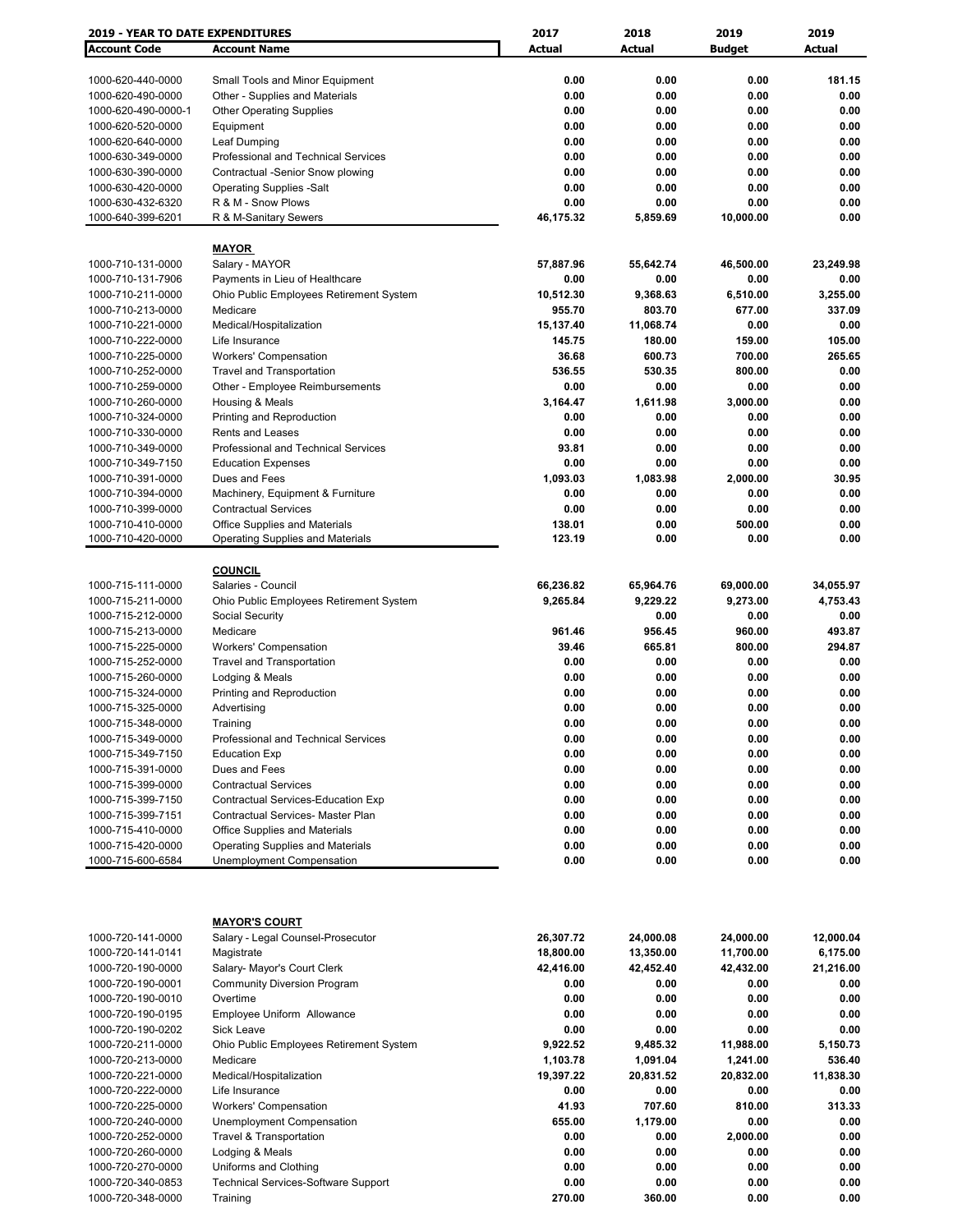| <b>2019 - YEAR TO DATE EXPENDITURES</b> |                                             | 2017          | 2018          | 2019          | 2019          |
|-----------------------------------------|---------------------------------------------|---------------|---------------|---------------|---------------|
| <b>Account Code</b>                     | <b>Account Name</b>                         | <b>Actual</b> | <b>Actual</b> | <b>Budget</b> | <b>Actual</b> |
|                                         |                                             |               |               |               |               |
| 1000-720-348-0001                       | <b>Training- Community Diversion</b>        | 0.00          | 0.00          | 0.00          | 0.00          |
| 1000-720-349-0000                       | Other - Professional and Technicl Services  | 0.00          | 600.00        | 0.00          | 0.00          |
| 1000-720-391-0000                       | Dues and Fees                               | 675.00        | 100.00        | 200.00        | 50.00         |
| 1000-720-391-0001                       | Dues and Fees (Community Diversion Program) | 0.00          | 0.00          | 0.00          | 0.00          |
| 1000-720-394-0000                       | Machinery, Equipment & Furniture            | 0.00          | 0.00          | 0.00          | 0.00          |
| 1000-720-399-0000                       | <b>Contractual Services</b>                 | 0.00          | 0.00          | 0.00          | 0.00          |
| 1000-720-410-0000                       | Office Supplies and Materials               | 2,745.44      | 4,125.17      | 1,500.00      | 175.78        |
| 1000-720-410-0001                       | Office Supplies (Community Diversion)       | 0.00          | 0.00          | 0.00          | 0.00          |
| 1000-720-420-0000                       | <b>Operating Supplies and Materials</b>     | 24.37         | 0.00          | 0.00          | 0.00          |
| 1000-720-640-0000                       | Payment to Another Political Subdivision    | 0.00          | 0.00          | 0.00          | 0.00          |
|                                         | <b>BOARDS &amp; COMMISSIONS</b>             |               |               |               |               |
| 1000-735-150-0000                       | <b>Compensation of Planning Commission</b>  | 2,054.93      | 2,080.00      | 1,890.00      | 1,040.00      |
| 1000-735-150-0701                       | <b>Compensation of Zoning Board Members</b> | 2,782.32      | 2,670.00      | 3,150.00      | 1,270.00      |
| 1000-735-190-0000                       | <b>Other- Personal Services</b>             | 0.00          | 0.00          | 0.00          | 0.00          |
| 1000-735-211-0000                       | <b>OPERS</b>                                | 280.00        | 319.20        | 264.00        | 168.00        |
| 1000-735-211-0701                       | OPERS-BZA                                   | 257.60        | 429.10        | 441.00        | 464.80        |
| 1000-735-213-0000                       | Medicare                                    | 34.65         | 26.55         | 27.41         | 13.06         |
| 1000-735-213-0701                       | Medicare-BZA                                | 42.64         | 42.36         | 45.68         | 20.45         |
| 1000-735-225-0000                       | <b>Workers' Compensation</b>                | 1.27          | 57.61         | 50.00         | 9.53          |
| 1000-735-225-0701                       | Workers' Compensation-BZA                   | 2.51          | 43.61         | 25.00         | 18.78         |
| 1000-735-240-0701                       | Unemployment Compensation                   | 0.00          | 0.00          | 0.00          | 0.00          |
| 1000-735-252-0000                       | <b>Travel and Transportation</b>            | 0.00          | 0.00          | 0.00          | 0.00          |
| 1000-735-349-000                        | <b>Professional Services</b>                | 0.00          | 0.00          | 0.00          | 0.00          |
| 1000-735-410-0000                       | Office Supplies and Materials               | 0.00          | 0.00          | 0.00          | 0.00          |
|                                         | <b>AOS FEES</b>                             |               |               |               |               |
| 1000-745-342-0000                       | <b>Auditor of State Audit Services</b>      | 1,845.00      | 17,737.50     | 0.00          | 1,896.00      |
| 1000-745-343-0000                       | Uniform Accounting Network Fees             | 3,870.00      | 2,394.00      | 4,500.00      | 0.00          |
|                                         | <b>SOLICITOR</b>                            |               |               |               |               |
| 1000-750-141-0000                       | Salary - Legal Counsel                      | 60,000.00     | 0.00          | 0.00          | 0.00          |
| 1000-750-141-0001                       | Salary - Legal Counsel-Comm Diversion       | 0.00          | 0.00          | 0.00          | 0.00          |
| 1000-750-211-0000                       | <b>OPERS</b>                                | 0.00          | 0.00          | 0.00          | 0.00          |
| 1000-750-211-0001                       | <b>OPERS-Community Diversion</b>            | 0.00          | 0.00          | 0.00          | 0.00          |
| 1000-750-211-0001-1                     | <b>OPERS (Community Diversion)</b>          | 0.00          | 0.00          | 0.00          | 0.00          |
| 1000-750-213-0000                       | Medicare                                    | 0.00          | 0.00          | 0.00          | 0.00          |
| 1000-750-213-0001                       | <b>Medicare-Community Diversion</b>         | 0.00          | 0.00          | 0.00          | 0.00          |
| 1000-750-213-0001-1                     | Medicare (Community Diversion Program)      | 0.00          | 0.00          | 0.00          | 0.00          |
| 1000-750-225-0000                       | <b>Workers' Compensation</b>                | 0.00          | 560.13        | 0.00          | 247.74        |
| 1000-750-349-0000                       | Professional and Technical Services         | 3,935.50      | 55,701.09     | 75,000.00     | 5,195.00      |
| 1000-750-391-0000                       | Dues & Fees                                 | 0.00          | 0.00          | 0.00          | 0.00          |
| 1000-750-399-0000                       | <b>Contractual Services</b>                 | 14,221.30     | 16,175.00     | 0.00          | 0.00          |

|                     | <b>INCOME TAX</b>                   |            |            |            |           |
|---------------------|-------------------------------------|------------|------------|------------|-----------|
| 1000-755-322-0000   | Postage                             | 0.00       | 0.00       | 600.00     | 0.00      |
| 1000-755-342-0000   | <b>Auditing Services</b>            | 0.00       | 0.00       | 0.00       | 0.00      |
| 1000-755-344-0013   | Tax Collection Fees (Net Profit)    |            | 24.30      | 0.00       | 0.00      |
| 1000-755-348-0000   | Training                            | 0.00       | 0.00       | 0.00       | 0.00      |
| 1000-755-348-0000-1 | <b>Training Services</b>            | 0.00       | 0.00       | 0.00       | 0.00      |
| 1000-755-349-0000   | Other Technical Services-Software   | 1,263.50   | 3,699.65   | 3,000.00   | 179.51    |
| 1000-755-349-0000-1 | <b>Other Contractual Services</b>   | 0.00       | 0.00       | 0.00       | 0.00      |
| 1000-755-391-0000   | Dues and Fees                       | 0.00       | 0.00       | 0.00       | 0.00      |
| 1000-755-391-0000-1 | Dues and Fees                       | 0.00       | 0.00       | 0.00       | 0.00      |
| 1000-755-399-0000   | <b>Contractual Services</b>         | 0.00       | 0.00       | 0.00       | 0.00      |
| 1000-755-420-0000   | <b>Operating Supplies</b>           | 0.00       | 0.00       | 0.00       | 0.00      |
| 1000-760-690-0000   | Tax Refunds                         | 74,543.16  | 112,143.46 | 50,000.00  | 14,499.22 |
|                     |                                     |            |            |            |           |
|                     | <b>ADMINISTRATIVE &amp; FINANCE</b> |            |            |            |           |
| 1000-790-190-0000   | Salary                              | 210,751.16 | 167,803.54 | 170,000.00 | 75,874.06 |
| 1000-790-190-0010   | Overtime                            | 0.00       | 0.00       | 0.00       | 0.00      |
| 1000-790-190-0190   | Part-time                           | 3,072.84   | 8,196.85   | 0.00       | 0.00      |
| 1000-790-190-0192   | Salary Seasonal                     | 0.00       | 0.00       | 0.00       | 0.00      |
| 1000-790-190-0200   | Sick Leave conversion               | 0.00       | 0.00       | 0.00       | 0.00      |
| 1000-790-190-0202   | <b>Sick Leave</b>                   | 2,487.13   | 4,549.30   | 0.00       | 4,747.74  |
| 1000-790-190-7906   | Payments in Lieu of Healthcare      | 0.00       | 0.00       | 0.00       | 0.00      |
| 1000-790-211-0000   | <b>OPERS</b>                        | 28,957.78  | 24,445.38  | 23,800.00  | 11,232.46 |
| 1000-790-213-0000   | Medicare                            | 2,920.14   | 2,481.53   | 2,465.00   | 1,110.55  |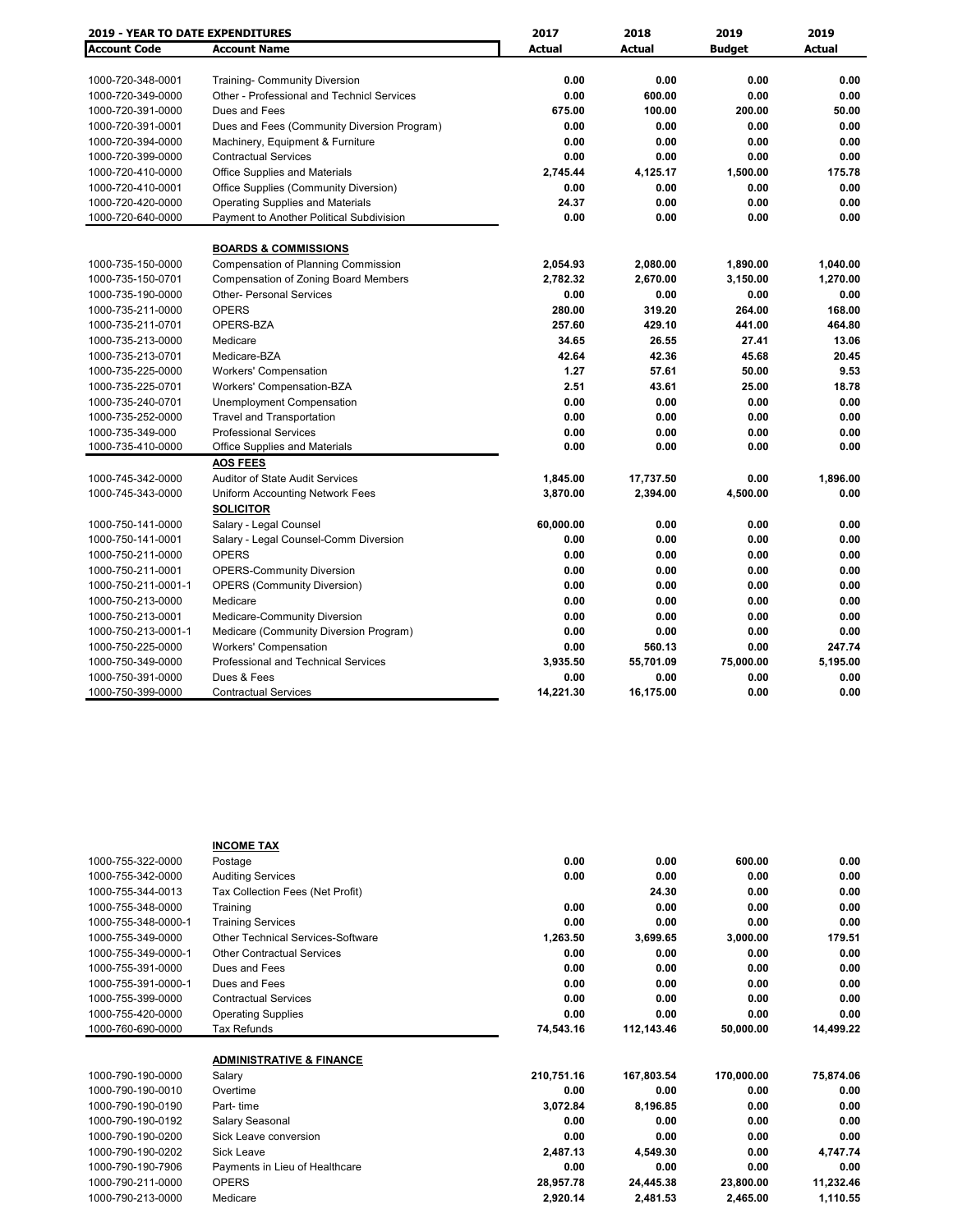| <b>2019 - YEAR TO DATE EXPENDITURES</b> |                                         | 2017         | 2018         | 2019          | 2019          |
|-----------------------------------------|-----------------------------------------|--------------|--------------|---------------|---------------|
| <b>Account Code</b>                     | <b>Account Name</b>                     | Actual       | Actual       | <b>Budget</b> | <b>Actual</b> |
|                                         |                                         |              |              |               |               |
| 1000-790-221-0000                       | Medical/Hospitalization                 | 51,948.81    | 40,932.20    | 35,000.00     | 21,070.14     |
| 1000-790-222-0000                       | Life Insurance                          | 304.75       | 765.00       | 650.00        | 420.00        |
| 1000-790-222-1790                       | Life Insurance-RETIREE                  | 1,363.16     | 1,358.30     | 2,400.00      | 289.85        |
| 1000-790-225-0000                       | <b>Workers' Compensation</b>            | 162.71       | 1,965.74     | 2,500.00      | 862.80        |
| 1000-790-252-0000                       | <b>Travel and Transportation</b>        | 181.60       | 16.00        | 500.00        | 0.00          |
| 1000-790-260-0000                       | Meals & Lodging                         | 742.58       | 269.23       | 500.00        | 202.32        |
| 1000-790-322-0000                       | Postage                                 | 3,233.95     | 3,566.80     | 3,000.00      | 1,411.11      |
| 1000-790-323-0000                       | Postage Machine Rental                  | 174.00       | 1,044.00     | 696.00        | 333.06        |
| 1000-790-324-0000                       | Printing and Reproduction               | 1,157.64     | 1,972.10     | 2,500.00      | 271.46        |
| 1000-790-324-0005                       | Printing and Reproduction               | 121.08       | 0.00         | 19,000.00     | 0.00          |
| 1000-790-325-0000                       | Advertising                             | 1,023.47     | 822.22       | 6,000.00      | 0.00          |
| 1000-790-330-0000                       | <b>Rents and Leases</b>                 | 0.00         | 0.00         | 0.00          | 0.00          |
| 1000-790-345-0000                       | <b>Election Expenses</b>                | 0.00         | 7,595.02     | 0.00          | 0.00          |
| 1000-790-348-0000                       | Training                                | 300.00       | 165.00       | 500.00        | 309.91        |
| 1000-790-349-0000                       | Professional and Technical Services     | 170,606.01   | 165,237.29   | 114,000.00    | 81,510.87     |
| 1000-790-351-0000                       | Insurance and Bonding                   | 55,887.00    | 52,866.00    | 52,000.00     | 25,200.00     |
| 1000-790-391-0000                       | Dues and Fees                           | 16,672.57    | 11,196.44    | 9,000.00      | 2,943.77      |
| 1000-790-394-0000                       | Machinery, Equipment & Furniture        | 944.98       | 2,832.03     | 5,000.00      | 2,220.00      |
| 1000-790-399-0000                       | <b>Contractual Services</b>             | 8,344.49     | 6,180.24     | 15,600.00     | 7,142.44      |
| 1000-790-410-0000                       | Office Supplies and Materials           | 4,022.80     | 3,433.91     | 4,000.00      | 628.08        |
| 1000-790-420-0000                       | <b>Operating Supplies and Materials</b> | 3,230.57     | 2,934.74     | 4,000.00      | 1,627.15      |
| 1000-790-431-0000                       | R & M of Buildings and Land             | 390.20       | 1,290.97     | 0.00          | 1,529.88      |
| 1000-790-432-0000                       | R & M of Machinery & Equip              | 1,735.00     | 0.00         | 0.00          | 0.00          |
| 1000-790-490-0000                       | Econ Dev - Supplies & Materials         | 0.00         | 0.00         | 0.00          | 0.00          |
| 1000-790-640-0000                       | Payment to County Treasurer             | 17.14        | 9.62         | 0.00          | 7,516.53      |
|                                         | <b>CAPITAL &amp; TRANSFERS</b>          |              |              |               |               |
| 1000-800-520-0000                       | Equipment                               |              |              |               |               |
| 1000-910-910-0000                       | Transfers - Out OP&F                    | 489,000.00   | 140,200.00   | 112,147.00    | 0.00          |
| 1000-910-910-0620                       | Transfers - Out S.C.M.R. & Int          | 500,000.00   | 580,000.00   | 620,000.00    | 0.00          |
| 1000-910-910-0000-1                     | Transfers - Out VETERAN'S MEM           | 0.00         | 0.00         | 0.00          | 0.00          |
| 1000-910-910-4901                       | Transfers - Out Interest to Capital     | 100,000.00   | 147,218.99   | 620,000.00    | 0.00          |
| 1000-910-910-0000-2                     | Transfers - Out Water Meter Repair      | 0.00         | 0.00         | 0.00          | 0.00          |
| 1000-920-920-0000                       | Advances - Out                          | 0.00         | 0.00         | 0.00          | 0.00          |
| 1000-930-930-0000                       | Contingencies                           | 0.00         | 0.00         | 0.00          | 0.00          |
|                                         |                                         | 5.556.220.78 | 4,942,560.57 | 5,291,217.09  | 2.021.169.06  |

| <b>SCMR Fund</b>  |                                           |            |            |            |            |
|-------------------|-------------------------------------------|------------|------------|------------|------------|
| 2011-620-190-0000 | Salary                                    | 391,054.16 | 372,080.17 | 388,000.00 | 187,443.37 |
| 2011-620-190-0010 | Overtime                                  | 21,813.40  | 24,421.40  | 22,000.00  | 16,876.87  |
| 2011-620-190-0190 | Part -time                                | 0.00       | 0.00       | 0.00       | 0.00       |
| 2011-620-190-0192 | Salary - Seasonal                         | 0.00       | 0.00       | 0.00       | 0.00       |
| 2011-620-190-0200 | Sick Leave conversion                     | 0.00       | 0.00       | 0.00       | 0.00       |
| 2011-620-190-0202 | Sick Leave                                | 22,230.56  | 8,437.75   | 0.00       | 3,522.62   |
| 2011-620-190-0203 | <b>Injury Pay</b>                         | 0.00       | 0.00       | 0.00       | 0.00       |
| 2011-620-190-7906 | In Lieu of Healthcare                     | 0.00       | 0.00       | 0.00       | 0.00       |
| 2011-620-211-0000 | Ohio Public Employees Retirement System   | 52,293.70  | 56,325.23  | 57,400.00  | 29,017.94  |
| 2011-620-213-0000 | Medicare                                  | 4,332.28   | 4.588.63   | 5,945.00   | 2,471.89   |
| 2011-620-221-0000 | Medical/Hospitalization                   | 59,739.48  | 97,516.04  | 83,000.00  | 45,641.66  |
| 2011-620-222-0000 | Life Insurance                            | 1,311.75   | 1,215.00   | 1,200.00   | 735.00     |
| 2011-620-225-0000 | <b>Workers' Compensation</b>              | 195.33     | 3.221.51   | 6.600.00   | 1,399.01   |
| 2011-620-252-0000 | <b>Travel and Transportation</b>          | 0.00       | 0.00       | 0.00       | 0.00       |
| 2011-620-259-0000 | Sick Leave Conversion                     | 0.00       | 0.00       | 0.00       | 902.00     |
| 2011-620-260-0000 | Lodging and Meals                         | 0.00       | 0.00       | 0.00       | 0.00       |
| 2011-620-270-0000 | Uniforms and Clothing                     | 1.656.42   | 1.208.72   | 3,000.00   | 415.47     |
| 2011-620-325-0000 | Advertising                               | 0.00       | 0.00       | 0.00       | 0.00       |
| 2011-620-346-0000 | <b>Engineering Services</b>               | 0.00       | 0.00       | 0.00       | 0.00       |
| 2011-620-348-0000 | Training                                  | 60.00      | 180.00     | 0.00       | 0.00       |
| 2011-620-349-0000 | Professional and Technical Services       | 13,424.53  | 12,851.50  | 9,000.00   | 7,105.25   |
| 2011-620-391-0000 | Dues and Fees                             | 222.78     | 346.56     | 600.00     | 415.02     |
| 2011-620-420-0000 | <b>Operating Supplies and Materials</b>   | 47,881.41  | 14,611.81  | 45,000.00  | 5,461.66   |
| 2011-620-420-6700 | Fuel                                      | 20,842.52  | 23,236.20  | 25,000.00  | 9,963.35   |
| 2011-620-431-0000 | R & M of Buildings and Land               | 26,837.97  | 2.413.85   | 10.000.00  | 2.749.52   |
| 2011-620-432-0000 | R & M of Machinery & Equip                | 6,388.74   | 31,479.04  | 20,000.00  | 7,242.58   |
| 2011-620-433-0000 | Repairs and Maintenance of Motor Vehicles | 21,936.08  | 10,852.73  | 30,000.00  | 4,479.33   |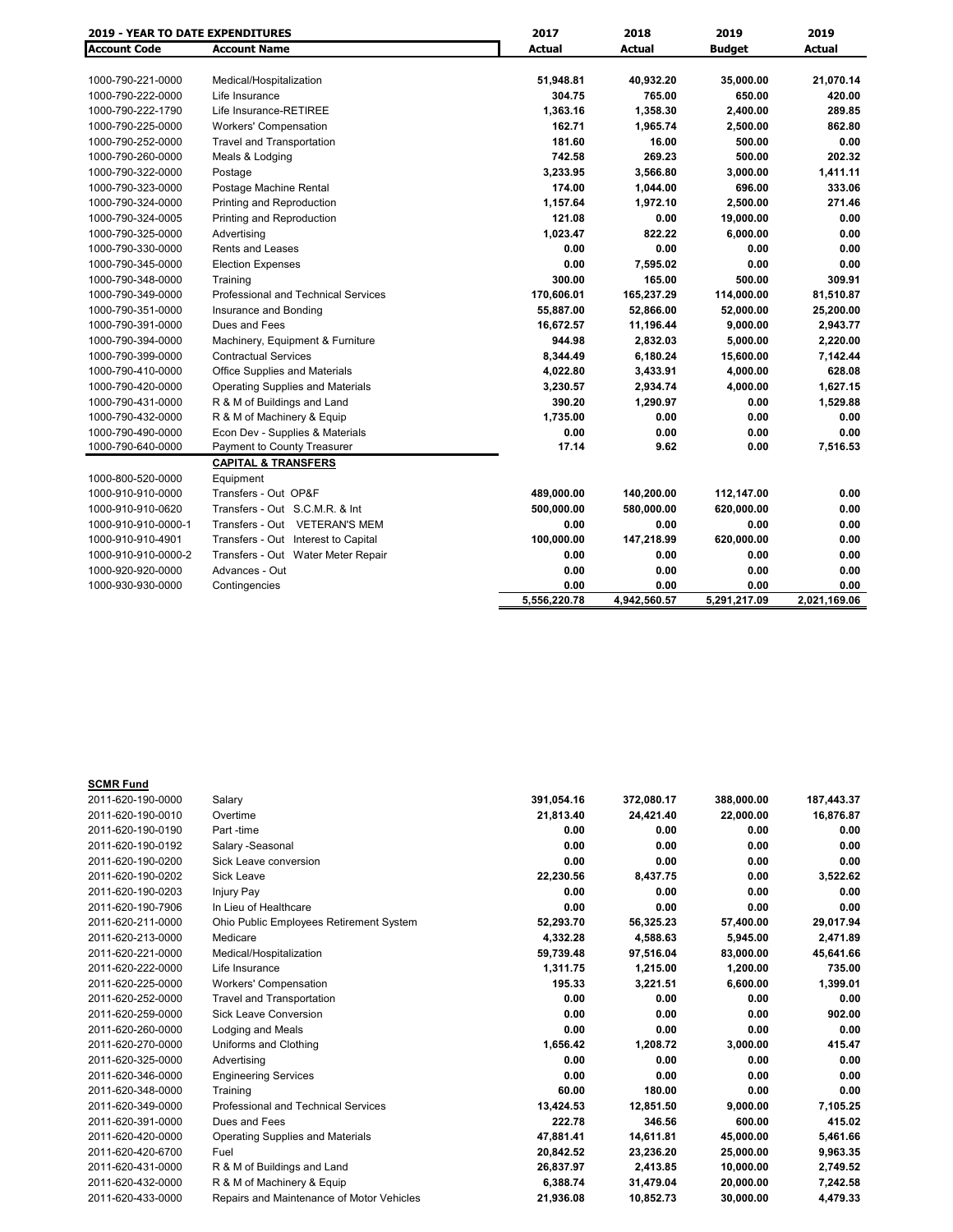| <b>2019 - YEAR TO DATE EXPENDITURES</b>                                                              |                                                                                                      | 2017                 | 2018                 | 2019                 | 2019                 |
|------------------------------------------------------------------------------------------------------|------------------------------------------------------------------------------------------------------|----------------------|----------------------|----------------------|----------------------|
| <b>Account Code</b>                                                                                  | <b>Account Name</b>                                                                                  | <b>Actual</b>        | Actual               | <b>Budget</b>        | Actual               |
|                                                                                                      |                                                                                                      |                      |                      |                      |                      |
| 2011-620-440-0000                                                                                    | Minor equipment                                                                                      | 0.00                 | 0.00                 | 0.00                 | 0.00                 |
| 2011-630-420-0000                                                                                    | Materials-Salt, Cold Patch & Gravel                                                                  | 64,091.14            | 63,785.33            | 100,000.00           | 112,539.58           |
| 2011-630-432-0000                                                                                    | Repairs and Maintenance - Snow Plows                                                                 | 0.00                 | 0.00                 | 0.00                 | 0.00                 |
| 2011-800-555-0000                                                                                    | Streets, Highways, Sidewalks and Curbs                                                               | 0.00                 | 2,980.00             | 0.00                 | 0.00                 |
| 2011-920-920-0000                                                                                    | Advances - Out                                                                                       | 0.00                 | 0.00                 | 0.00                 | 0.00                 |
|                                                                                                      |                                                                                                      | 756,312.25           | 731,751.47           | 806,745.00           | 438,382.12           |
|                                                                                                      |                                                                                                      |                      |                      |                      |                      |
| <b>State Highway Fund</b>                                                                            |                                                                                                      | 0.00                 | 0.00                 |                      |                      |
| 2021-610-430-4569<br>2021-620-420-0000                                                               | Repairs and Maintenance-Signals<br>Materials-Salt                                                    | 0.00                 | 0.00                 | 0.00<br>15,000.00    | 0.00<br>0.00         |
| 2021-650-349-0000                                                                                    | Professional and Technical Services                                                                  | 0.00                 | 0.00                 | 0.00                 | 0.00                 |
| 2021-620-431-0000                                                                                    | R & M of Buildings and Land                                                                          | 0.00                 | 0.00                 | 0.00                 | 0.00                 |
| 2021-630-432-0000                                                                                    | R & M of Machinery & Equip                                                                           | 0.00                 | 0.00                 | 0.00                 | 0.00                 |
| 2021-800-555-0000                                                                                    | Streets, Highways, Sidewalks and Curbs                                                               | 0.00                 | 0.00                 | 0.00                 | 0.00                 |
| 2021-800-555-0802                                                                                    | Streets, Highways, Sidewalks and Curbs                                                               | 0.00                 | 0.00                 | 0.00                 | 0.00                 |
| 2021-800-590-0802                                                                                    | Other - Capital Outlay                                                                               | 0.00                 | 0.00                 | 0.00                 | 0.00                 |
| 2021-800-590-0803                                                                                    | Advances - Out                                                                                       | 0.00                 | 0.00                 | 0.00                 | 0.00                 |
| 2021-650-349-0000-1                                                                                  | Other-Professional & Technical Services                                                              | 0.00                 | 0.00                 | 0.00                 | 0.00                 |
| 2021-800-555-0000-1                                                                                  | Streets, Highways, Sidewalks and Curbs                                                               | 0.00                 | 0.00                 | 0.00                 | 0.00                 |
|                                                                                                      |                                                                                                      |                      |                      |                      |                      |
|                                                                                                      |                                                                                                      | 0.00                 | 0.00                 | 15,000.00            | 0.00                 |
|                                                                                                      |                                                                                                      |                      |                      |                      |                      |
| <b>Law Enforcement Trust Fund</b>                                                                    |                                                                                                      |                      |                      |                      |                      |
| 2091-110-100-0101                                                                                    | <b>Personal Services-DARE</b>                                                                        | 0.00                 | 0.00                 | 0.00                 | 0.00                 |
| 2091-110-213-0000                                                                                    | Medicare                                                                                             | 0.00                 | 0.00                 | 0.00                 | 0.00                 |
| 2091-110-348-0000                                                                                    | Training                                                                                             | 0.00                 | 0.00                 | 0.00                 | 0.00                 |
| 2091-110-349-0102                                                                                    | Professional Services                                                                                | 3,105.30             | 3,321.53             | 3,000.00             | 2,022.60             |
| 2091-110-420-0000                                                                                    | <b>Operating Supplies and Materials</b>                                                              | 666.34               | 0.00                 | 1,000.00             | 0.00                 |
| 2091-110-420-0101                                                                                    | Operating Supplies and Materials-DARE                                                                | 0.00                 | 0.00                 | 0.00                 | 0.00                 |
| 2091-110-640-0000                                                                                    | Payment to Another Political Subdivision                                                             | 0.00                 | 0.00                 | 0.00                 | 0.00                 |
| 2091-800-520-0000                                                                                    | Equipment                                                                                            | 0.00<br>3,771.64     | 0.00<br>3,321.53     | 0.00<br>4,000.00     | 0.00<br>2,022.60     |
|                                                                                                      |                                                                                                      |                      |                      |                      |                      |
| <b>Motor Vehicle License Tax Fund</b><br>2101-610-420-0000<br>2101-760-431-0000<br>2101-760-432-0000 | <b>Operating Supplies and Materials</b><br>R & M of Buildings and Land<br>R & M of Machinery & Equip | 0.00<br>0.00<br>0.00 | 0.00<br>0.00<br>0.00 | 0.00<br>0.00<br>0.00 | 0.00<br>0.00<br>0.00 |
| 2101-800-555-0000                                                                                    | Streets, Highways, Sidewalks and Curbs                                                               | 0.00                 | 0.00                 | 0.00                 | 0.00                 |
|                                                                                                      |                                                                                                      | 0.00                 | 0.00                 | 0.00                 | 0.00                 |
|                                                                                                      |                                                                                                      |                      |                      |                      |                      |
| <b>Police Pension Fund</b>                                                                           |                                                                                                      |                      |                      |                      |                      |
| 2131-110-215-0000                                                                                    | Ohio Police and Fire Pension Fund                                                                    | 174,288.75           | 166,988.23           | 159,967.00           | 83,520.22            |
| 2131-110-344-0000                                                                                    | <b>Property Tax Collection Fees</b>                                                                  | 557.25               | 582.93               | 1,000.00             | 669.33               |
| 2131-110-345-0000                                                                                    | <b>Election Expense</b>                                                                              | 0.00                 | 0.00                 | 0.00                 | 0.00                 |
| 2131-910-910-0000                                                                                    | Transfer out                                                                                         | 0.00                 | 0.00                 | 0.00                 | 0.00                 |
|                                                                                                      |                                                                                                      | 174,846.00           | 167,571.16           | 160,967.00           | 84,189.55            |
|                                                                                                      |                                                                                                      |                      |                      |                      |                      |
| <b>Water Meter &amp; Repair Fund</b>                                                                 |                                                                                                      |                      |                      |                      |                      |
| 2901-539-312-0000                                                                                    | Water and Sewage                                                                                     | 0.00                 | 0.00                 | 0.00                 | 0.00                 |
| 2901-539-431-0000                                                                                    | R & M of Buildings and Land                                                                          | 0.00                 | 0.00                 | 0.00                 | 0.00                 |
| 2901-800-560-0000                                                                                    | <b>Utility Distribution Systems</b>                                                                  | 10,371.88            | 10,371.88            | 11,147.00            | 11,072.59            |
|                                                                                                      |                                                                                                      | 10,371.88            | 10,371.88            | 11,147.00            | 11,072.59            |
| <b>FEMA Fund</b>                                                                                     |                                                                                                      |                      |                      |                      |                      |
| 2902-110-420-0000                                                                                    | <b>Operating Supplies and Materials</b>                                                              | 0.00                 | 0.00                 | 0.00                 | 0.00                 |
|                                                                                                      |                                                                                                      | 0.00                 | 0.00                 | 0.00                 | 0.00                 |
|                                                                                                      |                                                                                                      |                      |                      |                      |                      |
| <b>Mayor's Court Computer Fund</b>                                                                   |                                                                                                      |                      |                      |                      |                      |
| 2903-720-340-0000                                                                                    | Pro and Tech Services                                                                                | 0.00                 | 0.00                 | 0.00                 | 0.00                 |
| 2903-720-340-0853                                                                                    | <b>Technical &amp; Software</b>                                                                      | 0.00                 | 0.00                 | 0.00                 | 0.00                 |
| 2903-720-394-0000                                                                                    | Machinery, Equipment & Furniture                                                                     | 0.00                 | 0.00                 | 0.00                 | 0.00                 |
| 2903-720-410-0000                                                                                    | <b>Office Supplies</b>                                                                               | 0.00                 | 0.00                 | 0.00                 | 0.00                 |
| 2903-720-420-0001                                                                                    | Operating Supplies - Comm Diversion                                                                  | 0.00                 | 0.00                 | 0.00                 | 0.00                 |
| 2903-720-600-0852                                                                                    | <b>Computers &amp; Supplies</b>                                                                      | 2,246.37             | 2,026.00             | 3,000.00             | 0.00                 |
| 2903-800-520-0000                                                                                    | Equipment                                                                                            | 0.00<br>2,246.37     | 0.00<br>2,026.00     | 0.00<br>3,000.00     | 0.00<br>0.00         |
| <b>Special Bond Retirement Fund</b>                                                                  |                                                                                                      |                      |                      |                      |                      |
| 3101-740-344-0000                                                                                    | Property Tax Collection Fees                                                                         | 0.00                 | 0.00                 | 0.00                 | 0.00                 |
| 3101-800-346-4905                                                                                    | Eng services -Dunham san sewer                                                                       | 0.00                 | 0.00                 | 0.00                 | 0.00                 |
| 3101-850-710-0000                                                                                    | Principal                                                                                            | 0.00                 | 0.00                 | 0.00                 | 0.00                 |
| 3101-850-710-4905-1                                                                                  | Principal                                                                                            | 1,720,000.00         | 0.00                 | 0.00                 | 0.00                 |
| 3101-850-720-0000                                                                                    | Interest                                                                                             | 0.00                 | 0.00                 | 0.00                 | 0.00                 |
|                                                                                                      |                                                                                                      |                      |                      |                      |                      |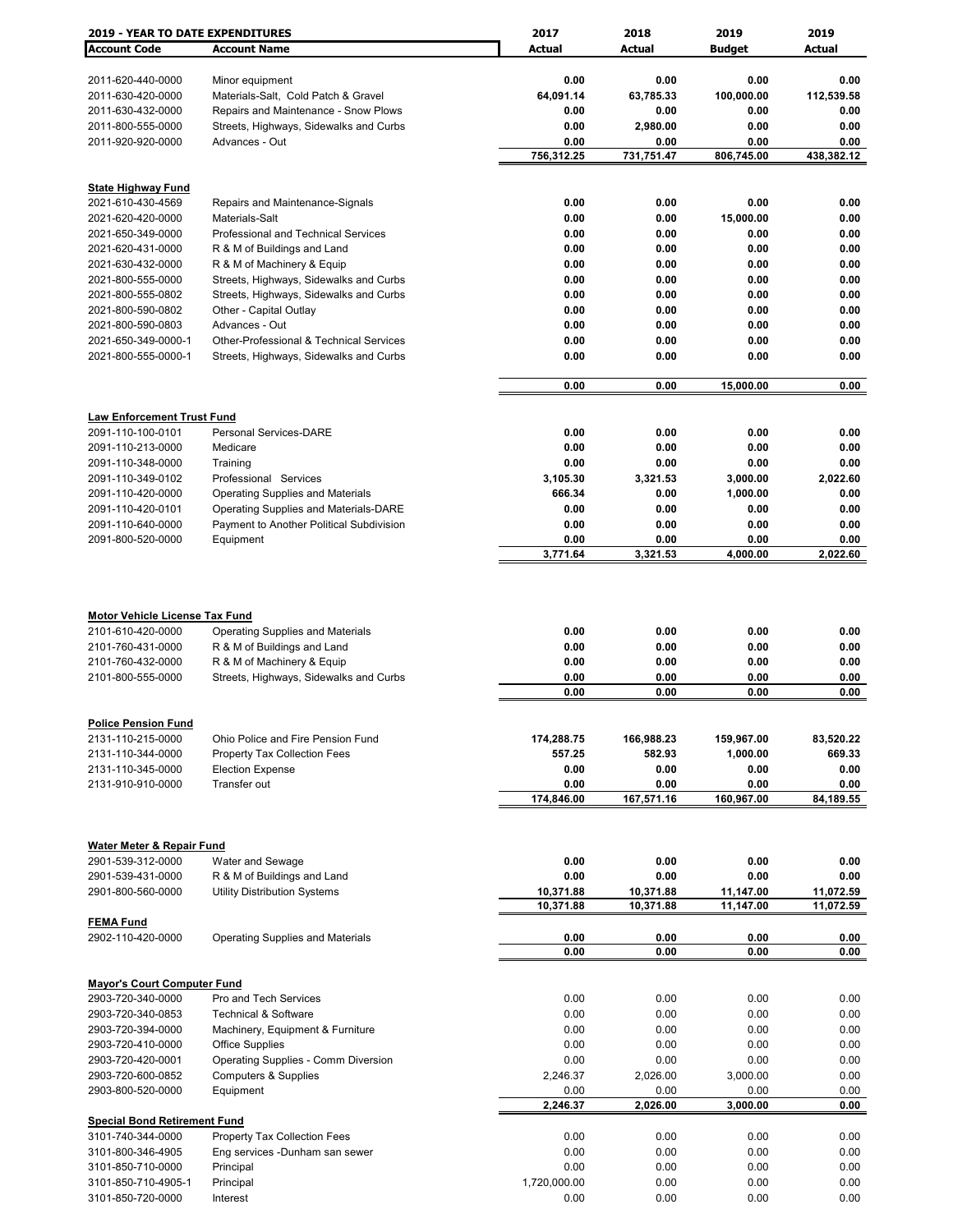| <b>2019 - YEAR TO DATE EXPENDITURES</b> |                                                       | 2017         | 2018         | 2019          | 2019       |
|-----------------------------------------|-------------------------------------------------------|--------------|--------------|---------------|------------|
| <b>Account Code</b>                     | <b>Account Name</b>                                   | Actual       | Actual       | <b>Budget</b> | Actual     |
|                                         |                                                       |              |              |               |            |
| 3101-850-710-4905                       | Principal-Dunham Rd Sanitary Sewer                    | 0.00         | 1,710,000.00 | 0.00          | 0.00       |
| 3101-850-710-4906                       | Principal- Dunham Rd Water Main Rehab                 | 18,594.18    | 40,562.46    | 0.00          | 40,562.46  |
| 3101-850-720-4906                       | Interest                                              | 36,087.05    | 34,200.00    | 0.00          | 0.00       |
| 3101-850-790-0000                       | Other - Debt Service                                  | 6,954.00     | 6,634.40     | 1,645,565.00  | 0.00       |
| 3101-850-790-0000-1                     | Other - Debt Service                                  | 0.00         | 0.00         | 0.00          | 0.00       |
| 3101-850-790-4905                       | Other - Debt service                                  | 0.00         | 0.00         | 0.00          | 0.00       |
|                                         | <b>Walton Road</b>                                    | 0.00         | 0.00         | 0.00          | 0.00       |
|                                         | Alex/Dunham Traffic                                   | 0.00         | 0.00         | 0.00          | 0.00       |
|                                         |                                                       | 1,781,635.23 | 1,791,396.86 | 1,645,565.00  | 40,562.46  |
|                                         |                                                       |              |              |               |            |
| <b>Third Party Services</b>             |                                                       |              |              |               |            |
| 4101-790-620-3110                       | Senior Lawn Care & Benevolent Events                  | 0.00         | 0.00         | 0.00          | 0.00       |
| 4101-800-610-6589                       | Deposits Refunded                                     | 0.00         | 0.00         | 0.00          | 0.00       |
| 4101-800-620-0000                       | Deposits Applied                                      | 0.00         | 0.00         | 0.00          | 0.00       |
|                                         |                                                       | 0.00         | 0.00         | 0.00          | 0.00       |
|                                         |                                                       |              |              |               |            |
|                                         |                                                       |              |              |               |            |
| <b>Issue I and II Capital Funds</b>     |                                                       |              |              |               |            |
| 4201-800-555-0000                       | Streets, Highways, Sidewalks and Curbs                | 0.00         | 0.00         | 0.00          | 0.00       |
| 4201-800-560-4905                       | Utility Distribution Systems                          | 0.00         | 0.00         | 0.00          | 0.00       |
| 4201-800-560-4906                       | <b>Utility Distribution Systems</b>                   | 0.00         | 0.00         | 0.00          | 0.00       |
| 4201-920-920-0000                       | Advances Out                                          | 0.00         | 0.00         | 0.00          | 0.00       |
|                                         |                                                       | 0.00         | 0.00         | 0.00          | 0.00       |
|                                         |                                                       |              |              |               |            |
|                                         |                                                       |              |              |               |            |
| <b>Capital Improvements Fund</b>        |                                                       |              |              |               |            |
| 4901-410-610-0000                       | Deposits Refunded                                     | 0.00         | 0.00         | 0.00          | 0.00       |
| 4901-800-312-0000                       | Water & sewage                                        | 0.00         | 0.00         | 0.00          | 0.00       |
| 4901-800-325-0000                       | Advertising                                           | 449.32       | 0.00         | 0.00          | 0.00       |
| 4901-800-346-0000                       | <b>Engineering Services</b>                           | 0.00         | 0.00         | 0.00          | 0.00       |
| 4901-800-349-0000                       | Other- Pro services                                   | 133,830.78   | 75,887.00    | 75,000.00     | 115,322.61 |
| 4901-800-420-0480                       | Advertising                                           | 0.00         | 0.00         | 0.00          | 0.00       |
| 4901-800-433-0000                       | Repairs and Main. Of Motor Vehicles                   | 15,300.00    | 0.00         | 0.00          | 0.00       |
| 4901-800-510-0000                       | Land and Land Improvements                            | 63,240.48    | 0.00         | 0.00          | 0.00       |
| 4901-800-510-0489                       |                                                       |              |              |               |            |
|                                         | Land and Land Imp Sagamore Creek                      | 0.00         | 0.00         | 0.00          | 0.00       |
| 4901-800-510-0491                       | Land and Land Improvements-Egbert Rd                  | 0.00         | 0.00         | 0.00          | 0.00       |
| 4901-800-520-0000                       | Equipment                                             | 18,973.06    | 949.50       | 0.00          | 328.00     |
| 4901-800-520-0480                       | Equipment                                             | 0.00         | 0.00         | 0.00          | 0.00       |
| 4901-800-520-0481                       | Equipment-Police                                      | 0.00         | 0.00         | 0.00          | 0.00       |
| 4901-800-520-0483                       | Equipment                                             | 0.00         | 0.00         | 0.00          | 0.00       |
| 4901-800-520-0484                       | Equipment-Service Dept                                | 0.00         | 0.00         | 0.00          | 0.00       |
| 4901-800-520-0487                       | Equipment- Finance Computer Upgrade                   | 0.00         | 0.00         | 0.00          | 0.00       |
| 4901-800-530-0000                       | Buildings & Structures- Toiletry & Sinks              | 107,348.41   | 6,568.55     | 0.00          | 0.00       |
| 4901-800-530-0000-1                     | <b>Buildings and Other Structures</b>                 | 0.00         | 0.00         | 0.00          | 0.00       |
| 4901-800-530-5896                       | <b>Buildings and Other Structures</b>                 | 0.00         | 0.00         | 0.00          | 0.00       |
| 4901-800-540-0000                       | Machinery, and Equip-                                 | 2,650.00     | 0.00         | 0.00          | 59,359.11  |
| 4901-800-540-0487                       | Equipment- Finance Computer Upgrade                   | 0.00         | 0.00         | 0.00          | 0.00       |
| 4901-800-550-0000                       | Motor Vehicles - Recreation                           | 0.00         | 0.00         | 0.00          | 0.00       |
| 4901-800-550-0000-1                     | Motor Vehicles - Road Dept                            | 0.00         | 0.00         | 0.00          | 0.00       |
| 4901-800-550-0488                       | <b>Motor Vehicles- POLICE</b>                         | 122,374.26   | 0.00         | 0.00          | 0.00       |
| 4901-800-555-0000                       | Streets, Highways, Sidewalks and Curbs                | 51,741.20    | 18,430.00    | 1,259,200.00  | 20,956.00  |
| 4901-800-555-6202                       | Streets, Highways, Sidewalks and Curbs (Storm Sewers) | 71,343.93    | 5,810.35     | 0.00          | 0.00       |
| 4901-800-560-0000                       | <b>Utility Distribution Systems</b>                   | 0.00         | 0.00         | 0.00          | 0.00       |
| 4901-800-560-0803                       | Utility Systems-Alexander Storm Sewer                 | 0.00         | 0.00         | 0.00          | 0.00       |
| 4901-800-560-4905                       | Utility Systems-Dunham Rd Sanitary                    | 0.00         | 0.00         | 0.00          | 0.00       |
| 4901-800-560-4906                       | Utility Systems-Dunham Rd Water Main                  | 0.00         | 0.00         | 0.00          | 0.00       |
| 4901-800-560-4908                       | Utility Systems-Dunham Rd Resurfacing                 | 0.00         | 0.00         | 0.00          | 0.00       |
|                                         |                                                       | 0.00         | 0.00         | 0.00          | 0.00       |
| 4901-800-690-0000                       | Other - Engineering                                   |              |              |               |            |
| 4901-800-690-0801                       | Other Capital<br>Culvert                              | 0.00         | 0.00         | 0.00          | 0.00       |
| 4901-800-690-6523                       | Other- Storm damage                                   | 0.00         | 0.00         | 0.00          | 0.00       |
| 4901-990-990-0000                       | Other - Other Financing Uses                          | 0.00         | 0.00         | 0.00          | 0.00       |
| 4901-910-910-0000                       | Transfers - Out (Debt Service)                        | 50,000.00    | 147,000.00   | 100,000.00    | 0.00       |
| 4901-920-920-0000                       | Advances Out (capital Lease)                          | 0.00         | 0.00         | 0.00          | 0.00       |
| <b>Veteran's Memorial Fund</b>          |                                                       | 637,251.44   | 254,645.40   | 1,434,200.00  | 195,965.72 |
| 4902-800-349-0000                       | <b>Professional Services</b>                          | 308.36       | 327.47       | 0.00          | 110.00     |
| 4902-800-530-0000                       | <b>Buildings and Other Structures</b>                 | 2,782.43     | 116.12       | 500.00        | 0.00       |
|                                         |                                                       | 3,090.79     | 443.59       | 500.00        | 110.00     |
| <b>Building Bond Fund</b>               |                                                       |              |              |               |            |
| 7001-410-610-0000                       | Deposits Refunded                                     | 0.00         | 0.00         | 0.00          | 0.00       |
| 7001-910-910-0000                       | Transfers - Out                                       | 0.00         | 0.00         | 0.00          | 0.00       |
|                                         |                                                       | 0.00         | 0.00         | 0.00          | 0.00       |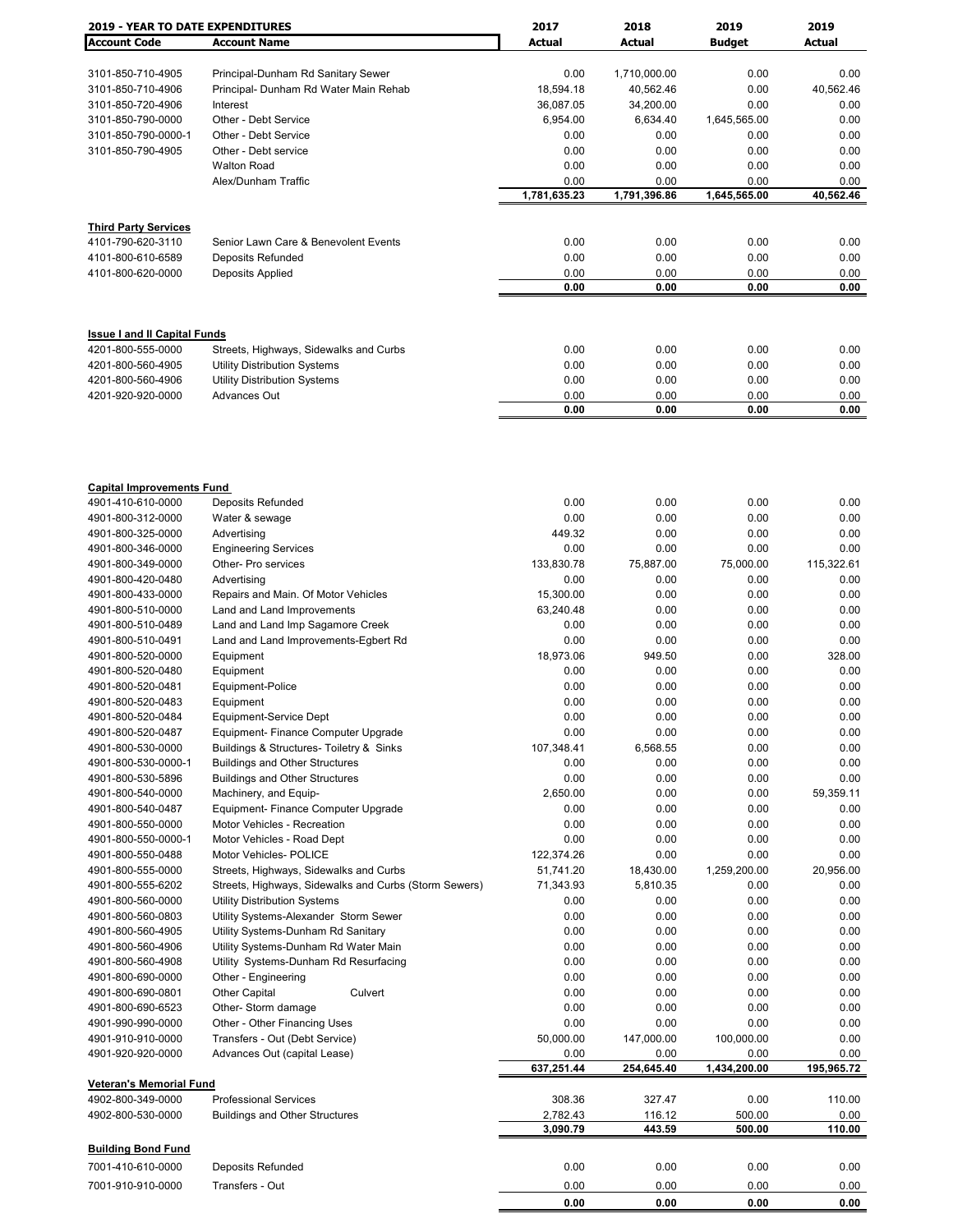| 2019 - YEAR TO DATE EXPENDITURES |                                          | 2017             | 2018          | 2019          | 2019          |
|----------------------------------|------------------------------------------|------------------|---------------|---------------|---------------|
| <b>Account Code</b>              | <b>Account Name</b>                      | <b>Actual</b>    | <b>Actual</b> | <b>Budget</b> | <b>Actual</b> |
|                                  |                                          |                  |               |               |               |
| <b>Unclaimed Monies Fund</b>     |                                          |                  |               |               |               |
| 9101-790-690-0000                | Other - Other                            | 0.00             | 0.00          | 0.00          | 0.00          |
|                                  |                                          | 0.00             | 0.00          | 0.00          | 0.00          |
| <b>Unclaimed Monies Fund</b>     |                                          |                  |               |               |               |
| 9901-410-610-0000                | Deposits Refunded                        | 2,050.00         | 4,125.00      | 0.00          | 0.00          |
| 9901-410-620-0000                | Deposits Applied                         | 0.00             | 0.00          | 0.00          | 0.00          |
| 9901-790-690-0000                | Other - Other                            | 0.00             | 0.00          | 0.00          | 0.00          |
| 9901-790-690-3110                | <b>Other- Senior Services</b>            | 0.00             | 0.00          | 0.00          | 0.00          |
| <b>Mayor's Court</b>             |                                          |                  |               |               |               |
| 9902-720-620-0000                | Deposits Applied                         | 303,999.33       | 288,738.61    | 0.00          | 173,362.49    |
| <b>Second Party Service</b>      |                                          |                  |               |               |               |
| 9903-110-349-0013                | Professional Serv - Animal Fund          | 585.00           | 0.00          | 0.00          | 0.00          |
| 9903-310-420-0007                | Operating Exp. Benevolent Fund General   | 422.62           | 600.00        | 0.00          | 106.48        |
| 9903-310-420-0008                | Operating Exp. Benevolent Fund Events    | 0.00             | 0.00          | 0.00          | 0.00          |
| 9903-730-620-3110                | Deposits Applied (Senior Services)       | 33,813.00        | 38,112.50     | 0.00          | 11,467.50     |
|                                  |                                          | 34,820.62        | 38,712.50     | 0.00          | 11,573.98     |
| Walton Hills/Sagamore Hills JEDD |                                          |                  |               |               |               |
| 9904-790-640-0000                | Payment to another political subdivision | 352,172.15       | 667,998.70    | 800,000.00    | 283,227.95    |
| 9904-910-910-0000                | Transfers - Out                          | 485,788.60       | 0.00          | 0.00          | 0.00          |
|                                  |                                          | 837,960.75       | 667,998.70    | 800,000.00    | 283,227.95    |
|                                  | <b>TOTALS</b>                            | 10,104,577.08    | 8,903,663.27  | 10,172,341.09 | 3,261,638.52  |
|                                  | Payroll Infringes                        | 3,311,752.74     | 3,129,073.05  | 3,018,242.09  | 1,584,040.40  |
|                                  |                                          | 8,918,217.74     | 9,129,142.18  | 10,252,164.92 | 3,972,179.19  |
|                                  |                                          | 10,104,577.08    | 8,903,663.27  | 10,172,341.09 | 3,261,638.52  |
|                                  |                                          | (1, 186, 359.34) | 225,478.91    | 79,823.83     | 710,540.67    |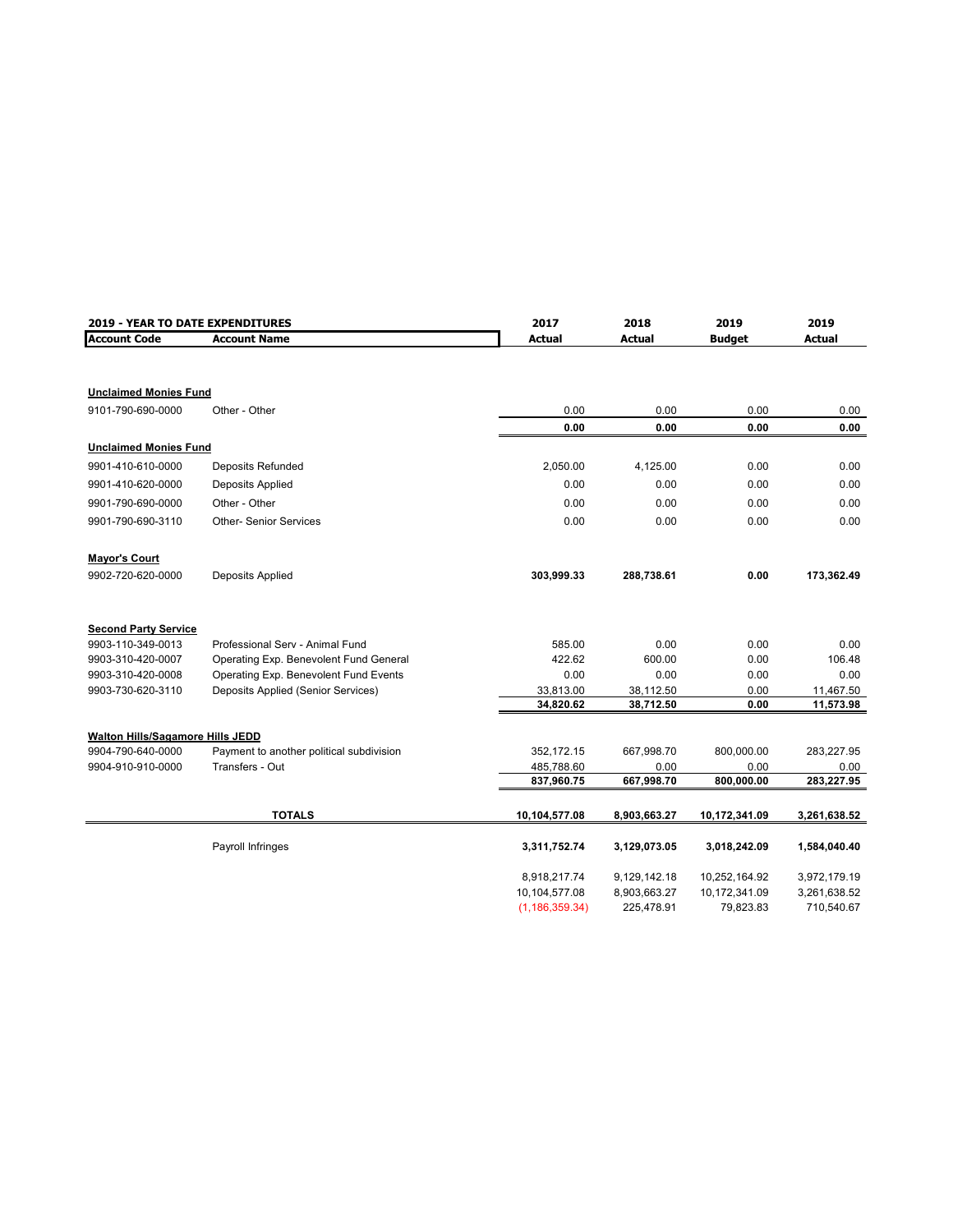|                                                 |                                                      | 2017<br>Actual               | 2018<br>Actual               | 2019<br><b>Budget</b>        | 2019<br>Actual               |
|-------------------------------------------------|------------------------------------------------------|------------------------------|------------------------------|------------------------------|------------------------------|
|                                                 | <b>GENERAL FUND #1000</b>                            |                              |                              |                              |                              |
| <b>Balance - January 1st</b>                    |                                                      | 1,224,404.90                 | 276,565.87                   | 276,565.87                   | 133,787.60                   |
| <b>Revenues</b>                                 |                                                      |                              |                              |                              |                              |
|                                                 |                                                      |                              |                              |                              |                              |
| <b>Municipal Income Tax</b>                     | Income Tax                                           | 3,504,076.94<br>3,503,831.01 | 3,732,345.10<br>3,697,337.09 | 3,760,000.00<br>3,750,000.00 | 2,285,099.12<br>2,252,344.67 |
|                                                 | Public Utility - Net Profit Tax                      | 245.93                       | 35,008.01                    | 10,000.00                    | 32,754.45                    |
| <b>Other Local Taxes</b>                        |                                                      | 11,484.28                    | 68,115.68                    | 742,960.00                   | 297,588.50                   |
|                                                 | Admissions<br>Special Assessments                    | 9,754.64<br>1,729.64         | 91.08<br>68,024.60           | 580,000.00<br>162,960.00     | 0.00<br>297,588.50           |
| <b>Licenses &amp; Permits &amp; Inspections</b> |                                                      | 41,785.88                    | 37,868.43                    | 40,500.00                    | 40,340.41                    |
|                                                 | <b>Building Permits</b>                              | 14,501.68                    | 12,437.83                    | 17,500.00                    | 5,595.41                     |
|                                                 | Tap Fees                                             | 0.00                         | 300.00                       | 0.00                         | 0.00                         |
|                                                 | Zoning                                               | 8,669.20                     | 6,920.60                     | 8,000.00                     | 22,720.00                    |
|                                                 | <b>Street Opening</b>                                | 400.00                       | 0.00                         | 0.00                         | 0.00                         |
|                                                 | Other                                                | 18,215.00                    | 18,210.00                    | 15,000.00                    | 12,025.00                    |
| Intergovernmental                               |                                                      | 67,795.39                    | 66,083.51                    | 48,693.00                    | 32,685.87                    |
|                                                 | Grants                                               | 12,676.78                    | 12,072.40                    | 10,000.00                    | 2,916.25                     |
|                                                 | Shared Taxes and Permits (Track)                     | 28,569.50                    | 28,810.68                    | 20,000.00                    | 14,245.70                    |
|                                                 | Local Gov't Fund - State of Ohio                     | 20,454.16                    | 20,746.27                    | 17,693.00                    | 12,973.12                    |
|                                                 | Local Gov't Fund - County                            | 0.00                         | 0.00                         | 0.00                         | 0.00                         |
|                                                 | Cigarette Tax - Ohio<br>Liquor & Beer Permits - Ohio | 74.25<br>6,020,70            | 86.86<br>4,367.30            | 0.00                         | 0.00<br>2,550.80             |
|                                                 | Estate (Inheritance) Tax                             | 0.00                         | 0.00                         | 1,000.00<br>0.00             | 0.00                         |
|                                                 | Other                                                | 0.00                         | 0.00                         | 0.00                         | 0.00                         |
| <b>Charges for Services</b>                     |                                                      | 241,954.09                   | 350,788.24                   | 352,429.92                   | 85,671.32                    |
|                                                 | Concessions                                          | 2,154.00                     | 1,492.85                     | 3,500.00                     | 408.00                       |
|                                                 | <b>Recreation Entry Fees</b>                         | 10,593.60                    | 7,286.00                     | 10,000.00                    | 5,483.79                     |
|                                                 | <b>Cultural &amp; Recreation</b>                     | 19,930.00                    | 27,921.00                    | 19,000.00                    | 25,813.00                    |
|                                                 | Comm. Room                                           | 10,605.00                    | 42,376.00                    | 55,000.00                    | 21,950.00                    |
|                                                 | Antenna Lease                                        | 0.00                         | 0.00                         | 0.00                         | 0.00                         |
|                                                 | Cable TV                                             | 30,227.63                    | 31,955.79                    | 35,000.00                    | 16,207.15                    |
|                                                 | Fire                                                 | 200.00                       | 0.00                         | 0.00                         | 150.00                       |
|                                                 | Other                                                | 168,243.86                   | 239,756.60                   | 229,929.92                   | 15,659.38                    |
| <b>Interest</b>                                 |                                                      | 4,720.72                     | 9,691.74                     | 2,000.00                     | 6,307.82                     |
|                                                 | Interest Earnings                                    | 4,720.72                     | 9,691.74                     | 2,000.00                     | 6,307.82                     |
| <b>Municipal Court</b>                          |                                                      | 202,969.19                   | 482,815.22                   | 345,000.00                   | 331,369.16                   |
|                                                 | <b>Court Fines</b>                                   | 122,875.38                   | 397,891.77                   | 270,000.00                   | 277,295.49                   |
|                                                 | Court Costs                                          | 69,593.81                    | 79,716.33                    | 70,000.00                    | 51,175.67                    |
|                                                 | Forfeiture                                           | 10,500.00                    | 5,207.12                     | 5,000.00                     | 2,898.00                     |
|                                                 | <b>Witness Fees</b>                                  | 0.00                         | 0.00                         | 0.00                         | 0.00                         |
| <b>All Other Revenue</b>                        |                                                      | 533,108.93                   | 52,074.38                    | 11,000.00                    | 7,056.96                     |
|                                                 | Special Assessments - Direct                         | 0.00                         | 0.00                         | 0.00                         | 0.00                         |
|                                                 | <b>Unclaimed Property</b>                            | 0.00                         | 0.00                         | 0.00                         | 0.00                         |
|                                                 | Prisoner Housing (County)                            | 0.00                         | 0.00                         | 0.00                         | 0.00                         |
|                                                 | Donations and Contributions<br>Garage Sale           | 5,864.00<br>631.00           | 0.00<br>768.00               | 2,000.00<br>0.00             | 100.00<br>918.00             |
|                                                 | <b>Asset Sales</b>                                   | 0.00                         | 0.00                         | 0.00                         | 0.00                         |
|                                                 | Other                                                | 526,613.93                   | 51,306.38                    | 9,000.00                     | 6,038.96                     |
| <b>Operating Transfers - In</b>                 |                                                      | 0.00                         |                              | 0.00                         | 0.00                         |
|                                                 | Transfer In (Political Subdivision Fund)             | 0.00                         | 0.00<br>0.00                 | 0.00                         | 0.00                         |
|                                                 | Advances In                                          | 0.00                         | 0.00                         | 0.00                         | 0.00                         |
| <b>Non Revenue</b>                              |                                                      | 0.00                         | 0.00                         | 0.00                         | 0.00                         |
|                                                 | Miscellaneous Revenue                                | 0.00                         | 0.00                         | 0.00                         | 0.00                         |
|                                                 | <b>RITA Refund</b>                                   | 0.00                         | 0.00                         | 0.00                         | 0.00                         |
|                                                 | Other - Adjustment                                   | 0.00                         | 0.00                         | 0.00                         | 0.00                         |
| <b>Total Receipts</b>                           |                                                      | 4,607,895.42                 | 4,799,782.30                 | 5,302,582.92                 | 3,086,119.16                 |
| <b>Total Receipts and Balance</b>               |                                                      | 5,832,300.32                 | 5,076,348.17                 | 5,579,148.79                 | 3,219,906.76                 |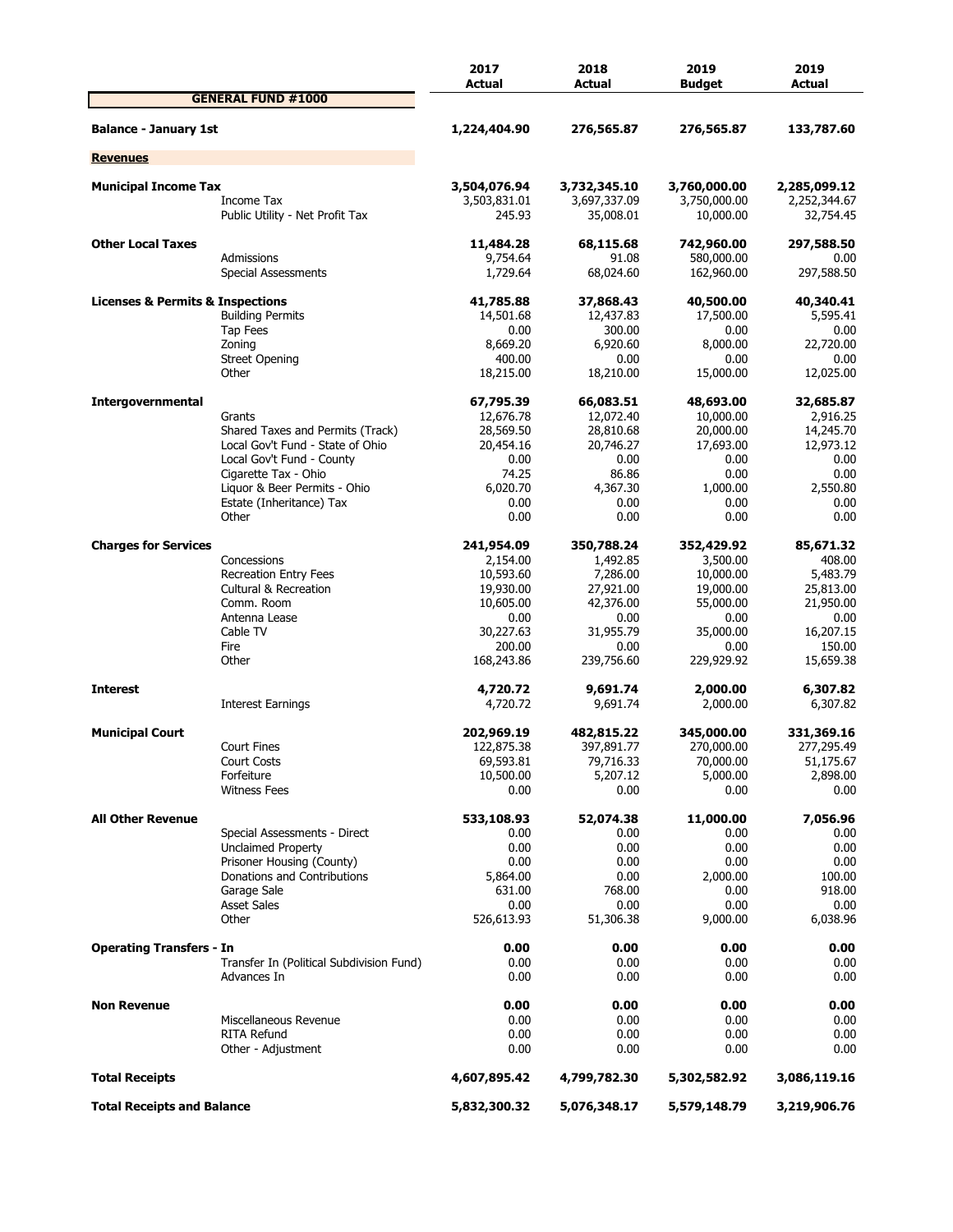|                                        |                                                                                                                  | 2017<br><b>Actual</b>                                                               | 2018<br><b>Actual</b>                                                                 | 2019<br><b>Budget</b>                                                               | 2019<br><b>Actual</b>                                                                |
|----------------------------------------|------------------------------------------------------------------------------------------------------------------|-------------------------------------------------------------------------------------|---------------------------------------------------------------------------------------|-------------------------------------------------------------------------------------|--------------------------------------------------------------------------------------|
| <b>GENERAL FUND (continued)</b>        |                                                                                                                  |                                                                                     |                                                                                       |                                                                                     |                                                                                      |
| <b>Expenditures</b>                    |                                                                                                                  |                                                                                     |                                                                                       |                                                                                     |                                                                                      |
| <b>Police</b>                          | Personal Services & Benefits<br>Other Operations & Maintenance<br>Capital Outlay                                 | 2,031,420.07<br>1,757,734.81<br>273,685.26<br>0.00                                  | 1,806,881.19<br>1,677,948.33<br>128,932.86<br>0.00                                    | 1,739,185.00<br>1,583,085.00<br>156,100.00<br>0.00                                  | 940,462.72<br>866,768.36<br>73,694.36<br>0.00                                        |
| Fire                                   | Other Operations & Maintenance                                                                                   | 546,628.24<br>546,628.24                                                            | 513,347.00<br>513,347.00                                                              | 568,494.00<br>568,494.00                                                            | 284,246.98<br>284,246.98                                                             |
| <b>Health</b>                          | Personal Services & Benefits<br>Other Operations & Maintenance                                                   | 9,397.72<br>0.00<br>9,397.72                                                        | 9,397.72<br>0.00<br>9,397.72                                                          | 9,000.00<br>0.00<br>9,000.00                                                        | 5,405.97<br>0.00<br>5,405.97                                                         |
| <b>Recreation &amp; Community Life</b> | Personal Services & Benefits<br>Other Operations & Maintenance<br>Capital Outlay                                 | 223,767.12<br>123,233.22<br>100,533.90                                              | 197,895.86<br>119,216.89<br>78,678.97                                                 | 204,458.00<br>132,908.00<br>71,550.00                                               | 100,221.08<br>55,434.90<br>44,786.18                                                 |
| <b>Housing and Building</b>            | Personal Services & Benefits<br>Other Operations & Maintenance                                                   | 52,516.82<br>26,020.49<br>26,496.33                                                 | 34,870.16<br>16,420.97<br>18,449.19                                                   | 45,078.00<br>17,478.00<br>27,600.00                                                 | 18,353.71<br>8,196.55<br>10,157.16                                                   |
| <b>Engineering</b>                     | Personal Services & Benefits<br>Other Operations & Maintenance                                                   | 23,457.49<br>23,457.49<br>0.00                                                      | 23,832.24<br>23,832.24<br>0.00                                                        | 23,855.00<br>23,855.00<br>0.00                                                      | 11,906.61<br>11,906.61<br>0.00                                                       |
| <b>Basic Utility</b>                   | Electricity<br>Natural Gas<br>Water & Sewage<br>Sewer Fees - Residential<br>Refuse<br>Telephone & Communications | 293,086.71<br>66,799.66<br>21,555.67<br>2,788.53<br>0.00<br>150,392.69<br>51,550.16 | 320,592.76<br>84,942.37<br>22,432.25<br>4,255.17<br>843.05<br>155,049.03<br>53,070.89 | 294,000.00<br>75,000.00<br>22,000.00<br>5,000.00<br>0.00<br>150,000.00<br>42,000.00 | 150,865.78<br>37,066.62<br>14,617.54<br>2,836.37<br>759.00<br>74,115.84<br>21,470.41 |
| <b>Service</b>                         | Personal Services & Benefits<br>Other Operations & Maintenance                                                   | 262,371.26<br>104,414.83<br>157,956.43                                              | 164,302.42<br>91,918.44<br>72,383.98                                                  | 185,314.00<br>88,314.00<br>97,000.00                                                | 111,932.55<br>60,818.22<br>51,114.33                                                 |
| Mayor                                  | Personal Services & Benefits<br>Other Operations & Maintenance                                                   | 89,824.85<br>88,376.81<br>1,448.04                                                  | 80,890.85<br>79,806.87<br>1,083.98                                                    | 60,846.00<br>58,346.00<br>2,500.00                                                  | 27,243.67<br>27,212.72<br>30.95                                                      |
| Council                                | Personal Services & Benefits<br>Other Operations & Maintenance                                                   | 76,503.58<br>76,503.58<br>0.00                                                      | 76,816.24<br>76,816.24<br>0.00                                                        | 80,033.00<br>80,033.00<br>0.00                                                      | 39,598.14<br>39,598.14<br>0.00                                                       |
| <b>Municipal Court</b>                 | Personal Services & Benefits<br>Other Operations & Maintenance                                                   | 122,358.98<br>118,644.17<br>3,714.81                                                | 118,282.13<br>113,096.96<br>5,185.17                                                  | 116,703.00<br>115,003.00<br>1,700.00                                                | 57,455.58<br>57,229.80<br>225.78                                                     |
| <b>Clerk Treasurer</b>                 | Personal Services & Benefits<br>Other Operations & Maintenance                                                   | 0.00                                                                                | 0.00                                                                                  | 0.00                                                                                | 0.00                                                                                 |
| <b>Planning Commission</b>             | Personal Services & Benefits                                                                                     | 2,370.85<br>2,370.85                                                                | 2,483.36<br>2,483.36                                                                  | 2,231.41<br>2,231.41                                                                | 1,230.59<br>1,230.59                                                                 |
| <b>Zoning Commission</b>               | Personal Services & Benefits<br>Other Operations & Maintenance                                                   | 3,085.07<br>3,085.07<br>0.00                                                        | 3,185.07<br>3,185.07<br>0.00                                                          | 3,661.68<br>3,661.68<br>0.00                                                        | 1,774.03<br>1,774.03<br>0.00                                                         |
| Law                                    | Personal Services & Benefits<br>Other Operations & Maintenance                                                   | 78,156.80<br>60,000.00<br>18,156.80                                                 | 72,436.22<br>560.13<br>71,876.09                                                      | 75,000.00<br>0.00<br>75,000.00                                                      | 5,442.74<br>247.74<br>5,195.00                                                       |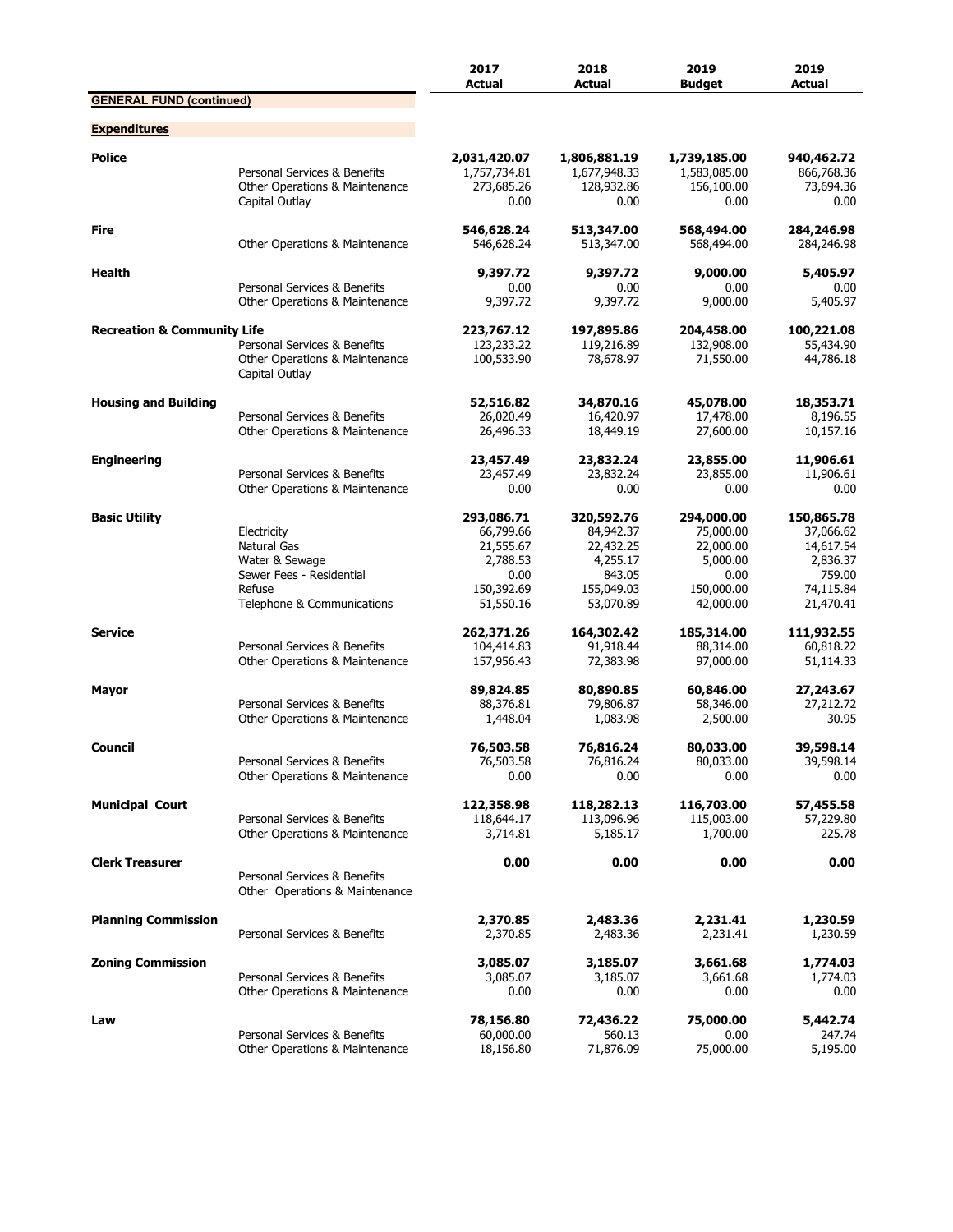|                                                                                                                                     |                                                                                                                | 2017<br><b>Actual</b>                                                           | 2018<br><b>Actual</b>                                                           | 2019<br><b>Budget</b>                                               | 2019<br><b>Actual</b>                                            |
|-------------------------------------------------------------------------------------------------------------------------------------|----------------------------------------------------------------------------------------------------------------|---------------------------------------------------------------------------------|---------------------------------------------------------------------------------|---------------------------------------------------------------------|------------------------------------------------------------------|
| <b>GENERAL FUND (continued)</b>                                                                                                     |                                                                                                                |                                                                                 |                                                                                 |                                                                     |                                                                  |
| Income tax                                                                                                                          | Personal Services & Benefits                                                                                   | 75,806.66                                                                       | 115,867.41                                                                      | 53,600.00                                                           | 14,678.73                                                        |
|                                                                                                                                     | <b>Other Operations &amp; Maintenance</b>                                                                      | 75,806.66                                                                       | 115,867.41                                                                      | 53,600.00                                                           | 14,678.73                                                        |
| <b>General Office</b>                                                                                                               | Personal Services & Benefits<br><b>Other Operations &amp; Maintenance</b><br><b>UAN Fees</b><br>Capital Outlay | 576,468.56<br>302,892.66<br>269,705.90<br>3,870.00<br>0.00                      | 534,060.95<br>252,783.07<br>278,883.88<br>2,394.00<br>0.00                      | 477,611.00<br>237,815.00<br>235,296.00<br>4,500.00<br>0.00          | 250,350.18<br>115,809.92<br>134,540.26<br>0.00<br>0.00           |
| <b>Total General Government</b>                                                                                                     |                                                                                                                | 1,024,575.35                                                                    | 1,004,022.23                                                                    | 869,686.09                                                          | 397,773.66                                                       |
| <b>Non-Departmental</b>                                                                                                             | <b>Transfers</b><br><b>Advances Out</b><br>Other Operations & Maintenance                                      | 1,089,000.00<br>1,089,000.00<br>0.00<br>0.00                                    | 867,418.99<br>867,418.99<br>0.00<br>0.00                                        | 1,352,147.00<br>1,352,147.00<br>0.00<br>0.00                        | 0.00<br>0.00<br>0.00<br>0.00                                     |
| <b>Total Disbursements</b>                                                                                                          |                                                                                                                | 5,556,220.78                                                                    | 4,942,560.57                                                                    | 5,291,217.09                                                        | 2,021,169.06                                                     |
| <b>Adjustments</b><br><b>Cash Balance</b><br><b>Less: Encumbrances</b><br><b>Unencumbered Balance</b>                               |                                                                                                                | 486.33<br>276,565.87<br>5,495.34<br>271,070.53                                  | 0.00<br>133,787.60<br>39,148.07<br>94,639.53                                    | 0.00<br>287,931.70<br>0.00<br>287,931.70                            | 0.00<br>1,198,737.70<br>741,741.46<br>456,996.24                 |
|                                                                                                                                     | <b>SCMR Fund #2011</b>                                                                                         |                                                                                 |                                                                                 |                                                                     |                                                                  |
| <b>Balance - January 1st</b>                                                                                                        |                                                                                                                | 100,087.01                                                                      | 24,019.26                                                                       | 24,019.26                                                           | 47,342.97                                                        |
| <b>Revenues</b>                                                                                                                     | Gasoline Excise Tax<br>State Motor Vehicle License Tax<br>Interest<br>Other<br>Advances In<br>Transfers-In     | 680,244.50<br>115,022.25<br>64,045.30<br>0.00<br>1,176.95<br>0.00<br>500,000.00 | 755,075.18<br>114,360.82<br>59,620.11<br>0.00<br>1,094.25<br>0.00<br>580,000.00 | 784,000.00<br>110,000.00<br>54,000.00<br>0.00<br>0.00<br>620,000.00 | 84,596.15<br>44,474.79<br>37,141.36<br>0.00<br>2,980.00<br>0.00  |
| <b>Total Receipts and Balance</b>                                                                                                   |                                                                                                                | 780,331.51                                                                      | 779,094.44                                                                      | 808,019.26                                                          | 131,939.12                                                       |
| <b>Expenditures</b>                                                                                                                 | Personal Services & Benefits<br>Other Operations & Maintenance<br>Capital Outlay                               | 756,312.25<br>554,627.08<br>201,685.17                                          | 731,751.47<br>569,014.45<br>162,737.02                                          | 806,745.00<br>567,145.00<br>239,600.00                              | 438,382.12<br>288,425.83<br>149,956.29                           |
| <b>Total Disbursements</b><br><b>Adjustments</b><br><b>Cash Balance</b><br><b>Less: Encumbrances</b><br><b>Unencumbered Balance</b> |                                                                                                                | 756,312.25<br>0.00<br>24,019.26<br>0.00<br>24,019.26                            | 731,751.47<br>0.00<br>47,342.97<br>6,244.93<br>41,098.04                        | 806,745.00<br>0.00<br>1,274.26<br>0.00<br>1,274.26                  | 438,382.12<br>0.00<br>(306, 443.00)<br>70,783.23<br>(377,226.23) |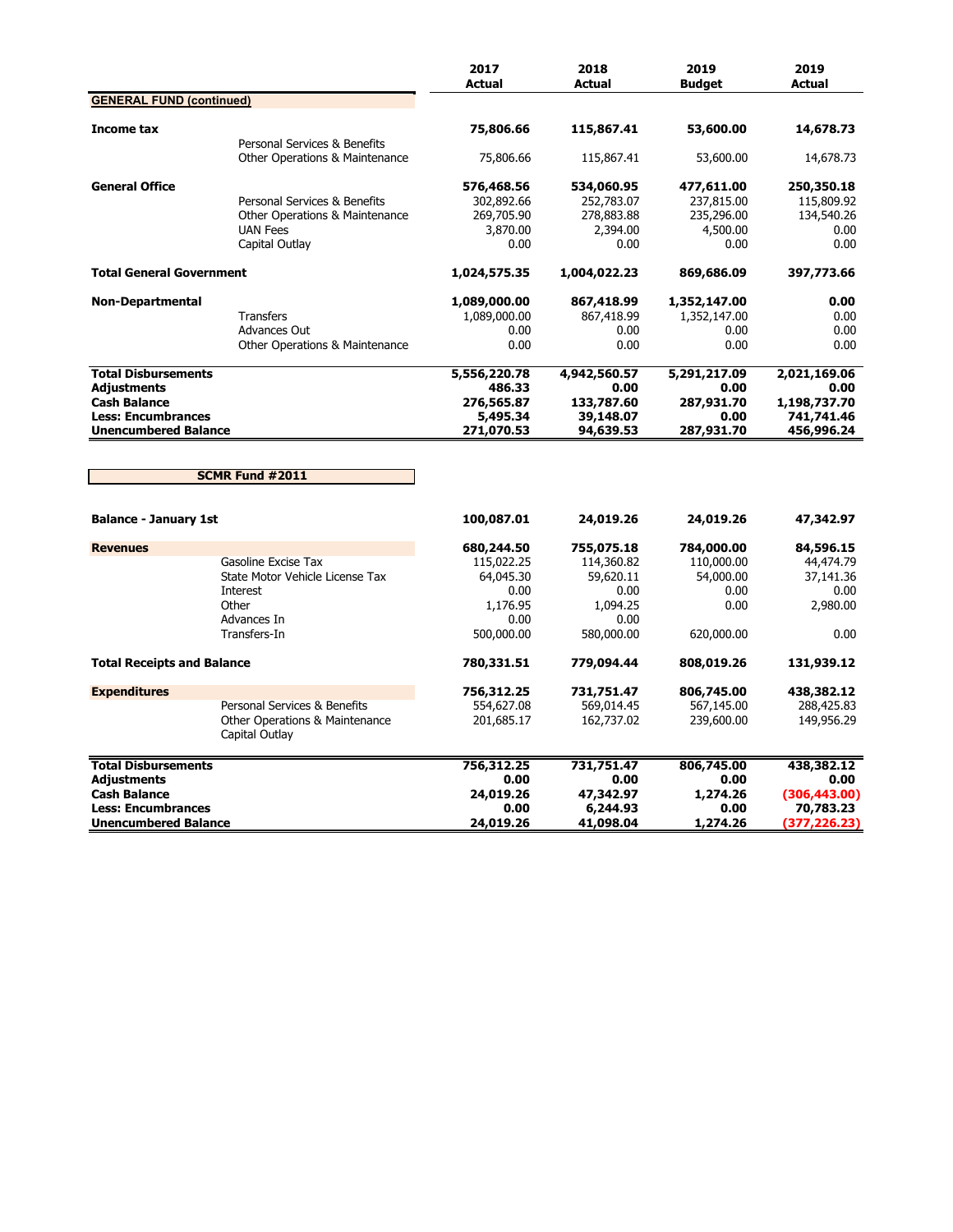|                                                  |                                                                                  | 2017<br><b>Actual</b> | 2018<br><b>Actual</b> | 2019<br><b>Budget</b> | 2019<br><b>Actual</b> |
|--------------------------------------------------|----------------------------------------------------------------------------------|-----------------------|-----------------------|-----------------------|-----------------------|
| <b>State Highway Fund #2021</b>                  |                                                                                  |                       |                       |                       |                       |
|                                                  |                                                                                  |                       |                       |                       | 42,188.34             |
| <b>Balance - January 1st</b>                     |                                                                                  | 20,420.32             | 30,536.65             | 30,536.65             |                       |
| <b>Revenues</b>                                  |                                                                                  | 10,116.33             | 11,651.69             | 14,000.00             | 6,617.48              |
|                                                  | Gasoline Excise Tax<br>State Motor Vehicle License Tax                           | 5,659.65<br>4,456.68  | 8,592.63<br>3,059.06  | 8,000.00<br>6,000.00  | 3,606.04<br>3,011.44  |
|                                                  | Interest                                                                         | 0.00                  | 0.00                  | 0.00                  | 0.00                  |
|                                                  | Other                                                                            | 0.00                  | 0.00                  | 0.00                  | 0.00                  |
| <b>Total Receipts and Balance</b>                |                                                                                  | 30,536.65             | 42,188.34             | 44,536.65             | 48,805.82             |
| <b>Expenditures</b>                              |                                                                                  | 0.00                  | 0.00                  | 15,000.00             | 0.00                  |
|                                                  | Personal Services & Benefits<br>Other Operations & Maintenance<br>Capital Outlay | 0.00                  | 0.00                  | 15,000.00             | 0.00                  |
| <b>Total Disbursements</b>                       |                                                                                  | 0.00                  | 0.00                  | 15,000.00             | 0.00                  |
| <b>Adjustments</b>                               |                                                                                  |                       |                       |                       |                       |
| <b>Cash Balance</b><br><b>Less: Encumbrances</b> |                                                                                  | 30,536.65<br>0.00     | 42,188.34<br>0.00     | 29,536.65<br>0.00     | 48,805.82<br>0.00     |
| <b>Unencumbered Balance</b>                      |                                                                                  | 30,536.65             | 42,188.34             | 29,536.65             | 48,805.82             |
|                                                  |                                                                                  |                       |                       |                       |                       |
| Law Enforcement Trust Fund #2091                 |                                                                                  |                       |                       |                       |                       |
|                                                  |                                                                                  |                       |                       |                       |                       |
| <b>Balance - January 1st</b>                     |                                                                                  | 2,741.05              | 19,072.51             | 19,072.51             | 20,708.35             |
| <b>Revenues</b>                                  |                                                                                  | 20,103.10             | 4,957.37              | 4,000.00              | 447.00                |
|                                                  | Fines                                                                            | 1,910.00              | 1,806.37              | 4,000.00              | 447.00                |
|                                                  | Grant                                                                            | 0.00                  | 0.00                  | 0.00                  | 0.00                  |
|                                                  | Other<br>Transfers In                                                            | 18,193.10<br>0.00     | 3,151.00<br>0.00      | 0.00<br>0.00          | 0.00<br>0.00          |
|                                                  |                                                                                  |                       |                       |                       |                       |
| <b>Total Receipts and Balance</b>                |                                                                                  | 22,844.15             | 24,029.88             | 23,072.51             | 21,155.35             |
| <b>Expenditures</b>                              | Personal Services & Benefits                                                     | 3,771.64              | 3,321.53              | 4,000.00              | 2,022.60              |
|                                                  | Other Operations & Maintenance                                                   | 0.00<br>3,771.64      | 0.00<br>3,321.53      | 0.00<br>4,000.00      | 0.00<br>2,022.60      |
|                                                  | Capital Outlay                                                                   | 0.00                  | 0.00                  | 0.00                  | 0.00                  |
| <b>Total Disbursements</b>                       |                                                                                  | 3,771.64              | 3,321.53              | 4,000.00              | 2,022.60              |
| Adjustments                                      |                                                                                  | 0.00                  | 0.00                  | 0.00                  | 0.00                  |
| <b>Cash Balance</b>                              |                                                                                  | 19,072.51             | 20,708.35             | 19,072.51             | 19,132.75             |
| <b>Less: Encumbrances</b>                        |                                                                                  | 0.00                  | 291.00                | 0.00                  | 2,330.80              |
| <b>Unencumbered Balance</b>                      |                                                                                  | 19,072.51             | 20,417.35             | 19,072.51             | 16,801.95             |
|                                                  | <b>Motor Vehicle License Tax #2101</b>                                           |                       |                       |                       |                       |
| <b>Balance - January 1st</b>                     |                                                                                  | 194,331.43            | 216,157.04            | 216,157.04            | 241,271.73            |
| <b>Revenues</b>                                  |                                                                                  | 21,825.61             | 25,114.69             | 25,000.00             | 11,227.92             |
|                                                  | State Motor Vehicle License Tax                                                  | 21,825.61             | 25,114.69             | 25,000.00             | 11,227.92             |
|                                                  | Interest                                                                         | 0.00                  | 0.00                  | 0.00                  | 0.00                  |
| <b>Total Receipts and Balance</b>                |                                                                                  | 216,157.04            | 241,271.73            | 241,157.04            | 252,499.65            |
| <b>Expenditures</b>                              |                                                                                  | 0.00                  | 0.00                  | 0.00                  | 0.00                  |
|                                                  | Other Operations & Maintenance                                                   | 0.00                  | 0.00                  | 0.00                  | 0.00                  |
|                                                  | Capital Outlay                                                                   | 0.00                  | 0.00                  | 0.00                  | 0.00                  |
| <b>Total Disbursements</b><br><b>Adjustments</b> |                                                                                  | 0.00                  | 0.00                  | 0.00                  | 0.00                  |
| <b>Cash Balance</b>                              |                                                                                  | 216,157.04            | 241, 271. 73          | 241,157.04            | 252,499.65            |
| <b>Less: Encumbrances</b>                        |                                                                                  | 0.00                  | 0.00                  | 0.00                  | 0.00                  |
| <b>Unencumbered Balance</b>                      |                                                                                  | 216,157.04            | 241,271.73            | 241,157.04            | 252,499.65            |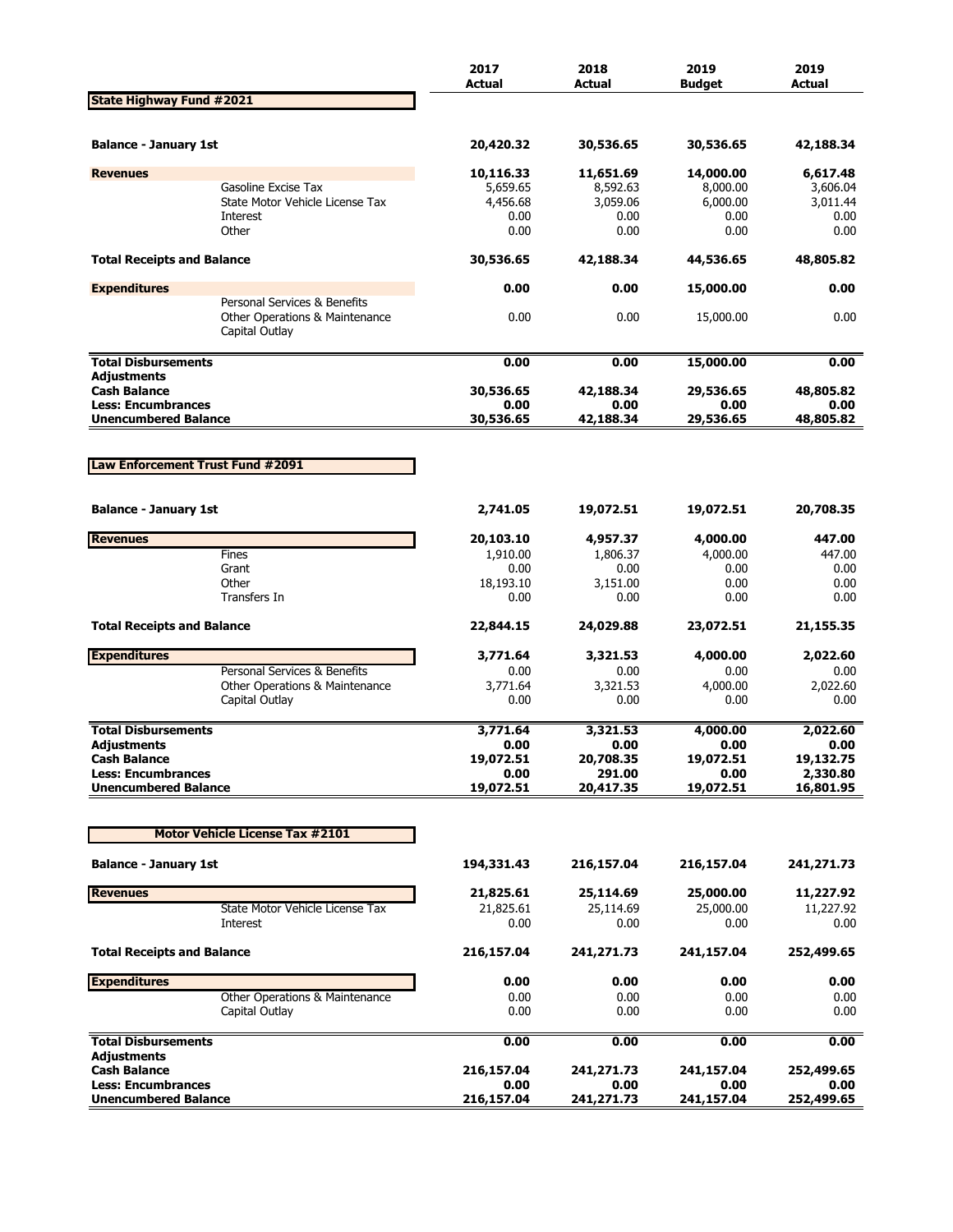|                                                          |                                            | 2017<br><b>Actual</b> | 2018<br><b>Actual</b> | 2019<br><b>Budget</b> | 2019<br><b>Actual</b> |
|----------------------------------------------------------|--------------------------------------------|-----------------------|-----------------------|-----------------------|-----------------------|
|                                                          | <b>Police Pension Fund #2131</b>           |                       |                       |                       |                       |
| <b>Balance - January 1st</b>                             |                                            | 19,646.94             | 6,353.97              | 6,353.97              | 14,994.50             |
| <b>Revenues</b>                                          |                                            | 161,553.03            | 176,211.69            | 155,000.00            | 69,522.90             |
|                                                          | Real Estate & Public Utility               | 38,394.80             | 43,054.23             | 54,000.00             | 50,999.41             |
|                                                          | Tangible Personal Property<br>Homestead    | 0.00<br>3,158.23      | 0.00<br>3,157.46      | 0.00<br>0.00          | 0.00<br>0.00          |
|                                                          | Rollback                                   | 0.00                  | 0.00                  | 0.00                  | 18,523.49             |
|                                                          | CAT Tax                                    | 0.00                  | 0.00                  | 0.00                  | 0.00                  |
|                                                          | Other - State Shared Taxes & Permit        | 0.00                  | 0.00                  | 0.00                  | 0.00                  |
|                                                          | Transfer in                                | 120,000.00            | 130,000.00            | 101,000.00            | 0.00                  |
| <b>Total Receipts and Balance</b>                        |                                            | 181,199.97            | 182,565.66            | 161,353.97            | 84,517.40             |
| <b>Expenditures</b>                                      |                                            | 174,846.00            | 167,571.16            | 160,967.00            | 84,189.55             |
|                                                          | <b>Employers Share</b>                     | 174,288.75            | 166,988.23            | 159,967.00            | 83,520.22             |
|                                                          | County fees                                | 557.25                | 582.93                | 1,000.00              | 669.33                |
| <b>Total Disbursements</b><br><b>Adjustments</b>         |                                            | 174,846.00            | 167,571.16            | 160,967.00            | 84,189.55             |
| <b>Cash Balance</b>                                      |                                            | 6,353.97              | 14,994.50             | 386.97                | 327.85                |
| <b>Less: Encumbrances</b><br><b>Unencumbered Balance</b> |                                            | 0.00<br>6,353.97      | 0.00<br>14,994.50     | 0.00<br>386.97        | 0.00<br>327.85        |
|                                                          | <b>Water Meter &amp; Repair Fund #2901</b> |                       |                       |                       |                       |
| <b>Balance - January 1st</b>                             |                                            | 1,569.83              | 347.95                | 347.95                | 326.07                |
| <b>Revenues</b>                                          |                                            | 9,150.00              | 10,350.00             | 11,147.00             | 0.00                  |
|                                                          | <b>Tap Fees</b>                            | 150.00                | 150.00                | 0.00                  | 0.00                  |
|                                                          | Interest<br>Transfer (General Fund)        | 9,000.00              | 10,200.00             | 11,147.00             | 0.00                  |
| <b>Total Receipts and Balance</b>                        |                                            | 10,719.83             | 10,697.95             | 11,494.95             | 326.07                |
| <b>Expenditures</b>                                      |                                            | 10,371.88             | 10,371.88             | 11,147.00             | 11,072.59             |
|                                                          | Other Operations & Maintenance             | 10,371.88             | 10,371.88             | 11,147.00             | 11,072.59             |
| <b>Total Disbursements</b>                               |                                            | 10,371.88             | 10,371.88             | 11,147.00             | 11,072.59             |
| Adjustments                                              |                                            | 0.00                  | 0.00                  | 0.00                  | 0.00                  |
| <b>Cash Balance</b>                                      |                                            | 347.95                | 326.07                | 347.95                | (10,746.52)           |
| <b>Less: Encumbrances</b><br><b>Unencumbered Balance</b> |                                            | 0.00<br>347.95        | 0.00<br>326.07        | 0.00<br>347.95        | 0.00<br>(10, 746.52)  |
|                                                          |                                            |                       |                       |                       |                       |
|                                                          | <b>FEMA #2902</b>                          |                       |                       |                       |                       |
| <b>Balance - January 1st</b>                             |                                            | 0.00                  | 0.00                  | 0.00                  | 0.00                  |
| <b>Revenues</b>                                          |                                            | 0.00                  | 0.00                  | 0.00                  | 0.00                  |
|                                                          | Donations and Contributions                | 0.00                  | 0.00                  | 0.00                  | 0.00                  |
|                                                          | Transfer (General Fund)                    | 0.00                  | 0.00                  | 0.00                  | 0.00                  |
| <b>Total Receipts and Balance</b>                        |                                            | 0.00                  | 0.00                  | 0.00                  | 0.00                  |
| <b>Expenditures</b>                                      |                                            | 0.00                  | 0.00                  | 0.00                  | 0.00                  |
|                                                          | Personal Services & Benefits               | 0.00                  | 0.00                  | 0.00                  | 0.00                  |
|                                                          | Other Operations & Maintenance             | 0.00                  | 0.00                  | 0.00                  | 0.00                  |
|                                                          | Capital Outlay                             | 0.00                  | 0.00                  | 0.00                  | 0.00                  |
| <b>Total Disbursements</b>                               |                                            | 0.00                  | 0.00                  | 0.00                  | 0.00                  |
| <b>Cash Balance</b>                                      |                                            | 0.00                  | 0.00                  | 0.00                  | 0.00                  |
| <b>Less: Encumbrances</b>                                |                                            | 0.00                  | 0.00                  | 0.00                  | 0.00                  |
| <b>Unencumbered Balance</b>                              |                                            | 0.00                  | 0.00                  | 0.00                  | 0.00                  |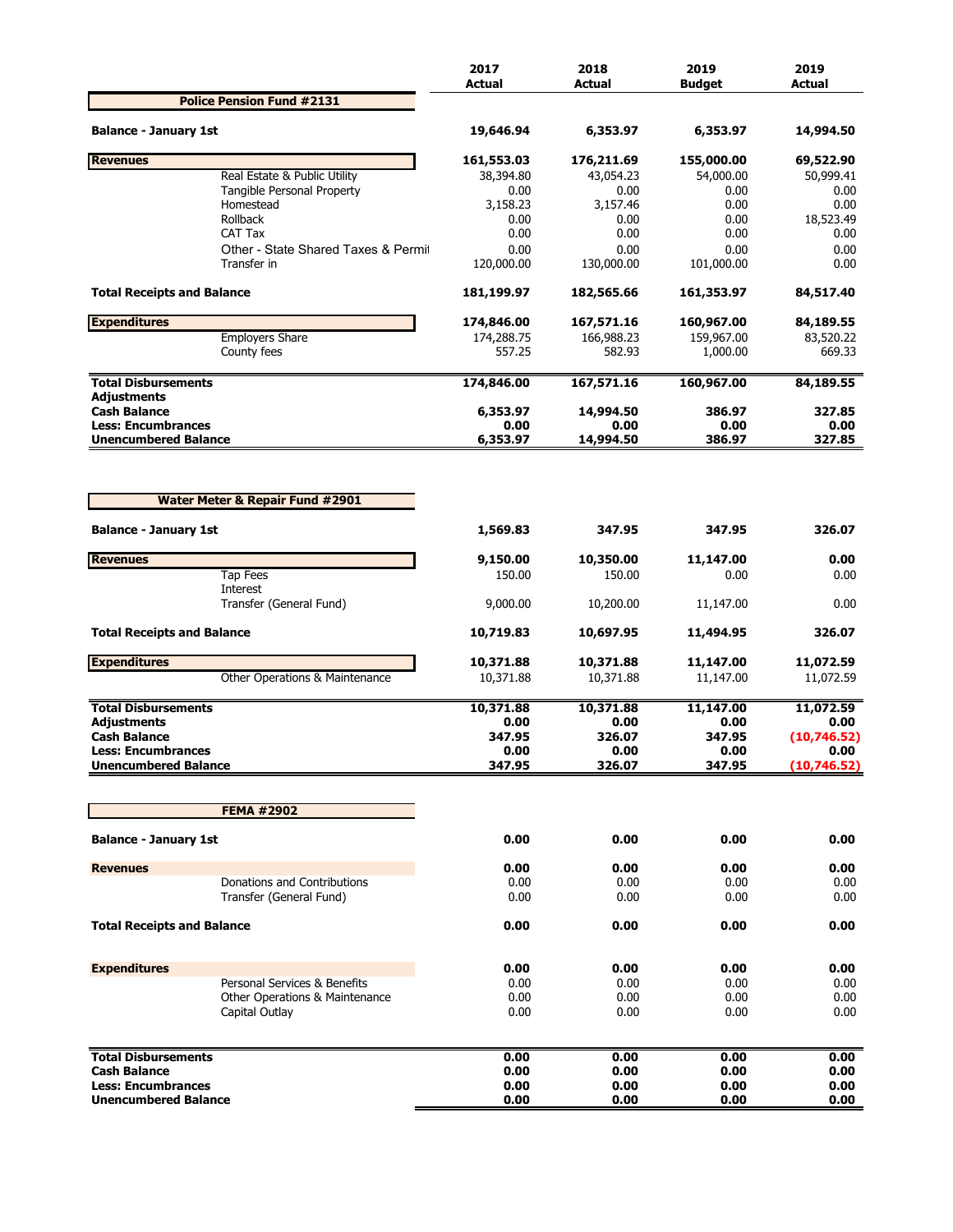|                                                          | 2017<br><b>Actual</b> | 2018<br>Actual    | 2019<br><b>Budaet</b> | 2019<br><b>Actual</b> |
|----------------------------------------------------------|-----------------------|-------------------|-----------------------|-----------------------|
| <b>Mayor's Court Computer #2903</b>                      |                       |                   |                       |                       |
| <b>Balance - January 1st</b>                             | 21,882.68             | 25,126.31         | 25,126.31             | 28,900.31             |
| <b>Revenues</b>                                          | 5,490.00              | 5,800.00          | 6,000.00              | 4,289.00              |
| <b>Court Fines</b>                                       | 5,490.00              | 5,800.00          | 6,000.00              | 4,289.00              |
| <b>Total Receipts and Balance</b>                        | 27,372.68             | 30,926.31         | 31,126.31             | 33,189.31             |
| <b>Expenditures</b>                                      | 2,246.37              | 2,026.00          | 3,000.00              | 0.00                  |
| Other Operations & Maintenance                           | 0.00                  | 0.00              | 0.00                  | 0.00                  |
| Capital Outlay                                           | 2,246.37              | 2,026.00          | 3,000.00              | 0.00                  |
| <b>Total Disbursements</b>                               | 2,246.37              | 2,026.00          | 3,000.00              | 0.00                  |
| <b>Adjustments</b>                                       | 0.00                  | 0.00              | 0.00                  | 0.00                  |
| <b>Cash Balance</b>                                      | 25,126.31             | 28,900.31         | 28,126.31             | 33,189.31             |
| <b>Less: Encumbrances</b><br><b>Unencumbered Balance</b> | 0.00<br>25,126.31     | 0.00<br>28,900.31 | 0.00<br>28,126.31     | 0.00<br>33,189.31     |
|                                                          |                       |                   |                       |                       |
| <b>Special Bond Retirement #3101</b>                     |                       |                   |                       |                       |
| <b>Balance - January 1st</b>                             | 15,555.48             | 6,574.25          | 6,574.25              | 11,623.79             |
| <b>Revenues</b>                                          | 1,772,654.00          | 1,796,446.40      | 1,640,000.00          | 0.00                  |
| <b>Special Assessments</b>                               | 0.00                  | 0.00              | 0.00                  | 0.00                  |
| <b>Bond/Note Proceeds</b>                                | 1,722,654.00          | 1,649,446.40      | 1,540,000.00          | 0.00                  |
| Transfer In - Capital                                    | 50,000.00             | 147,000.00        | 100,000.00            | 0.00                  |
| Interest                                                 | 0.00                  | 0.00              | 0.00                  | 0.00                  |
| <b>Total Receipts and Balance</b>                        | 1,788,209.48          | 1,803,020.65      | 1,646,574.25          | 11,623.79             |
| <b>Expenditures</b>                                      | 1,781,635.23          | 1,791,396.86      | 1,645,566.00          | 40,562.46             |
| Principal                                                | 1,738,594.18          | 1,750,562.46      | 0.00                  | 40,562.46             |
| Interest                                                 | 43,041.05             | 40,834.40         | 1,645,565.00          | 0.00                  |
| Other                                                    | 0.00                  | 0.00              | 0.00                  | 0.00                  |
| County fees                                              | 0.00                  | 0.00              | 1.00                  | 0.00                  |
| <b>Total Disbursements</b>                               | 1,781,635.23          | 1,791,396.86      | 1,645,566.00          | 40,562.46             |
| <b>Adjustments</b>                                       | 0.00                  | 0.00              | 0.00                  | 0.00                  |
| <b>Cash Balance</b>                                      | 6,574.25              | 11,623.79         | 1,008.25              | (28,938.67)           |
| <b>Less: Encumbrances</b>                                | 0.00                  | 0.00              | 0.00                  | 0.00                  |
| <b>Unencumbered Balance</b>                              | 6,574.25              | 11,623.79         | 1,008.25              | (28,938.67)           |
| <b>Bond Construction Fund #4101</b>                      |                       |                   |                       |                       |
|                                                          |                       |                   |                       |                       |
| <b>Balance - January 1st</b>                             | 0.00                  | 0.00              | 0.00                  | 0.00                  |
| <b>Revenues</b>                                          | 0.00                  | 0.00              | 0.00                  | 0.00                  |
| Transfers - in                                           | 0.00                  | 0.00              | 0.00                  | 0.00                  |
| Other                                                    | 0.00                  | 0.00              | 0.00                  | 0.00                  |
| <b>Total Receipts and Balance</b>                        | 0.00                  | 0.00              | 0.00                  | 0.00                  |
| <b>Expenditures</b>                                      | 0.00                  | 0.00              | 0.00                  | 0.00                  |
| Other Operations & Maintenance                           | 0.00                  | 0.00              | 0.00                  | 0.00                  |
| <b>Total Disbursements</b>                               | 0.00                  | 0.00              | 0.00                  | 0.00                  |
| <b>Adjustments</b>                                       |                       |                   |                       |                       |
| <b>Cash Balance</b>                                      | 0.00                  | 0.00              | 0.00                  | 0.00                  |
| <b>Less: Encumbrances</b><br><b>Unencumbered Balance</b> | 0.00<br>0.00          | 0.00<br>0.00      | 0.00<br>0.00          | 0.00<br>0.00          |
|                                                          |                       |                   |                       |                       |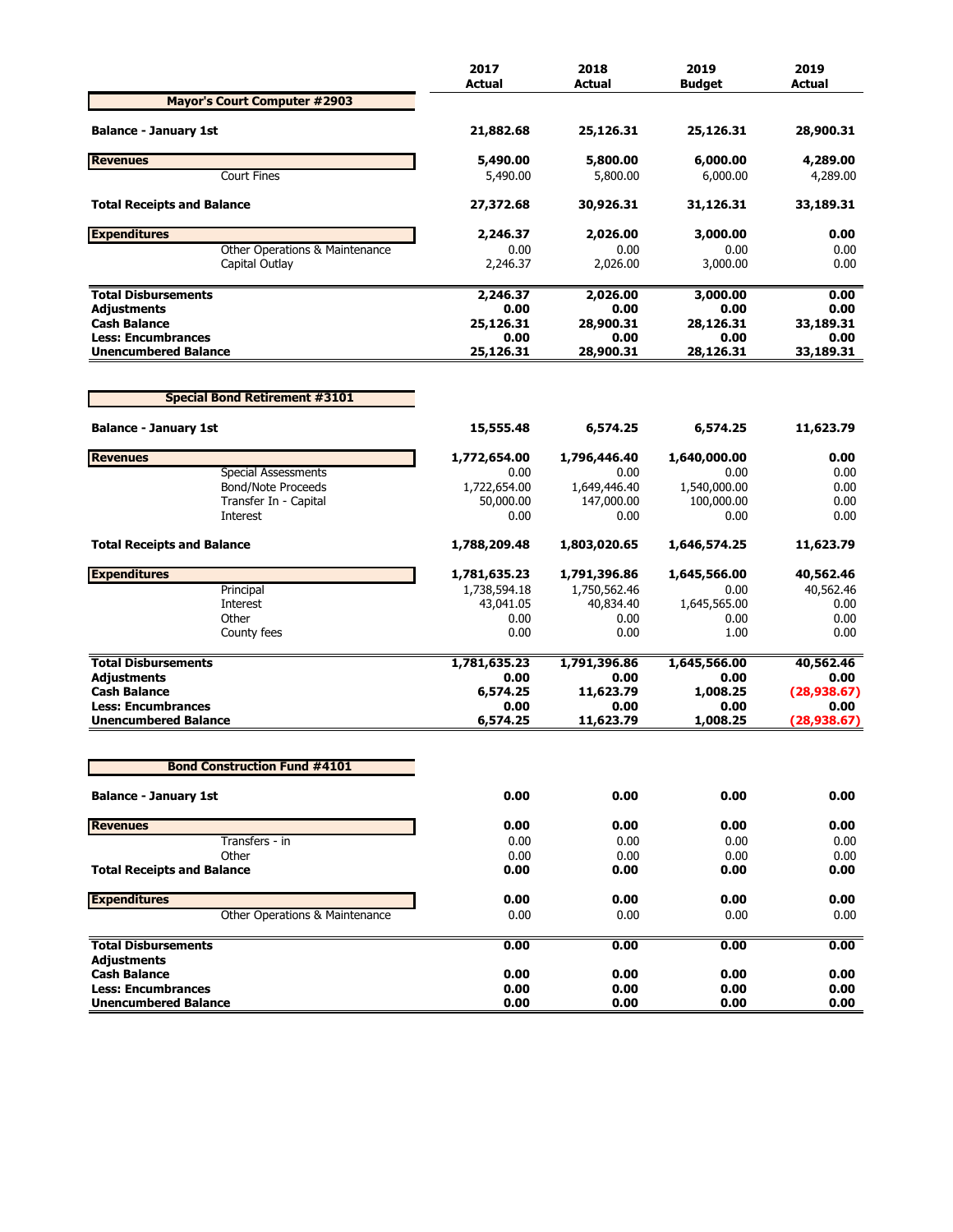|                                                          | 2017<br><b>Actual</b> | 2018<br><b>Actual</b> | 2019<br><b>Budget</b> | 2019<br>Actual     |
|----------------------------------------------------------|-----------------------|-----------------------|-----------------------|--------------------|
| <b>Issue I and II - Capital Funds #4201</b>              |                       |                       |                       |                    |
| <b>Balance - January 1st</b>                             | 0.00                  | 0.00                  | 0.00                  | 0.00               |
| <b>Revenues</b>                                          | 0.00                  | 0.00                  | 0.00                  | 0.00               |
| <b>Special Assessments</b>                               | 0.00                  | 0.00                  | 0.00                  | 0.00               |
| Other<br>Transfer -In                                    | 0.00                  | 0.00                  | 0.00                  | 0.00               |
| <b>Total Receipts and Balance</b>                        | 0.00                  | 0.00                  | 0.00                  | 0.00               |
| <b>Expenditures</b>                                      | 0.00                  | 0.00                  | 0.00                  | 0.00               |
| Sreets, Sidewalks, Highways & Curbs                      | 0.00                  | 0.00                  | 0.00                  | 0.00               |
| Dunham - Water & Sewer                                   | 0.00                  | 0.00                  | 0.00                  | 0.00               |
| <b>Transfers Out</b><br>Adjustments                      | 0.00                  | 0.00                  | 0.00                  | 0.00               |
| <b>Total Disbursements</b>                               | 0.00                  | 0.00                  | 0.00                  | 0.00               |
| Adjustments<br><b>Cash Balance</b>                       | 0.00                  | 0.00                  | 0.00                  | 0.00               |
| <b>Less: Encumbrances</b>                                | 0.00                  | 0.00                  | 0.00                  | 0.00               |
| <b>Unencumbered Balance</b>                              | 0.00                  | 0.00                  | 0.00                  | 0.00               |
|                                                          |                       |                       |                       |                    |
| <b>Capital Improvement Fund #4901</b>                    |                       |                       |                       |                    |
| <b>Balance - January 1st</b>                             | 167,353.96            | 47,677.43             | 47,677.43             | 229,984.74         |
| <b>Revenues</b>                                          | 517,574.91            | 436,952.71            | 1,509,935.00          | 90,399.00          |
| Grants                                                   | 16,687.66             | 0.00                  | 849,200.00            | 0.00               |
| Interest<br>Other                                        | 0.00<br>25,336.00     | 0.00<br>289,733.72    | 0.00<br>20,000.00     | 0.00<br>90,399.00  |
| <b>Sewer Fees</b>                                        | 15,551.25             | 0.00                  | 20,735.00             | 0.00               |
| Transfers - in                                           | 460,000.00            | 147,218.99            | 620,000.00            | 0.00               |
| <b>Total Receipts and Balance</b>                        | 684,928.87            | 484,630.14            | 1,557,612.43          | 320,383.74         |
| <b>Expenditures</b>                                      | 637,251.44            | 254,645.40            | 1,434,200.00          | 195,965.72         |
| Capital Outlay                                           | 587,251.44            | 107,645.40            | 1,334,200.00          | 195,965.72         |
| Advances - Out<br>Transfer - Out/Debt Service            | 0.00<br>50,000.00     | 0.00<br>147,000.00    | 0.00<br>100,000.00    | 0.00<br>0.00       |
|                                                          |                       |                       |                       |                    |
| <b>Total Disbursements</b>                               | 637,251.44            | 254,645.40            | 1,434,200.00          | 195,965.72         |
| Adjustments<br><b>Cash Balance</b>                       | 0.00<br>47,677.43     | 0.00<br>229,984.74    | 0.00<br>123,412.43    | 0.00<br>124,418.02 |
| <b>Less: Encumbrances</b>                                | 0.00                  | 282.10                | 0.00                  | 934,931.39         |
| <b>Unencumbered Balance</b>                              | 47,677.43             | 229,702.64            | 123,412.43            | (810, 513.37)      |
| <b>Veteran's Memorial Fund #4902</b>                     |                       |                       |                       |                    |
|                                                          |                       |                       |                       |                    |
| <b>Balance - January 1st</b>                             | 5,772.51              | 3,403.50              | 3,403.50              | 3,661.76           |
| <b>Revenues</b>                                          | 1,243.56              | 701.85                | 500.00                | 299.55             |
| Transfers - in                                           | 521.78                | 0.00                  | 0.00                  | 0.00               |
| Other<br><b>Total Receipts and Balance</b>               | 721.78<br>7,016.07    | 701.85<br>4,105.35    | 500.00<br>3,903.50    | 299.55<br>3,961.31 |
|                                                          |                       |                       |                       |                    |
| <b>Expenditures</b><br>Other Operations & Maintenance    | 3,090.79<br>3,090.79  | 443.59<br>443.59      | 500.00<br>500.00      | 110.00<br>110.00   |
| <b>Transfers Out</b>                                     |                       |                       |                       |                    |
| <b>Total Disbursements</b>                               | 3,090.79              | 443.59                | 500.00                | 110.00             |
| Adjustments                                              | 0.00                  | 0.00                  | 0.00                  | 0.00               |
| <b>Cash Balance</b>                                      | 3,925.28              | 3,661.76              | 3,403.50              | 3,851.31           |
| <b>Less: Encumbrances</b><br><b>Unencumbered Balance</b> | 0.00<br>3,925.28      | 0.00<br>3,661.76      | 0.00<br>3,403.50      | 0.00<br>3,851.31   |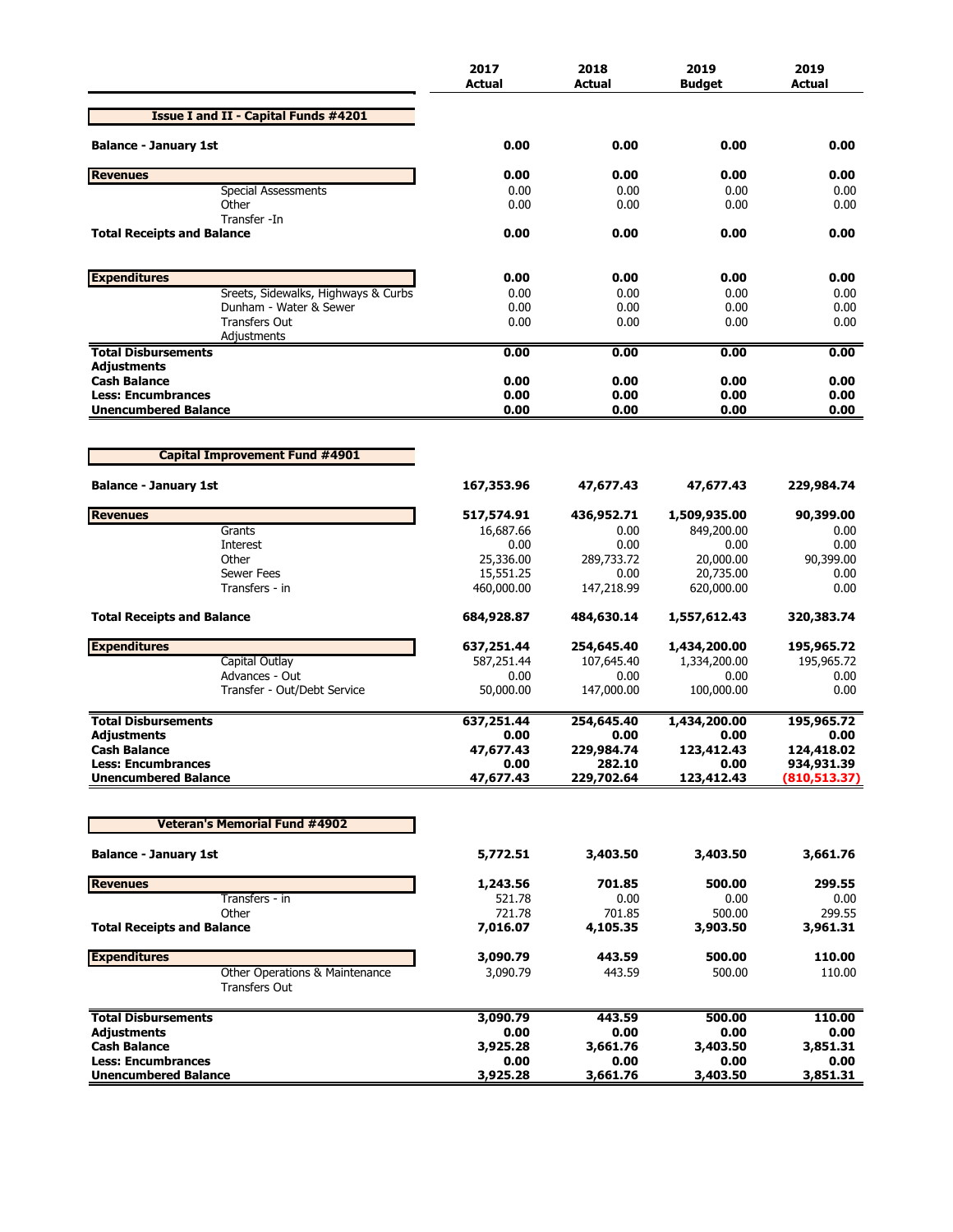|                                                          | 2017               | 2018               | 2019               | 2019               |
|----------------------------------------------------------|--------------------|--------------------|--------------------|--------------------|
|                                                          | <b>Actual</b>      | Actual             | <b>Budget</b>      | <b>Actual</b>      |
| <b>Building Bond Fund #7001</b>                          |                    |                    |                    |                    |
| <b>Balance - January 1st</b>                             | 0.00               | 0.00               | 0.00               | 0.00               |
| <b>Revenues</b>                                          | 0.00               | 0.00               | 0.00               | 0.00               |
| Transfers - in                                           | 0.00               | 0.00               | 0.00               | 0.00               |
| Other                                                    | 0.00               | 0.00               | 0.00               | 0.00               |
| <b>Total Receipts and Balance</b>                        | 0.00               | 0.00               | 0.00               | 0.00               |
| <b>Expenditures</b>                                      | 0.00               | 0.00               | 0.00               | 0.00               |
| Other Operations & Maintenance                           | 0.00               | 0.00               | 0.00               | 0.00               |
| Transfers Out                                            | 0.00               | 0.00               | 0.00               | 0.00               |
| <b>Total Disbursements</b>                               | 0.00               | 0.00               | 0.00               | 0.00               |
| <b>Cash Balance</b>                                      | 0.00               | 0.00               | 0.00               | 0.00               |
| <b>Less: Encumbrances</b>                                | 0.00               | 0.00               | 0.00               | 0.00               |
| <b>Unencumbered Balance</b>                              | 0.00               | 0.00               | 0.00               | 0.00               |
| <b>Unclaimed Monies #9101</b>                            |                    |                    |                    |                    |
| <b>Balance - January 1st</b>                             | 50.00              | 50.00              | 50.00              | 50.00              |
|                                                          |                    |                    |                    |                    |
| <b>Revenues</b><br>Other                                 | 0.00<br>0.00       | 0.00<br>0.00       | 0.00<br>0.00       | 0.00<br>0.00       |
|                                                          |                    |                    |                    |                    |
| <b>Total Receipts and Balance</b>                        | 50.00              | 50.00              | 50.00              | 50.00              |
| <b>Expenditures</b>                                      | 0.00               | 0.00               | 0.00               | 0.00               |
| Other Operations & Maintenance                           | 0.00               | 0.00               | 0.00               | 0.00               |
| <b>Total Disbursements</b>                               | 0.00               | 0.00               | 0.00               | 0.00               |
| <b>Adjustments</b>                                       | 0.00               | 0.00               | 0.00               | 0.00               |
| <b>Cash Balance</b>                                      | 50.00              | 50.00              | 50.00              | 50.00              |
| <b>Less: Encumbrances</b>                                |                    |                    |                    |                    |
| <b>Unencumbered Balance</b>                              | 50.00              | 50.00              | 50.00              | 50.00              |
|                                                          |                    |                    |                    |                    |
| <b>Building Bonds #9901</b>                              |                    |                    |                    |                    |
| <b>Balance - January 1st</b>                             | 126,071.23         | 129,021.23         | 129,021.23         | 138,176.07         |
| <b>Revenues</b>                                          | 5,000.00           | 13,279.84          | 0.00               | 37,500.00          |
| Other                                                    | 5,000.00           | 13,279.84          | 0.00               | 37,500.00          |
|                                                          |                    |                    |                    |                    |
| <b>Total Receipts and Balance</b>                        | 131,071.23         | 142,301.07         | 129,021.23         | 175,676.07         |
| <b>Expenditures</b>                                      | 2,050.00           | 4,125.00           | 0.00               | 0.00               |
| Other Operations & Maintenance                           | 2,050.00           | 4,125.00           | 0.00               | 0.00               |
| <b>Total Disbursements</b>                               | 2,050.00           | 4,125.00           | 0.00               | 0.00               |
| <b>Adjustments</b>                                       | 0.00               | 0.00               | 0.00               | 0.00               |
| <b>Cash Balance</b>                                      | 129,021.23         | 138,176.07         | 129,021.23         | 175,676.07         |
| <b>Less: Encumbrances</b><br><b>Unencumbered Balance</b> | 0.00<br>129,021.23 | 0.00<br>138,176.07 | 0.00<br>129,021.23 | 0.00<br>175,676.07 |
|                                                          |                    |                    |                    |                    |
| <b>Mayor's Court - 9902</b>                              |                    |                    |                    |                    |
|                                                          |                    |                    |                    |                    |
| <b>Balance - January 1st</b>                             | 28,686.94          | 27,324.26          | 27,324.26          | 34,996.35          |
| <b>Revenues</b>                                          | 302,636.65         | 296,410.70         | 0.00               | 166,991.88         |
| Other                                                    | 302,636.65         | 296,410.70         | 0.00               | 166,991.88         |
| <b>Total Receipts and Balance</b>                        | 331,323.59         | 323,734.96         | 27,324.26          | 201,988.23         |
| <b>Expenditures</b>                                      | 303,999.33         | 288,738.61         | 0.00               | 173,362.49         |
| Other Operations & Maintenance                           | 303,999.33         | 288,738.61         | 0.00               | 173,362.49         |
| <b>Total Disbursements</b>                               | 303,999.33         | 288,738.61         | 0.00               | 173,362.49         |
| <b>Adjustments</b>                                       | 0.00               | 0.00               | 0.00               | 0.00               |
| <b>Cash Balance</b><br><b>Less: Encumbrances</b>         | 27,324.26<br>0.00  | 34,996.35<br>0.00  | 27,324.26<br>0.00  | 28,625.74<br>0.00  |
| <b>Unencumbered Balance</b>                              | 27,324.26          | 34,996.35          | 27,324.26          | 28,625.74          |